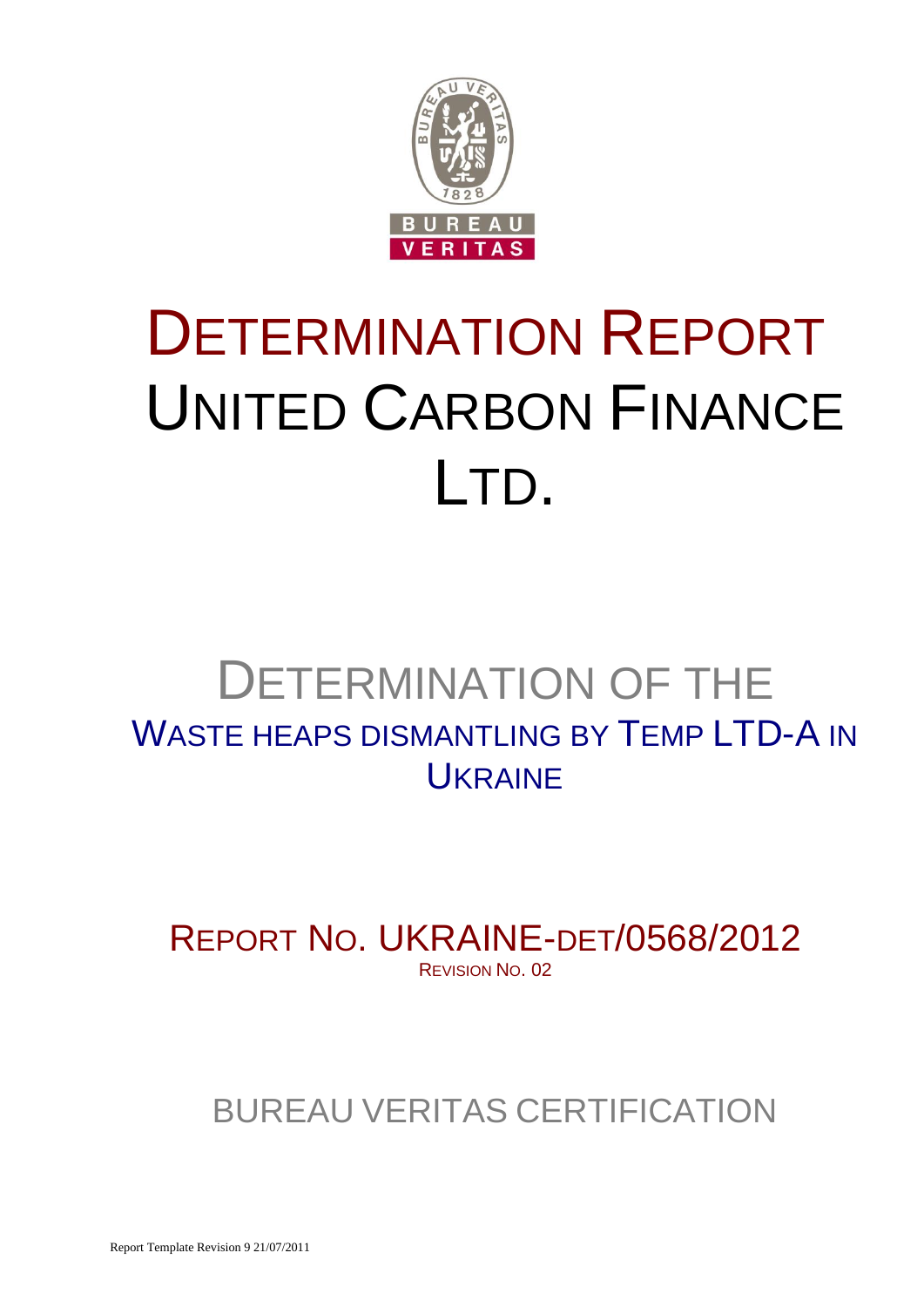

Ī

#### DETERMINATION REPORT

| 17/07/2012                                                                                                                                                                                                                                                                        |                      | <b>Bureau Veritas Certification</b><br><b>Holding SAS</b>                                                                                                                                                                                                                                                                                                                                                                                                                                                                                                                  |  |  |
|-----------------------------------------------------------------------------------------------------------------------------------------------------------------------------------------------------------------------------------------------------------------------------------|----------------------|----------------------------------------------------------------------------------------------------------------------------------------------------------------------------------------------------------------------------------------------------------------------------------------------------------------------------------------------------------------------------------------------------------------------------------------------------------------------------------------------------------------------------------------------------------------------------|--|--|
| Client:<br>United Carbon Finance Ltd.                                                                                                                                                                                                                                             | Client ref.:         | <b>Tahir Musayev</b>                                                                                                                                                                                                                                                                                                                                                                                                                                                                                                                                                       |  |  |
| Summary:                                                                                                                                                                                                                                                                          |                      | Bureau Veritas Certification has made the determination of the "Waste heaps dismantling by Temp LTD-A in<br>Ukraine" project of «Temp LTD-A» LLC located in Sverdlovsk, Luhansk region, Ukraine on the basis of<br>UNFCCC criteria for the JI, as well as criteria given to provide for consistent project operations, monitoring and<br>reporting. UNFCCC criteria refer to Article 6 of the Kyoto Protocol, the JI rules and modalities and the<br>subsequent decisions by the JI Supervisory Committee, as well as the host country criteria.                           |  |  |
| conducted using Bureau Veritas Certification internal procedures.                                                                                                                                                                                                                 |                      | The determination scope is defined as an independent and objective review of the project design document,<br>the project's baseline study, monitoring plan and other relevant documents, and consisted of the following<br>three phases: i) desk review of the project design and the baseline and monitoring plan; ii) follow-up interviews<br>with project stakeholders; iii) resolution of outstanding issues and the issuance of the final determination report<br>and opinion. The overall determination, from Contract Review to Determination Report & Opinion, was |  |  |
| design document.                                                                                                                                                                                                                                                                  |                      | The first output of the determination process is a list of Clarification and Corrective Action Requests (CL and<br>CAR), presented in Appendix A. Taking into account this output, the project proponent revised its project                                                                                                                                                                                                                                                                                                                                               |  |  |
| country criteria.                                                                                                                                                                                                                                                                 |                      | In summary, it is Bureau Veritas Certification's opinion that the project correctly applies Guidance on criteria for<br>baseline setting and monitoring and meets the relevant UNFCCC requirements for the JI and the relevant host                                                                                                                                                                                                                                                                                                                                        |  |  |
|                                                                                                                                                                                                                                                                                   |                      |                                                                                                                                                                                                                                                                                                                                                                                                                                                                                                                                                                            |  |  |
| Report No.:<br>UKRAINE-det/0568/2012                                                                                                                                                                                                                                              | Subject Group:<br>JI | Indexing terms                                                                                                                                                                                                                                                                                                                                                                                                                                                                                                                                                             |  |  |
| Project title:<br>"Waste heaps dismantling by Temp LTD-A in<br>Ukraine"                                                                                                                                                                                                           |                      |                                                                                                                                                                                                                                                                                                                                                                                                                                                                                                                                                                            |  |  |
| Work carried out by:<br>Kateryna Zinevych - Team Leader, Lead Verfier<br>$\boxtimes$<br>No distribution without permission from the<br>Sergiy Kustovskyy - Team Member, Verifier<br>Client or responsible organizational unit<br>Dmytro Balyn - Team member, Technical specialist |                      |                                                                                                                                                                                                                                                                                                                                                                                                                                                                                                                                                                            |  |  |
| Work reviewed by:<br>Ivan Sokolov - Internal Technical Reviewer<br>Limited distribution<br>Vąsiliy Kobzar - Technical Specialist                                                                                                                                                  |                      |                                                                                                                                                                                                                                                                                                                                                                                                                                                                                                                                                                            |  |  |
| Work approved by:<br>Ivan Sokolov - Climate URahge Operational<br>Manager                                                                                                                                                                                                         | Holding S            | Unrestricted distribution                                                                                                                                                                                                                                                                                                                                                                                                                                                                                                                                                  |  |  |
| Date of this revision:<br>Rev. No.:<br>26/07/2012<br>02                                                                                                                                                                                                                           | Number of pages:     |                                                                                                                                                                                                                                                                                                                                                                                                                                                                                                                                                                            |  |  |

1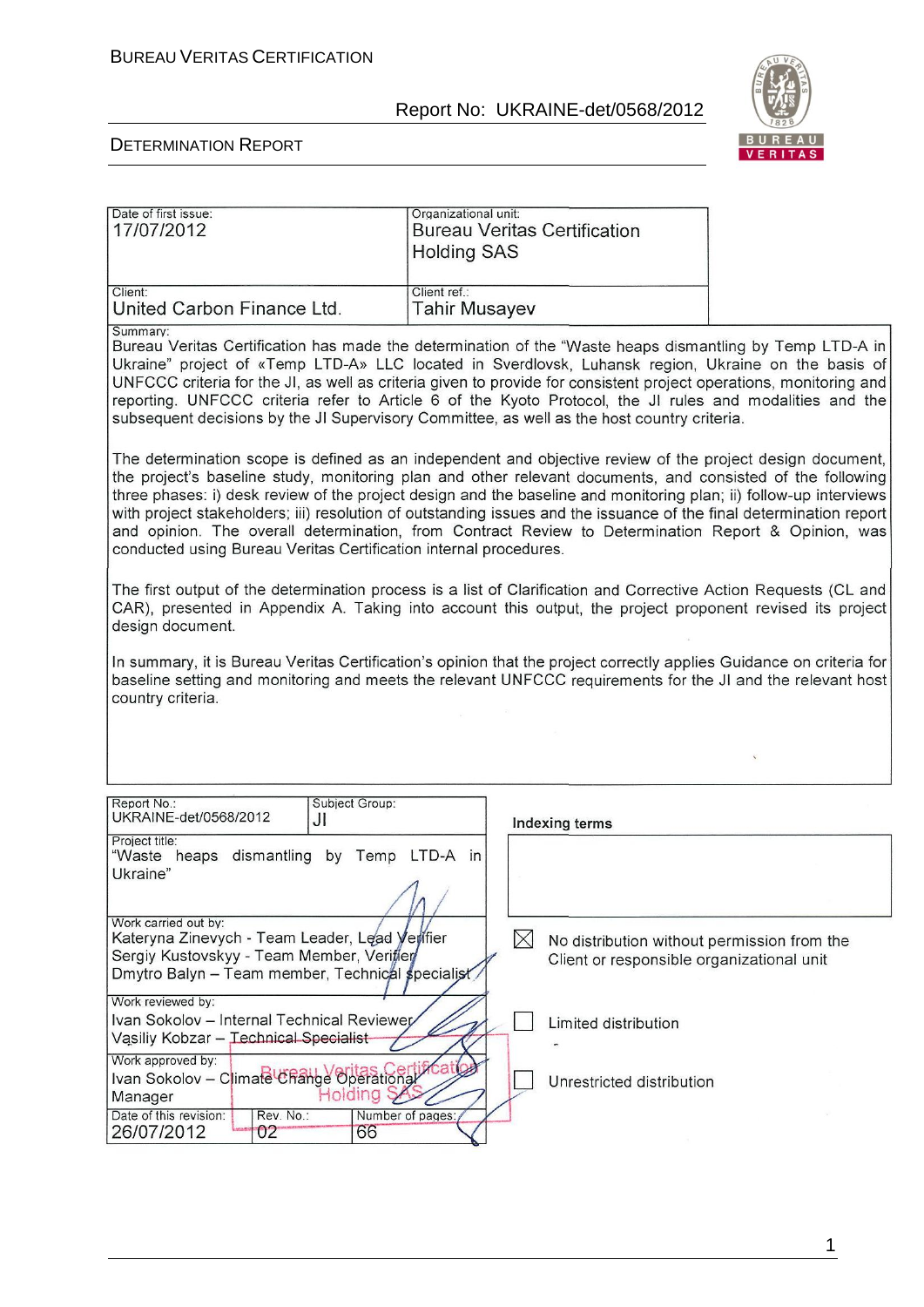# *Table of Contents Page*

| $\mathbf{1}$   |                                                                                     |                |
|----------------|-------------------------------------------------------------------------------------|----------------|
| 1.1            | Objective                                                                           | 3              |
| 1.2            | Scope                                                                               | 3              |
| 1.3            | Determination team                                                                  | 3              |
| $\overline{2}$ |                                                                                     | $\overline{4}$ |
| 2.1            | <b>Review of Documents</b>                                                          | $\overline{4}$ |
| 2.2            | Follow-up Interviews                                                                | 5              |
| 2.3            | <b>Resolution of Clarification and Corrective Action Requests</b>                   | 5              |
| 3              |                                                                                     |                |
| $\overline{4}$ |                                                                                     |                |
| 4.1            | Project approvals by Parties involved (19-20)                                       | 8              |
| 4.2            | Authorization of project participants by Parties involved (21)                      | 9              |
| 4.3            | Baseline setting (22-26)                                                            | 9              |
| 4.4            | Additionality (27-31)                                                               | 12             |
| 4.5            | Project boundary (32-33)                                                            | 13             |
| 4.6            | Crediting period (34)                                                               | 14             |
| 4.7            | Monitoring plan (35-39)                                                             | 14             |
| 4.8            | Leakage (40-41)                                                                     | 18             |
| 4.9            | Estimation of emission reductions or enhancements of net removals<br>$(42-47)$      | 19             |
| 4.10           | Environmental impacts (48)                                                          | 20             |
| 4.11           | Stakeholder consultation (49)                                                       | 21             |
| 4.12           | Determination regarding small scale projects (50-57)                                | 21             |
| 4.13           | Determination regarding land use, land-use change and forestry                      |                |
|                | (LULUCF) projects (58-64)                                                           | 21             |
| 4.14           | Determination regarding programmes of activities (65-73)                            | 21             |
| 5              | SUMMARY AND REPORT OF HOW DUE ACCOUNT WAS<br>TAKEN OF COMMENTS RECEIVED PURSUANT TO |                |
| 6              |                                                                                     |                |
| $\overline{7}$ |                                                                                     |                |
|                |                                                                                     |                |
|                |                                                                                     |                |

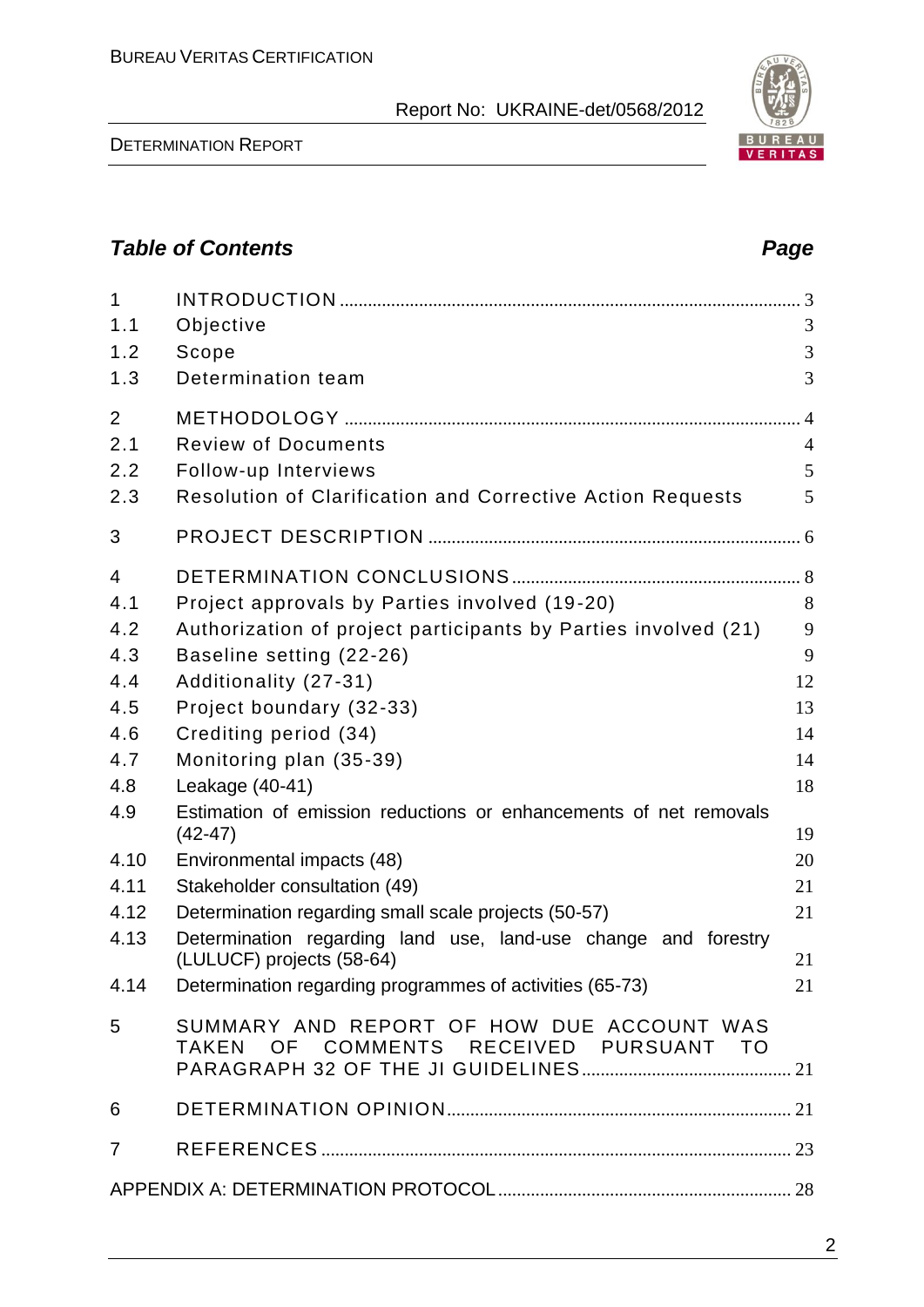

DETERMINATION REPORT

# **1 INTRODUCTION**

United Carbon Finance Ltd. has commissioned Bureau Veritas Certification to determine its JI project "Waste heaps dismantling by Temp LTD-A in Ukraine" (hereafter called "the project") at Sverdlovsk, Luhansk region, Ukraine.

This report summarizes the findings of the determination of the project, performed on the basis of UNFCCC criteria, as well as criteria given to provide for consistent project operations, monitoring and reporting.

# **1.1 Objective**

The determination serves as project design verification and is a requirement of all projects. The determination is an independent third party assessment of the project design. In particular, the project's baseline, the monitoring plan (MP), and the project's compliance with relevant UNFCCC and host country criteria are determined in order to confirm that the project design, as documented, is sound and reasonable, and meets the stated requirements and identified criteria. Determination is a requirement for all JI projects and is seen as necessary to provide assurance to stakeholders of the quality of the project and its intended generation of emission reduction units (ERUs).

UNFCCC criteria refer to Article 6 of the Kyoto Protocol, the JI rules and modalities and the subsequent decisions by the JI Supervisory Committee, as well as the host country criteria.

# **1.2 Scope**

The determination scope is defined as an independent and objective review of the project design document, the project's baseline study and monitoring plan and other relevant documents. The information in these documents is reviewed against Kyoto Protocol requirements, UNFCCC rules and associated interpretations.

The determination is not meant to provide any consulting towards the Client. However, stated requests for clarifications and/or corrective actions may provide input for improvement of the project design.

# **1.3 Determination team**

The determination team consists of the following personnel:

### Kateryna Zinevych

Bureau Veritas Certification Team Leader, Climate Change Lead Verifier

Sergiy Kustovskyy

Bureau Veritas Certification Team Member, Climate Change Verifier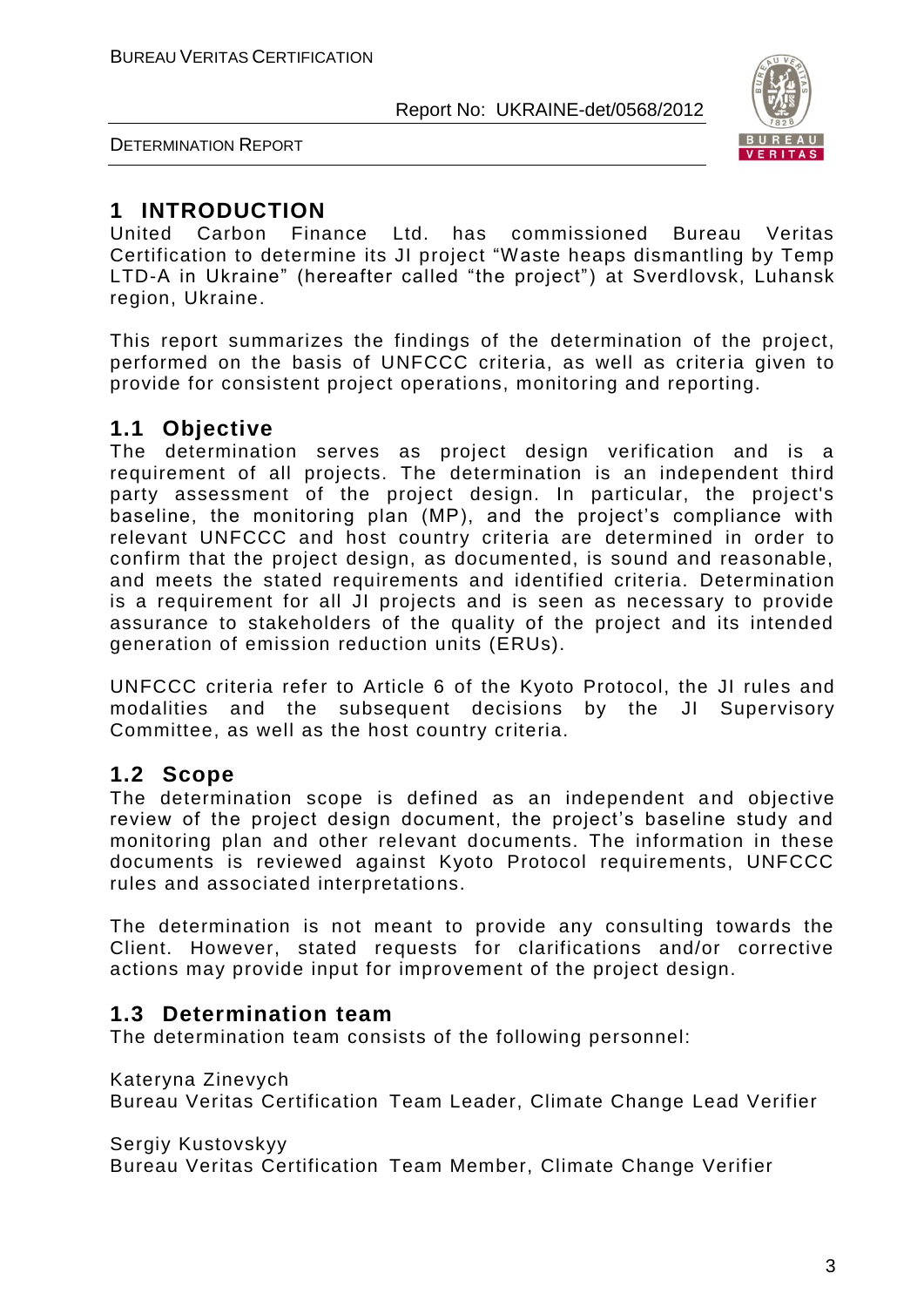

DETERMINATION REPORT

Dmytro Balyn Bureau Veritas Certification Technical specialist

This determination report was reviewed by:

Ivan Sokolov Bureau Veritas Certification Internal Technical Reviewer

Vasiliy Kobzar Bureau Veritas Certification Technical Specialist

# **2 METHODOLOGY**

The overall determination, from Contract Review to Determination Report & Opinion, was conducted using Bureau Veritas Certification internal procedures.

In order to ensure transparency, a determination protocol was customized for the project, according to the version 01 of the Joint Implementation Determination and Verification Manual, issued by the Joint Implementation Supervisory Committee at its 19 meeting on 04/12/2009. The protocol shows, in a transparent manner, criteria (requirements), means of determination and the results from determining the identified criteria. The determination protocol serves the following purposes:

- It organizes, details and clarifies the requirements a JI project is expected to meet;
- It ensures a transparent determination process where the determiner will document how a particular requirement has been determined and the result of the determination.

The completed determination protocol is enclosed in Appendix A to this report.

# **2.1 Review of Documents**

The Project Design Document (PDD) submitted by United Carbon Finance Ltd. and additional background documents related to the project design and baseline, i.e. country Law, Guidelines for users of the joint implementation project design document form, Approved CDM methodology and/or Guidance on criteria for baseline setting and monitoring, Kyoto Protocol, Clarifications on Determination Requirements to be Checked by an Accredited Independent Entity were reviewed.

To address Bureau Veritas Certification corrective action and clarification requests, United Carbon Finance Ltd. revised the PDD and resubmitted it on 18/07/2012.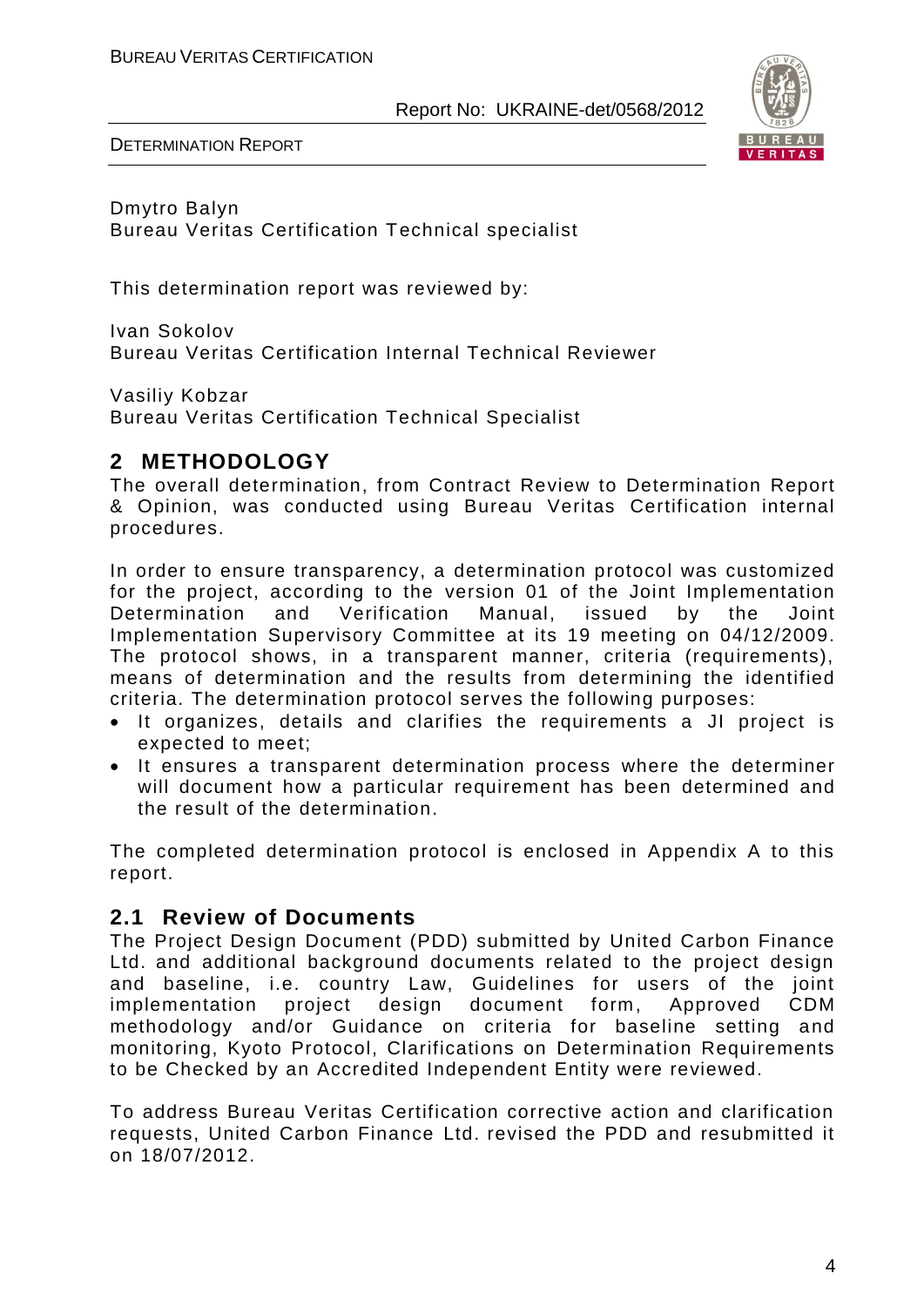

The determination findings presented in this report relate to the project as described in the PDD version(s) 02, 03.

# **2.2 Follow-up Interviews**

On 19/07/2012 Bureau Veritas Certification performed on-site interviews with project stakeholders to confirm selected information and to resolve issues identified in the document review. Representatives of United Carbon Finance Ltd. and Temp LTD-A were interviewed (see References). The main topics of the interviews are summarized in Table 1.

| <b>Interviewed</b><br>organization | <b>Interview topics</b>                                                            |
|------------------------------------|------------------------------------------------------------------------------------|
| Temp LTD-A                         | Implementation schedule<br>⋗                                                       |
|                                    | Project management organisation<br>⋗                                               |
|                                    | Evidence and records on reconstruction and new equipment and its<br>⋗<br>operation |
|                                    | <b>Environmental Impact Assessment</b><br>➤                                        |
|                                    | Project monitoring responsibilities<br>➤                                           |
|                                    | Monitoring equipment<br>➤                                                          |
|                                    | Quality control and quality assurance procedures<br>⋗                              |
|                                    | Environmental impacts affected<br>⋗                                                |
|                                    | Local authorities and public opinion<br>⋗                                          |
| <b>CONSULTANT</b>                  | Applicability of methodology<br>⋗                                                  |
| <b>United Carbon</b>               | <b>Baseline and Project scenarios</b><br>⋗                                         |
| Finance Ltd.                       | Barriers analysis<br>⋗                                                             |
|                                    | Additionality justification<br>⋗                                                   |
|                                    | Common practice analysis<br>⋗                                                      |
|                                    | Monitoring plan<br>⋗                                                               |
|                                    | Conformity of PDD to JI requirements                                               |

### **Table 1 Interview topics**

# **2.3 Resolution of Clarification and Corrective Action Requests**

The objective of this phase of the determination is to raise the requests for corrective actions and clarification and any other outstanding issues that needed to be clarified for Bureau Veritas Certification positive conclusion on the project design.

If the determination team, in assessing the PDD and supporting documents, identifies issues that need to be corrected, clarified or improved with regard to JI project requirements, it will raise these issues and inform the project participants of these issues in the form of:

(a) Corrective action request (CAR), requesting the project participants to correct a mistake in the published PDD that is not in accordance with the (technical) process used for the project or relevant JI project requirement or that shows any other logical flaw;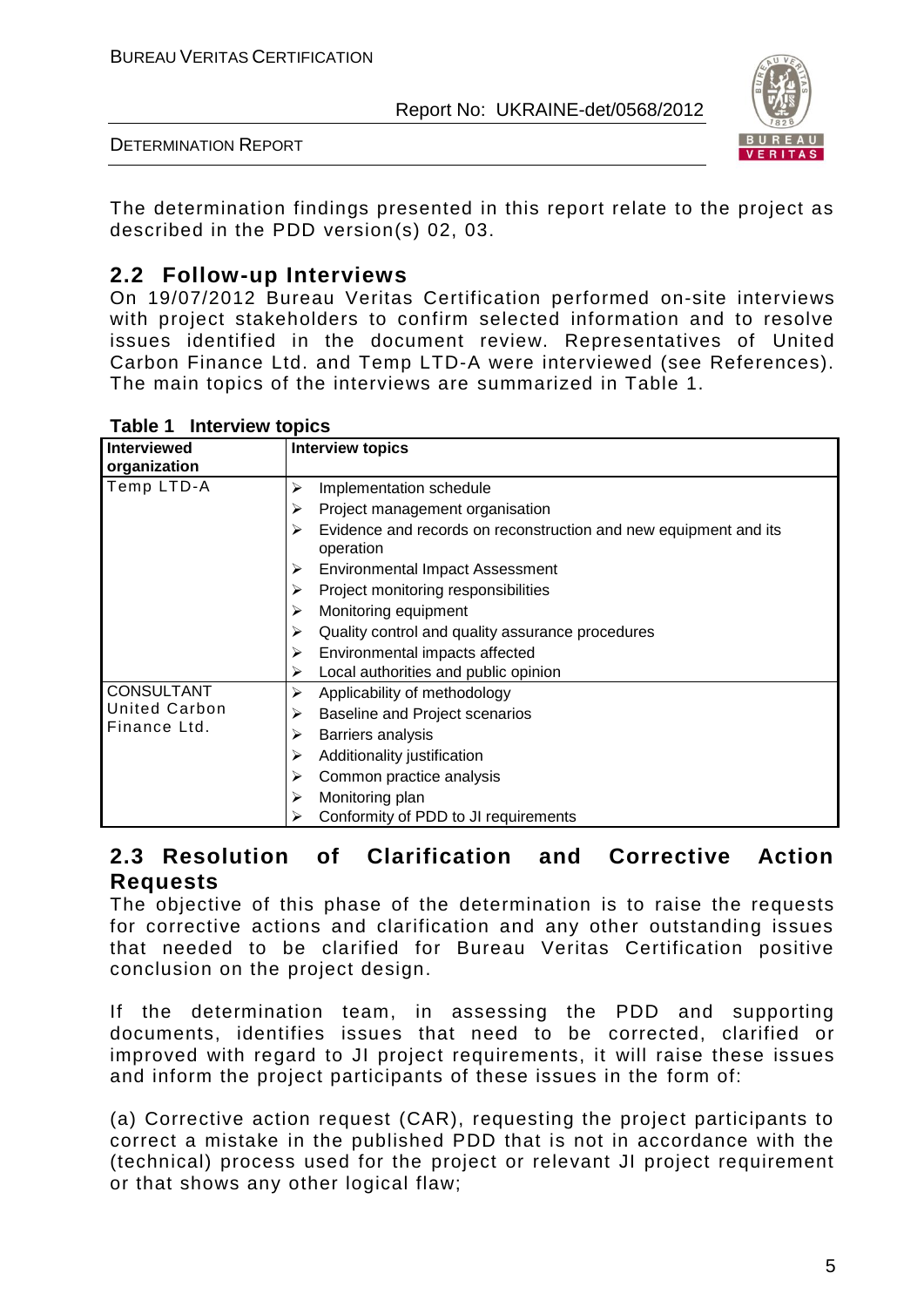

DETERMINATION REPORT

(b) Clarification request (CL), requesting the project participants to provide additional information for the determination team to assess compliance with the JI project requirement in question;

(c) Forward action request (FAR), informing the project participants of an issue, relating to project implementation but not project design, that needs to be reviewed during the first verification of the project.

The determination team will make an objective assessment as to whether the actions taken by the project participants, if any, satisfactorily resolve the issues raised, if any, and should conclude its findings of the determination.

To guarantee the transparency of the verification process, the concerns raised are documented in more detail in the determination protocol in Appendix A.

# **3 PROJECT DESCRIPTION**

The proposed project is a progressive project that envisages processing and dismantling of the waste heaps, which are located in the Luhansk Region of Ukraine.

The main idea of the project is to process waste heaps originated due to coal extraction from mines. Coal extraction from the mine's waste heap will prevent greenhouse gas emissions into the atmosphere as if in the case of spontaneous burning and will produce additional amount of coal instead of its mining. Emission reductions due to the implementation of this project will come from three major sources:

- Removing the source of green-house gas emissions from the burning / slow burning waste heap by the extraction of non-combusted coal contained in a waste heap;

- Negative leakage through reduced fugitive emissions of methane due to the replacement of coal that would have been mined, by the coal extracted from the heap under the project activity.

Reduce electricity consumption at waste heap dismantling in comparison with energy consumption at coal mine.

The Project is aimed at coal extraction from the mine's waste heaps of the Luhansk Region of Ukraine. These waste heaps have been accumulated some time before the start of the project activity from the mining waste of underground mines. Project activity will prevent greenhouse gas emissions into the atmosphere during combustion of the heaps and will contribute an additional amount of coal, without the need for mining. The Project activities include installation of the equipment for coal extraction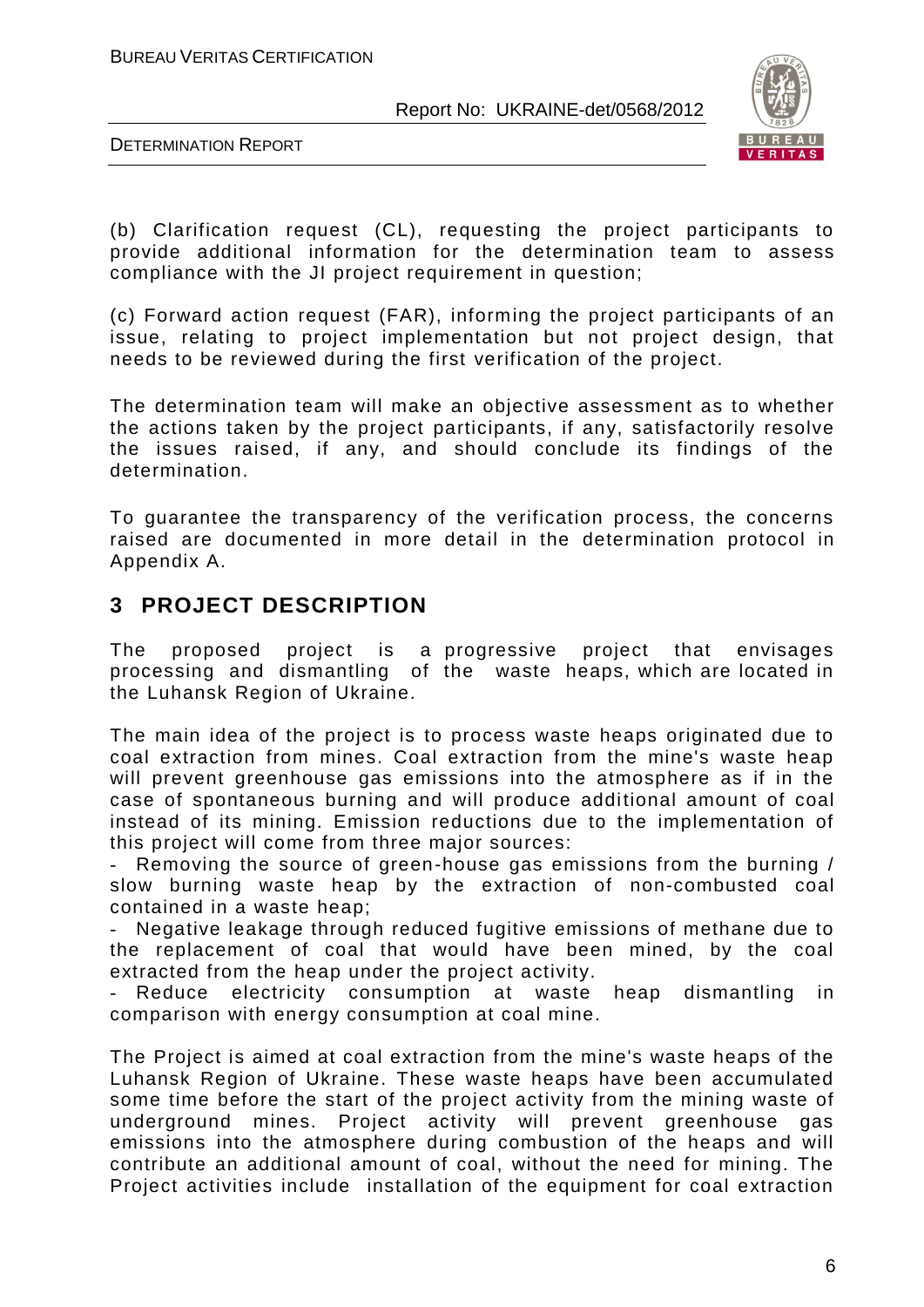

DETERMINATION REPORT

and beneficiation near the processing waste heaps and applying special machinery that will perform preparation, loading and transportation of the rock from the waste heaps to the beneficiation factory. After purifying of the matter, the extracted coal will be sold for heat and power generation and the remaining bare rock will be utilized for land engineering and road building.

In the baseline scenario it is assumed that the common practice of waste heaps burning will continue, waste heaps will be burning and emitting GHG into the atmosphere until the coal is consumed. Whereas using improved extraction techniques, proposed in this project, the residual coal can be extracted from the waste heaps and the coal can be used to for the energy needs of local consumers. The reclaimed coal will replace coal that would have otherwise been mined, causing fugitive emissions of methane during the mining process.

Thus, the baseline scenario is the continuation of the current situation, which is the continuation of the situation before the project was installed, without beneficiation plant and waste heap dismantling.

The project activity will prevent greenhouse gas emissions into the atmosphere during combustion of the heaps and will contribute an additional amount of coal, without the need for mining. The Project includes the installation of coal extraction units and the grading of the extracted coal. Extracted coal is then sold for heat and power production.

Therefore, in the project scenario the coal extracted from the waste heaps will partly substitute the coal from the mine, decreasing fugitive methane emissions, and reduce emissions GHG emissions due to waste heap combustion by extracting all of the combustible material from the waste heaps.

Once the waste heap has been processed and coal is extracted, the land released from under the waste heap is remediated and returned to the community. The residue after processing, which is mainly barren rock, is used to shape terrain of abandoned open-cast mining sites so that such areas may be used again.

Brief summary of the history of the project: The project has been initiated in the start of 2006. Installation and construction works were initiated by the end of 2007. 01st of April 2008 is the date of commissioning of the beneficiation plant equipment .The operations at the facility have started on the 01st of April 2008. The JI was one of the drivers for the project from the start and financial benefits provided by the JI mechanism were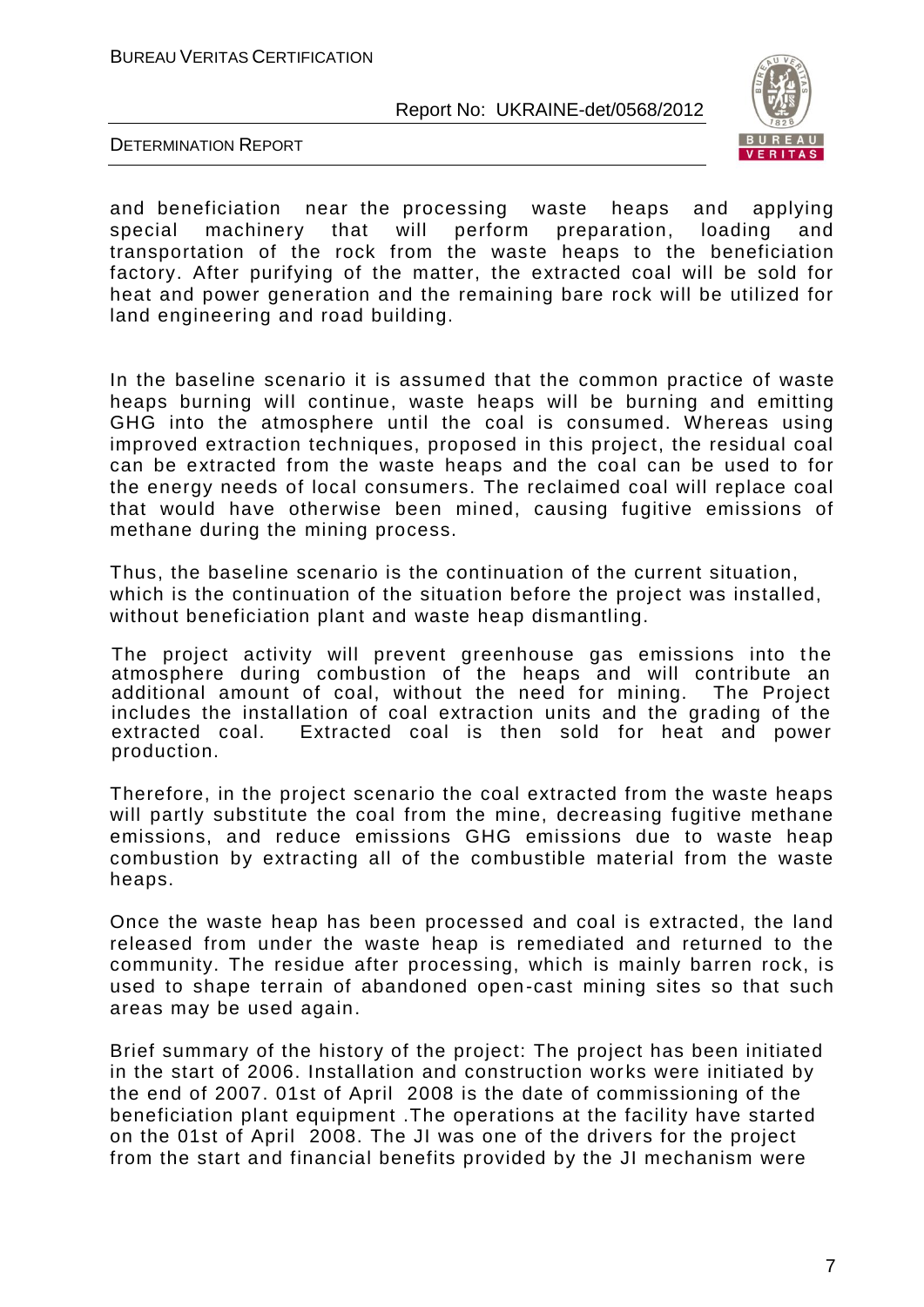

DETERMINATION REPORT

considered as one of the reasons to start the project and are crucial in the decision to start the operations.

CARs (CAR01, CAR02, CAR03, CAR25), CLs (CL01) and their resolutions/conclusions applicable to project description are listed in the APPENDIX A: DETERMINATION PROTOCOL (Table 2) below.

# **4 DETERMINATION CONCLUSIONS**

In the following sections, the conclusions of the determination are stated.

The findings from the desk review of the original project design documents and the findings from interviews during the follow up visit are described in the Determination Protocol in Appendix A.

The Clarification and Corrective Action Requests are stated, where applicable, in the following sections and are further documented in the Determination Protocol in Appendix A. The determination of the Project resulted in 25 Corrective Action Requests and 3 Clarification Requests.

The number between brackets at the end of each section corresponds to the DVM paragraph

# **4.1 Project approvals by Parties involved (19-20)**

The project has been officially presented for endorsement to the Ukrainian authorities. State Environmental Investments Agency of Ukraine has issued a Letter of Endorsement for the project #2168/23/7 dated 16/08/2011.

Bureau Veritas Certification received these letters from the project participants and does not doubt their authenticity.

As for the time being no written approval for the project was issued by Ukrainian Party. After receiving Determination Report from the Accredited Independent Entity the project documentation will be submitted to the Ukrainian Designated Focal Point (DFP) which is State Environmental Investment Agency of Ukraine, for receiving a Letter of Approval.

Bureau Veritas Certification considers the letters to be unconditional in accordance with paragraphs 19-20 of the DVM.

CARs (CAR04), and their resolutions/conclusions applicable to project approval by Parties involved are listed in the APPENDIX A: DETERMINATION PROTOCOL (Table 2) below.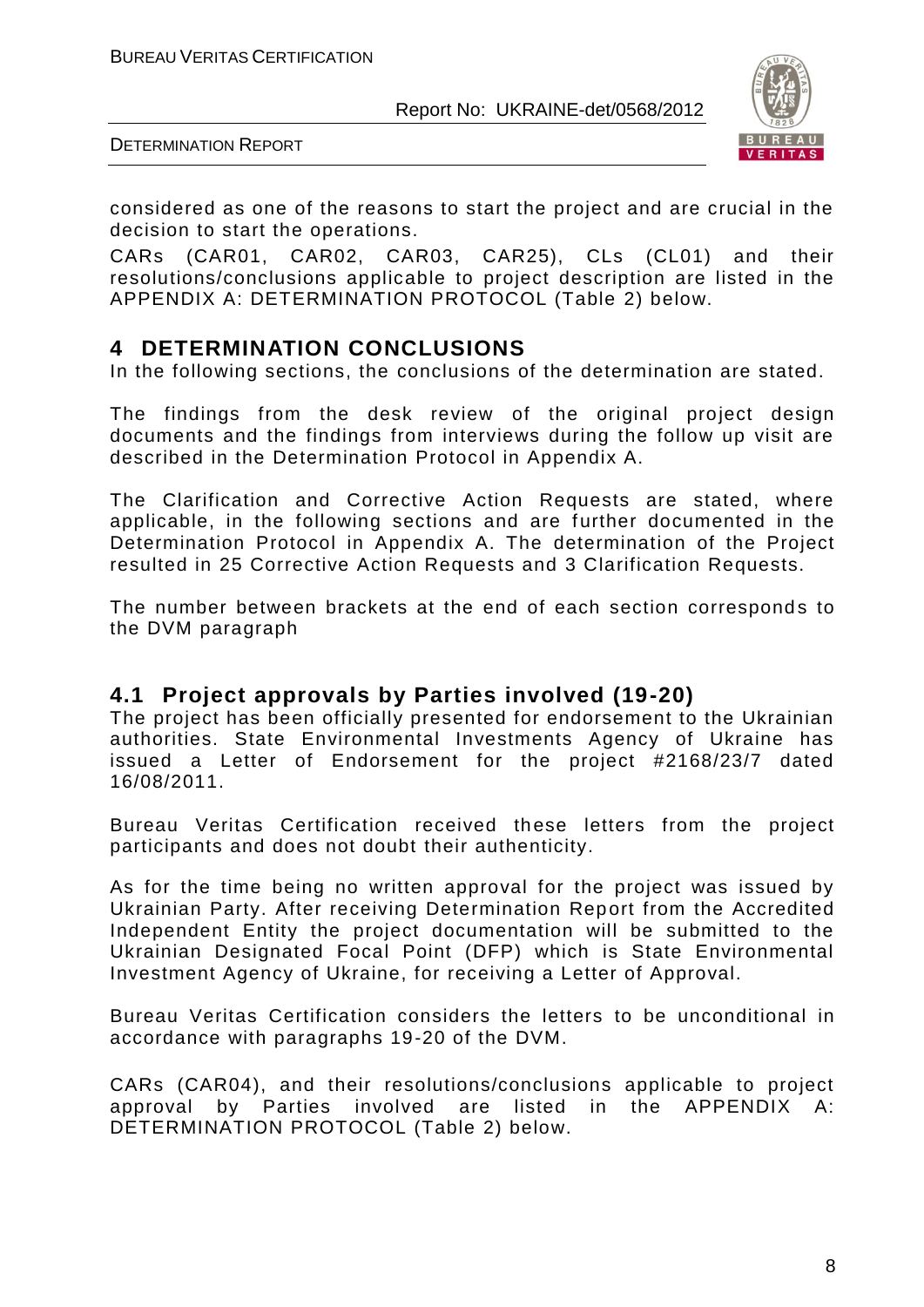

# **4.2 Authorization of project participants by Parties involved (21)**

The official authorization of each legal entity listed as project participant in the PDD by Parties involved will be provided in the written project approvals (refer to 4.1 above).

CARs (CAR04), and their resolutions/conclusions applicable to project approval by Parties involved are listed in the APPENDIX A: DETERMINATION PROTOCOL (Table 2) below.

# **4.3 Baseline setting (22-26)**

The PDD explicitly indicates that using a methodology for baseline setting and monitoring developed in accordance with appendix B of the JI guidelines (hereinafter referred to as JI specific approach) was the selected approach for identifying the baseline.

The PDD provides a detailed theoretical description in a complete and transparent manner, as well as justification, that the baseline is established:

The PDD provides a detailed theoretical description in a complete and transparent manner, as well as justification, that the baseline is established:

- (a) By listing and describing the following plausible future scenarios on the basis of conservative assumptions and selecting the most plausible one:
	- *a. Scenario 1. Continuation of existing situation*

The situation before the project was installed, without beneficiation plant and waste heap dismantling. In the current situation waste heaps are not utilized. Coal contained in the waste heaps is not a subject of extraction and; as a result, spontaneous self-heating and subsequent burning of waste heaps leading to uncontrolled GHG emissions is very common. Coal is produced by underground mines that causes fugitive emissions of methane as well as the formation of new waste heaps.

*b. Scenario 2. Direct energy production from the heat energy of burning waste heap*

Waste heaps are not extinguished and not monitored properly. Some burning heaps are used to produce energy by direct insertion of heat exchangers into the waste heap. This captures a certain amount of heat energy for direct use or conversion into electricity. Coal for industrial use is not extracted from the waste heaps under this scenario. Coal is produced by underground mines of the region and used for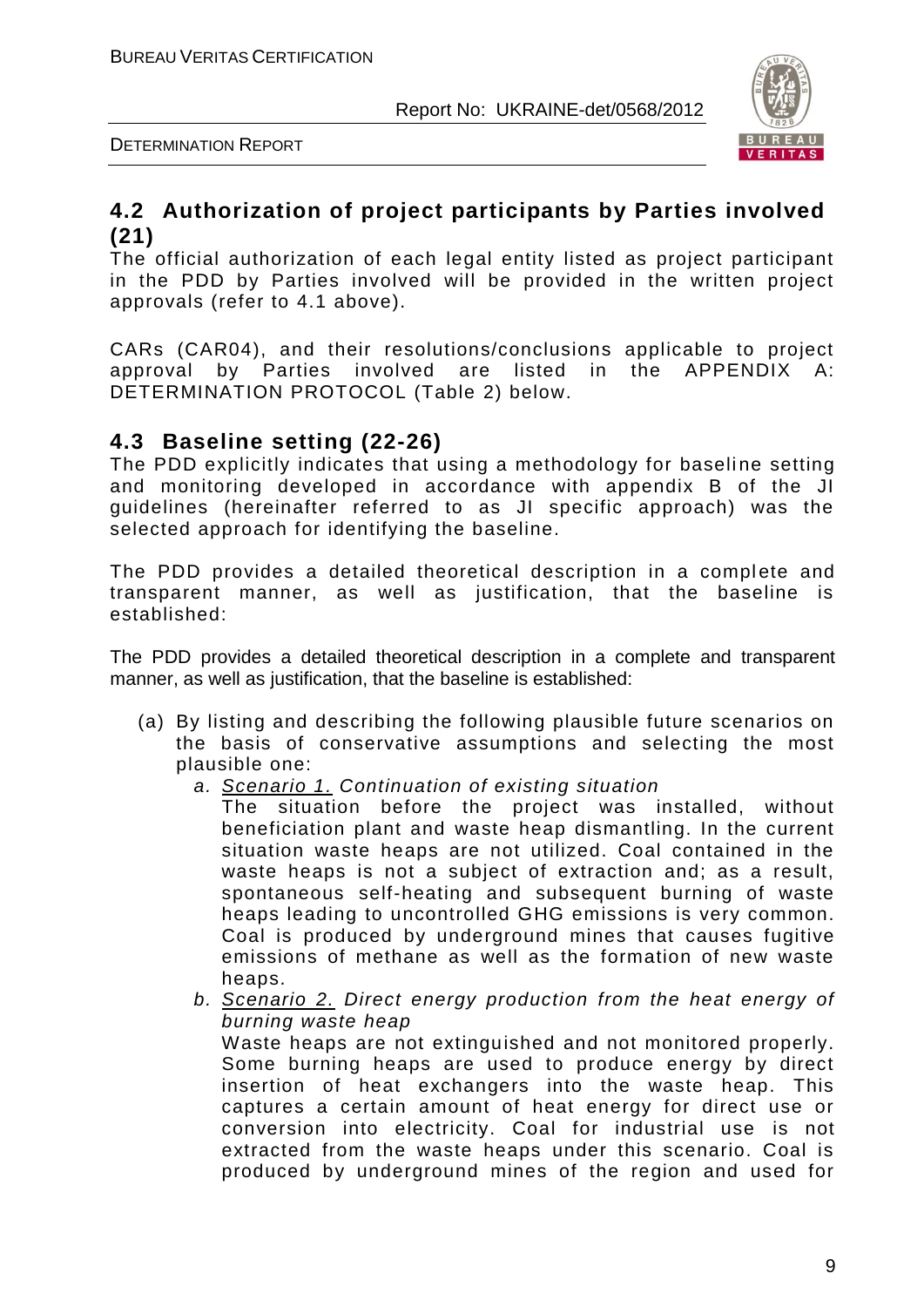DETERMINATION REPORT



energy production or other purposes. Mining activities result in fugitive gas release, and the formation of more waste heaps.

*c. Scenario 3. Production of construction materials from waste heap matter*

Waste heaps are being processed in order to produce construction materials (bricks, panels, etc.). Coal in the waste heap matter is burnt during the agglomeration process. Coal is produced by underground mines of the region and used for energy production or other purposes. Mining activities result in fugitive gas release, and the formation of more waste heaps.

- *d. Scenario 4. Systematic monitoring of waste heaps condition, regular fire prevention and application of extinguishing measures* Waste heaps are systematically monitored and its thermal condition is observed. Regular fire prevention measures are taken. Coal is not extracted from the waste heaps, but is produced by underground mines and used for energy production or other purposes. Mining activities result in fugitive gas release and formation of more waste heaps.
- *e. Scenario 4. Coal extraction from waste heaps without JI incentives* Although this scenario is similar to the project activity only, the project itself does not benefit from the possible development as a joint implementation project. In this scenario waste heaps are processed in order to extract coal and use it in the energy sector. Less coal is produced by underground mines of the region.
- (b) Taking into account relevant national and/or sectoral policies and circumstances, such as sectoral reform initiatives, local fuel availability, power sector expansion plans, and the economic situation in the project sector. In this context, the follo wing key factors that affect a baseline are taken into account:
	- a. Although efforts to stop burning waste heaps and break them down are completely in line with the existing environmental legislation of Ukraine, the solution of these problems is rather costly, requires significant efforts and, actually, is not addressed in a systematic way in Ukraine. The main reason is deficiency of necessary financial resources and lack of political will. The situation is deteriorated by the fact that coal mining itself has decreased over the last 10-12 years as a result of the lack of financing and high net cost of coal extraction;
	- b. Key factors that affect the baseline such as sectoral reform policies and legislation, economic situation/growth and socio demographic factors as well as decreasing and/or increasing demand to be met by the project, availability of capital, technologies/techniques, skills and know-how, availability of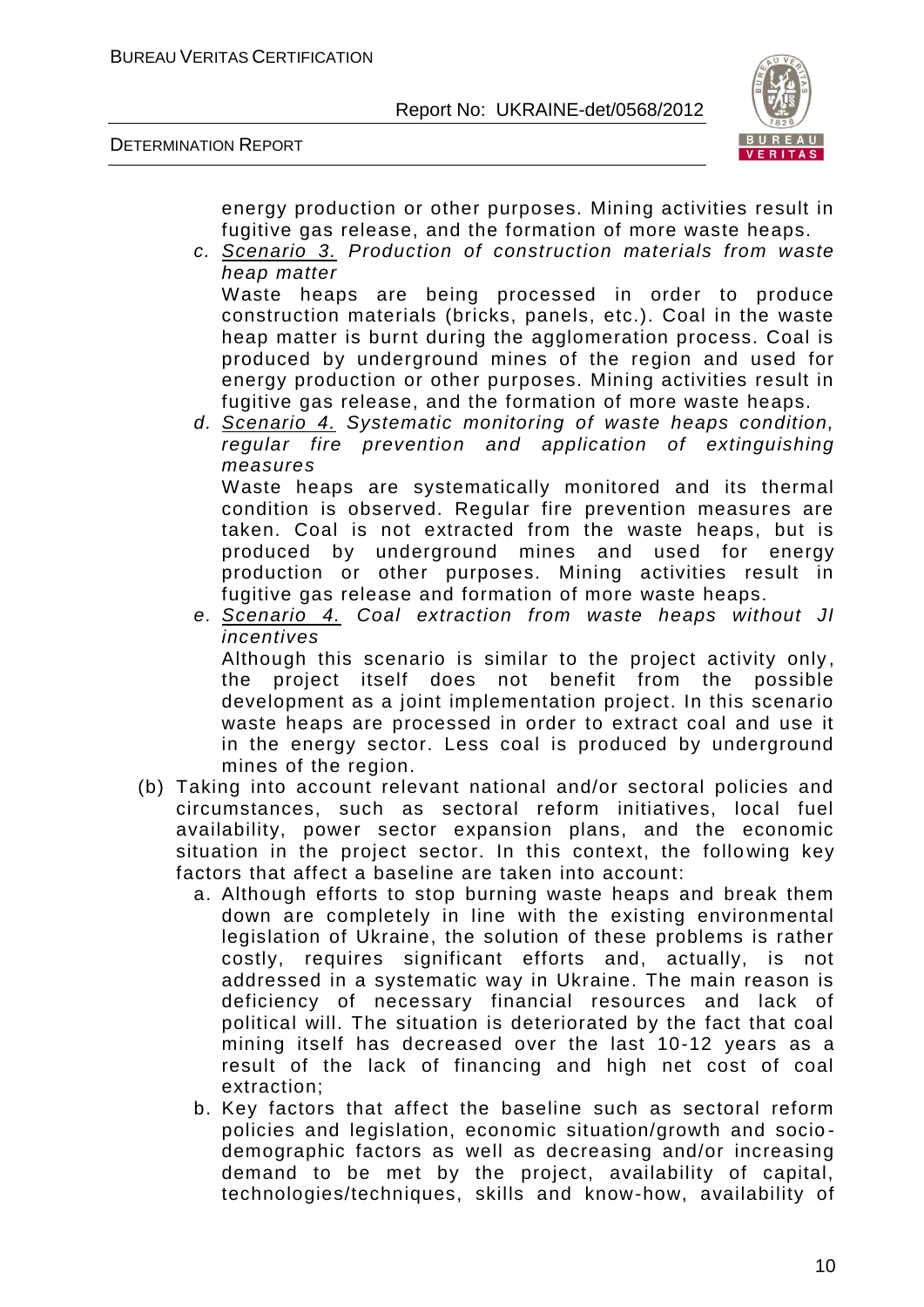



best available technologies/techniques in the future, fluctuations in fuel prices, national expansion plans for the energy;

- c. Describe any availability of capital (including investment barriers) Ukraine is considered to be a high risk country for doing business and investing in. Almost no private capital is available from domestic or international capital markets for mid to long term investments, and any capital that is available has high cost. In table 5 the PDD Version 3.0 dated 18/07/2012 represents risks of doing business in Ukraine according to various international indexes and studies;
- d. The most plausible future scenario identified by performing a barrier analysis. Key factors that affect the baseline such as sectoral reform policies and legislation, economic situation/growth and socio-demographic factors as well as decreasing and/or increasing demand to be met by the project, availability of capital, technologies/techniques, skills and know-how, availability of best available technologies/techniques in the future, fluctuations in fuel prices, national and/or subnational expansion plans for the energy sector taken into account while formulating the plausible feature scenarios;
- e. Ukrainian coal sector is largely state-controlled. Energy and Coal Ministry of Ukraine decides production level of state mines, based on their performance. After this, state controlled mines sell their coal to the state Trading Company "Coal of Ukraine". This company also buys coal from private mines and arranges supply of coal to thermal electricity companies. Prices for coal mines differ significantly for public and private mines. In general, prices of state mines are more than 60% higher than the prices for private enterprises;
- f. The role of energy sector is absolute and crucial for Ukraine. Power sector is a political factor of sovereignty in Ukraine. Ukrainian economy is considered to be one of the most energy intensive in the world in terms of the consumption of primary energy per a gross domestic product unit. On March 15, 2006 the Cabinet of Ministers of Ukraine adopted "Energy Strategy of Ukraine till 2030". The Energy strategy considers exploration of alternative and renewable energy sources as a significant factor in increasing the level of energy safety, decrease of energy anthropogenic impact on the environment and counteractions against global climate change.

The alternatives have been identified based on national practice and reasonable assumptions with regard to the sectoral legislation and reform, economic situation in the country, availability of raw materials and fuel as well as technologies and logistics etc.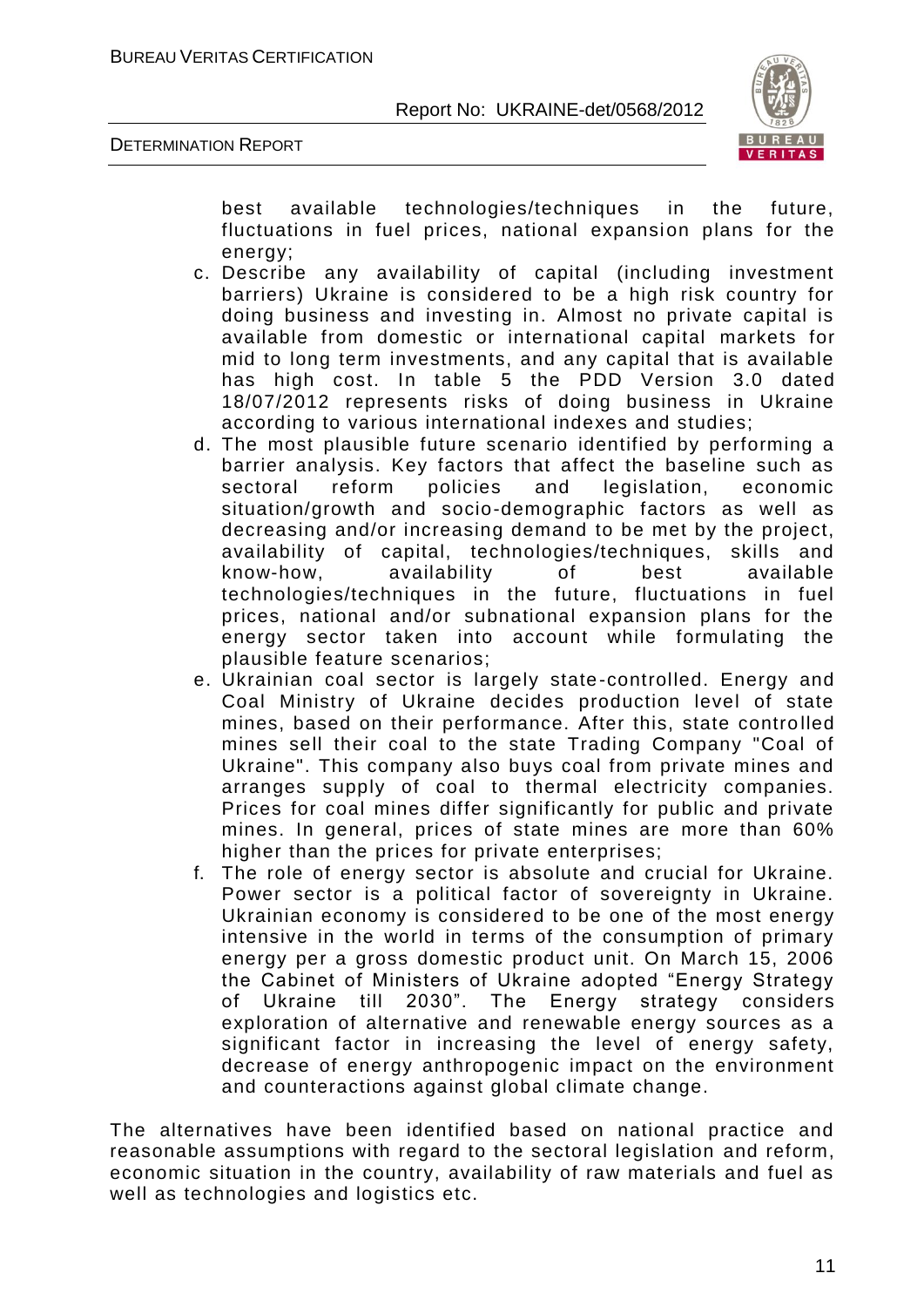

DETERMINATION REPORT

Existing Ukrainian laws and regulations treat waste heaps as sources of possible dangerous emissions into the atmosphere. In general the burning of waste heaps should be extinguished and measures must be taken to prevent fires in the future. However, due to the large numbers of waste heaps and their substantial sizes, combined with the limited resources of the owners, they typically do not even undertake the minimum required regular monitoring. Even when informed of a burning waste heap, and measures have to be taken under existing legislation, it is more typical to accept the fine for air contamination, rather than take action to extinguish the burning waste heap itself.

In such circumstances it is safe to say that all scenarios do not contradict existing laws and regulations.

All scenarios, except Scenario 1 - Continuation of existing situation, face prohibitive barriers. Therefore, continuation of existing situation is the most plausible future scenario and is the baseline scenario.

The project "Processing of waste heaps at Monolith-Ukraine" is selected as the comparable JI project. Accredited independent entity has already positively determined that it would result in a reduction of anthropogenic emissions by sources or an enhancement of net anthropogenic remo vals by sinks that is additional to any that would otherwise occur. This determination has already been deemed final by the JISC. Appropriate documentation such as PDD and Determination Report regarding this project is available traceably and transparently on the UNFCCC JI Website:

http://ji.unfccc.int/JI\_Projects/DB/IPT7L3CLGIZTGGX27T2101W7XCUCW W/Determination/DNV-CUK1315829182.27/viewDeterminationReport.html

CARs (CAR05 - CAR09), CLs (CL02) and their resolutions/conclusions applicable to baseline setting are listed in the APPENDIX A: DETERMINATION PROTOCOL (Table 2) below.

# **4.4 Additionality (27-31)**

The PDD provides a justification of the applicability of the approach with a clear and transparent description, as per item 4.3 above.

The developer of the project proved that anthropogenic emissions under the project are lower than the emissions that would take place in the absence of the project activity.

Additionality proofs are provided. Five plausible and realistic alternative scenarios were identified for each type of modernization identified in the project: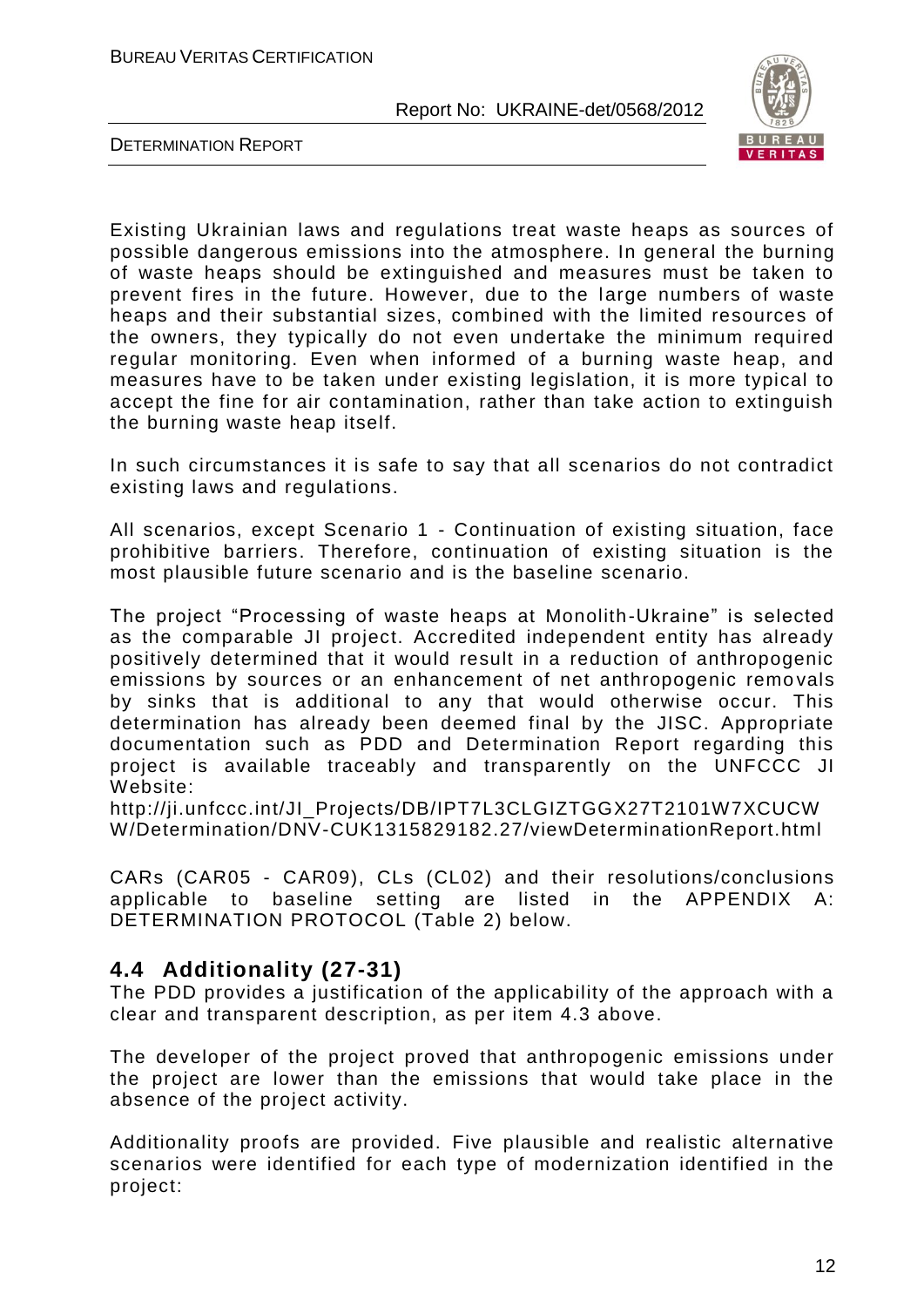

DETERMINATION REPORT

- $\triangleright$  Continuation of existing situation
- $\triangleright$  Direct energy production from the heat energy of burning waste heap
- $\triangleright$  Production of construction materials from waste heap matter
- Coal extraction from waste heaps without JI incentives
- $\triangleright$  Systematic monitoring of waste heaps condition, regular fire prevention and application of extinguishing measures

Additionality is demonstrated appropriately as a result of the analysis using the approach chosen.

CARs (CAR10, CAR11) and their resolutions/conclusions applicable to additionality are listed in the APPENDIX A: DETERMINATION PROTOCOL (Table 2) below.

# **4.5 Project boundary (32-33)**

The project boundary defined in the PDD, which in accordance with the specific approach is delineated by the physical site of the entire technological complex, encompasses all anthropogenic emissions by sources of greenhouse gases (GHGs) that are

- (i) Under the control of the project participants such as:
	- CO2 emissions related to fossil fuel (diesel) consumption for the process of coal extraction from the waste heap;
	- CO2 emissions related to electricity use for the process of coal extraction from the waste heap.
- (ii) Reasonably attributable to the project such as:
	- CO2 emissions related to waste heap burning;
	- CO2 emissions related to coal consumption;
	- Fugitive methane due to coal mining in the mines:
	- CO2 emissions related to consumption of electricity due to mining.

The delineation of the project boundary and the gases and sources included are appropriately described and justified in the PDD

Based on the above assessment, the AIE hereby confirms that the identified boundary and the selected sources and gases are justified for the project activity.

No outstanding issues were raised as to the project boundary.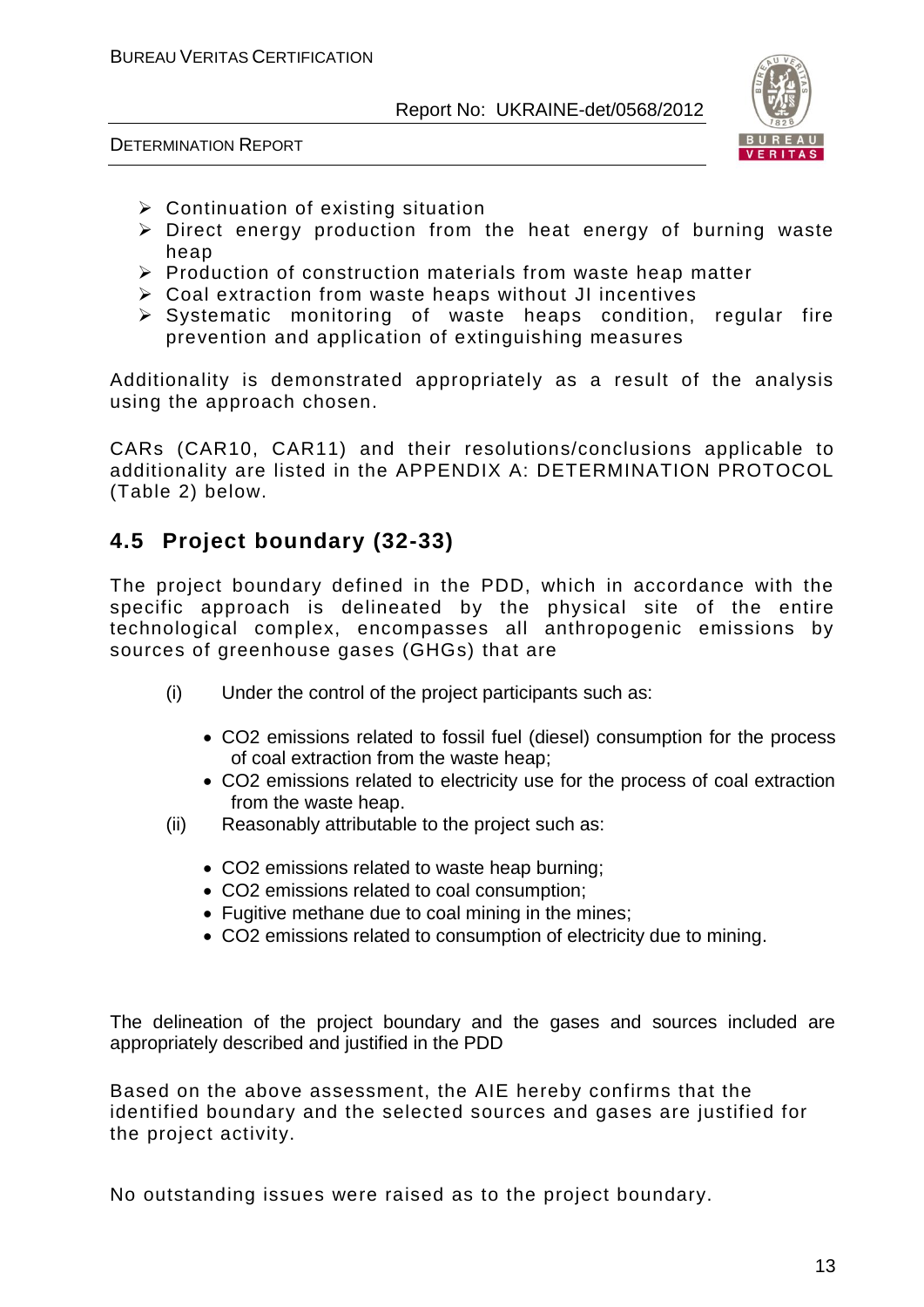

DETERMINATION REPORT

# **4.6 Crediting period (34)**

The PDD states the starting date of the project as the date on which the implementation or construction or real action of the project will begin or began, and the starting date is 01/04/2008, which is after the beginning of 2000.

The PDD states the expected operational lifetime of the project in years and months, which is 14 years and 9 months.

The PDD states the length of the crediting period in years and months, which is 4 years and 9 months, and its starting date as 01/04/2008, which is on the date the first emission reductions or enhancements of net removals are generated by the project.

The PDD states that the crediting period for the issuance of ERUs starts only after the beginning of 2008 and does not extend beyond the operational lifetime of the project.

The PDD states that the extension of its crediting period beyond 2012 is subject to the host Party approval, and the estimates of emission reductions or enhancements of net removals are presented separately for those until 2012 and those after 2012 in all relevant sections of the PDD.

CARs (CAR12), CLs (CL03) and their resolutions/conclusions applicable to crediting period are listed in the APPENDIX A: DETERMINATION PROTOCOL (Table 2) below.

# **4.7 Monitoring plan (35-39)**

The PDD, in its monitoring plan section, explicitly indicates that JI specific approach was the selected.

The monitoring plan describes all the necessary factors and key characteristics that will be monitored, and the period during which they will be monitored, particularly all the critical factors for controlling and reporting on project activities, such as reporting forms, the operating structure and management structure of the enterprise, that will be applied when implementing the monitoring plan.

The monitoring plan specifies the parameters, constant values and variables that are reliable (i.e. consistent and accurate values), dependable (i.e. that is clearly related to results that are measured) and provide a clear picture of emission reductions that are subject to monitoring, such as: total amount of diesel fuel, coal and electricity consumed.

The monitoring plan has properly given a list of standard variables that are contained in Annex B to the "Guidance on criteria for baseline setting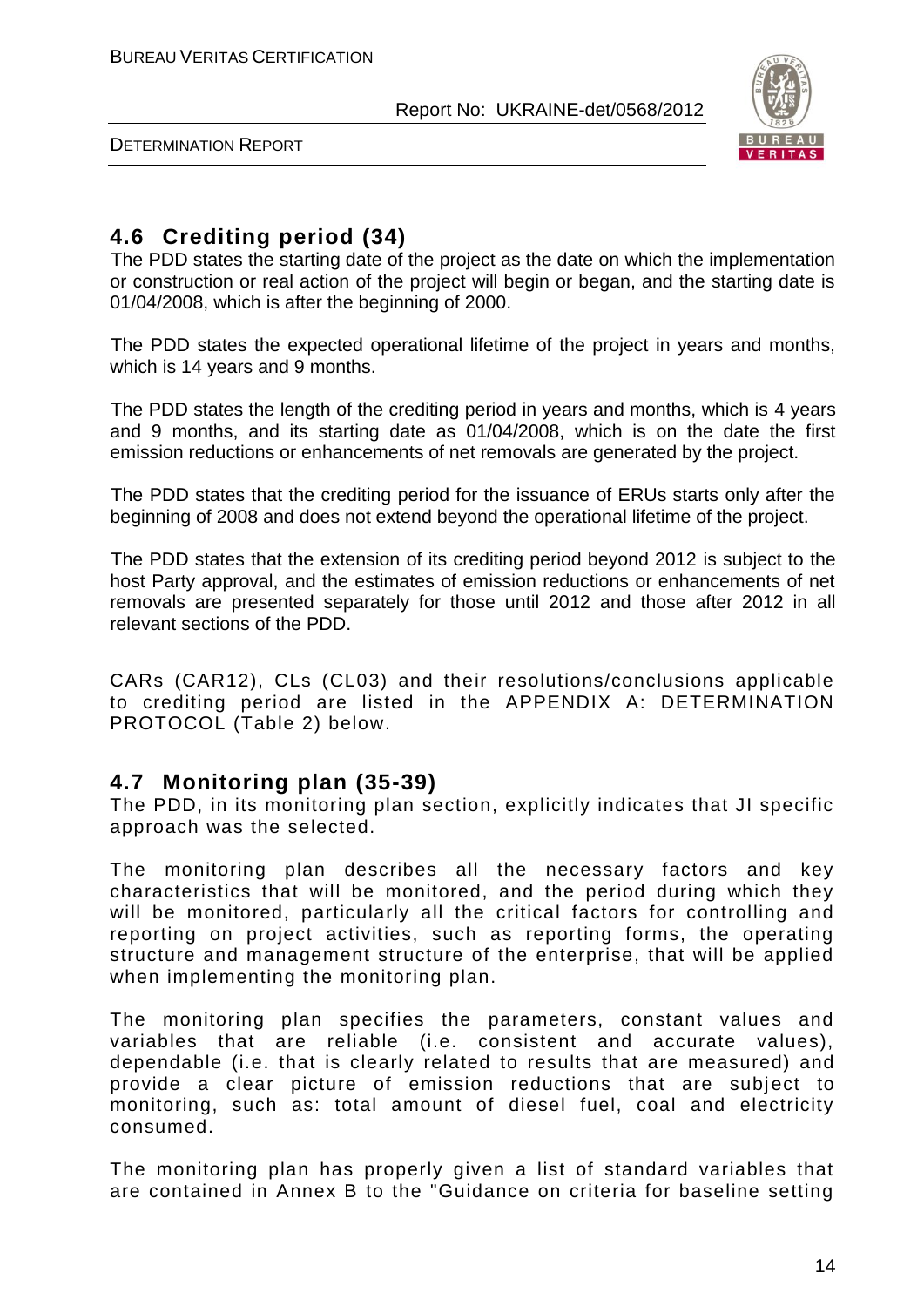

DETERMINATION REPORT

and monitoring" developed by the JISC, including: baseline emissions (BE<sub>y</sub>, BE<sub>XX,y</sub>), project emissions (PE<sub>y</sub>, PE<sub>XX,y</sub>), electricity consumption  $(EC_v)$ ,  $CO_2$  emission factor ( $EF_{CO2,XX}$ ,  $EF_{CH4,XX}$ ,  $EF_{CO2,ELEC,y}$ ), leakages in year - LE<sub>v</sub>, LE<sub>XX, v</sub>, global warming potential - GWP<sub>XX</sub>, density -  $\rho_x$ , net calorific value -  $NCV_{XX}$ , fuel quantity combusted -  $FC_{XX}$ , oxidation factor for fuel combustion  $OXID_{XX}$ .

The monitoring plan explicitly and clearly distinguishes:

(i) Data and parameters that are not monitored throughout the crediting period, but are determined only once (and thus remain fixed throughout the crediting period), and that are available already at the stage of determination;

(ii) Data and parameters that are not monitored throughout the crediting period, but are determined only once (and thus remain fixed throughout the crediting period), but that are not already available at the stage of determination;

(iii) Data and parameters that are monitored throughout the crediting period;

The monitoring plan describes the methods employed for data monitoring (including its frequency) and recording. For any monitoring period the following parameters have to be collected and registered:

- $\triangleright$  additional electricity consumed in the relevant period as a result of the implementation of the project activity;
- $\triangleright$  amount of diesel fuel that has been used for the project activity in the relevant period;
- $\triangleright$  amount of coal that has been extracted from the waste heaps and combusted for energy use in the project activity in the relevant period which is equal to the amount of coal that has been mined in the baseline scenario and combusted for energy use;
- $\triangleright$  average ash content of sorted fraction, which is extracted from waste heap;
- $\triangleright$  average moisture of sorted fraction, which is extracted from waste heap.

The monitoring plan elaborates all algorithms and formulae used for the estimation/calculation of baseline emissions, leakage and project emissions.

Emissions in the baseline scenario are calculated as follows:

$$
BE_y = BE_{WHB,y}
$$
 (Equation 1)

where: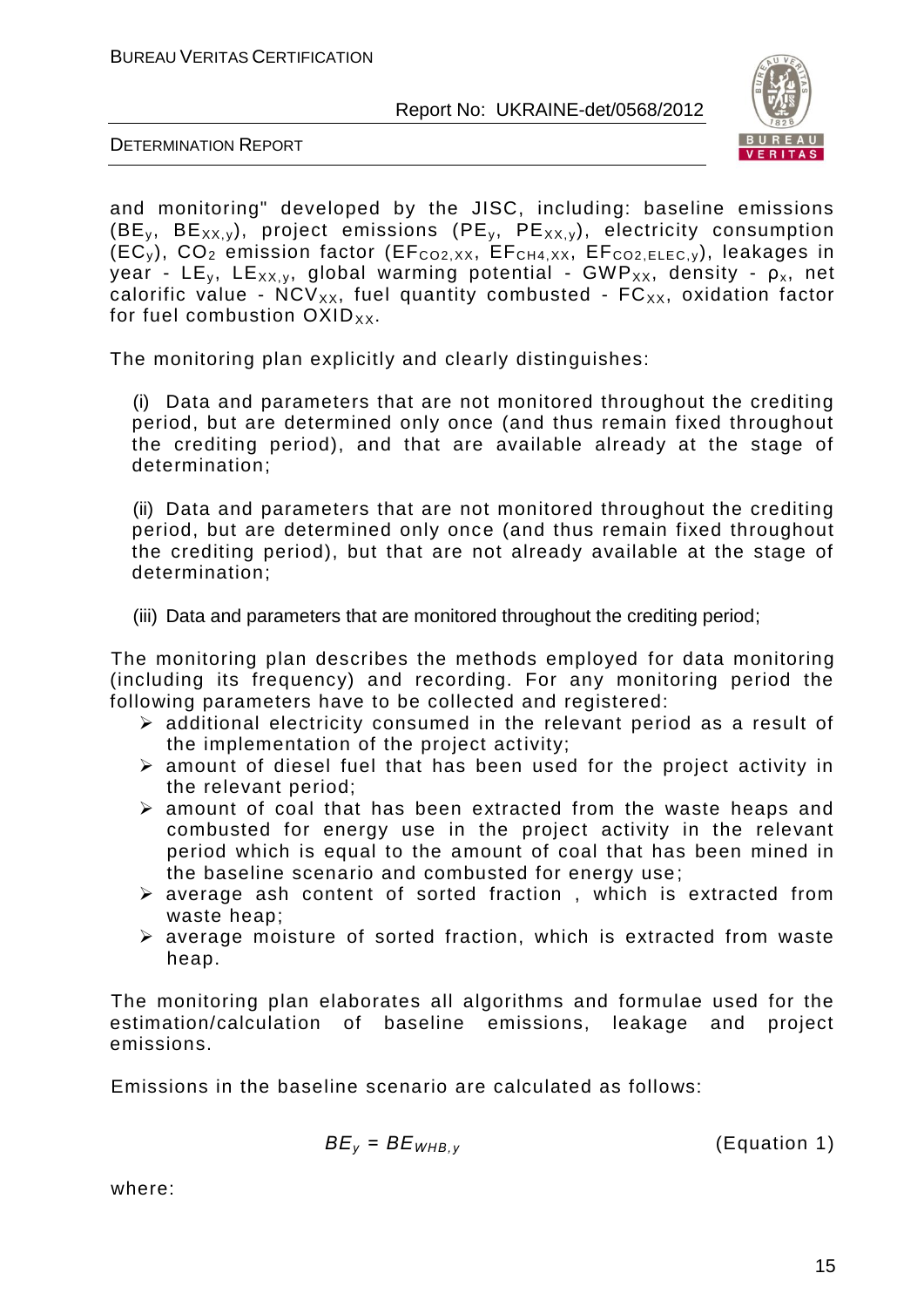DETERMINATION REPORT



- $BE<sub>v</sub>$  Baseline Emissions in the period *y* (t CO<sub>2</sub>eq),
- *BE*<sub>WHB, v</sub> Baseline Emissions due to burning of the waste heaps in the period  $y$  (t  $CO_2$ eq).

These, in turn, are calculated as:

*BЕWНВ,у =FCBE,Coal,y /1000\*ρWHB\*NCVCoal\*OXIDCoal\*k<sup>C</sup> Coal\*44/12* (Equation 2)

where:

- *FCBE,Coal,y* Amount of coal that has been mined in the baseline scenario and combusted for energy use, equivalent to the amount of coal extracted from the waste heaps in the project activity in the period *y*, t.
- *ρWHB* Correction factor for the uncertainty of the waste heaps burning process. This factor is defined on the basis of the survey of all the waste heaps in the area that provides a ratio of waste heaps that are or have been burning at any point in time to all existing waste heaps.

| $NCV_{coal}$<br>- Net Calorific Value of coal, GJ/t. |  |
|------------------------------------------------------|--|
|------------------------------------------------------|--|

*OXIDсoal* - Carbon Oxidation factor of coal.

- *k C Coal* - Carbon content of coal, tС/TJ.
- 44/12 Ration between molecular mass of CO<sub>2</sub> and C. Reflect oxidation of C to  $CO<sub>2</sub>$ .

Leakages in the period y are calculated as follows:

$$
LE_y = LE_{CH4}
$$
 (Equation 3)

Leakages due to fugitive emissions of methane in the mining activities in the period  $\boldsymbol{y}$  (t CO<sub>2</sub>eq).

$$
LE_{CH4,y} = FC_{BE,Coal,y} * EF_{CH4,CM} * \rho_{CH4} * GWP_{CH4}
$$
 (Equation 4)

where:

- *FC*<sub>BE, Coal,  $y$  Amount of coal that has been mined in the baseline scenario</sub> and combusted for energy use, equivalent to the amount of coal extracted from the waste heaps in the project activity in the period *y,* t,
- *EFCH4, CM* Emission factor for fugitive methane emissions from coal mining,  $m^3/t$ ,
- $\rho_{\text{\scriptsize{CH4}}}$  Methane density, t/m<sup>3</sup>, *GWP<sub>CH4</sub>* - Global Warming Potential of Methane, t CO<sub>2</sub>eq / t CH<sub>4</sub>.

Emissions from the project activity are calculated as follows:

$$
PE_y = PE_{EL,y} + PE_{Diesel,y}
$$
 (Equation 5)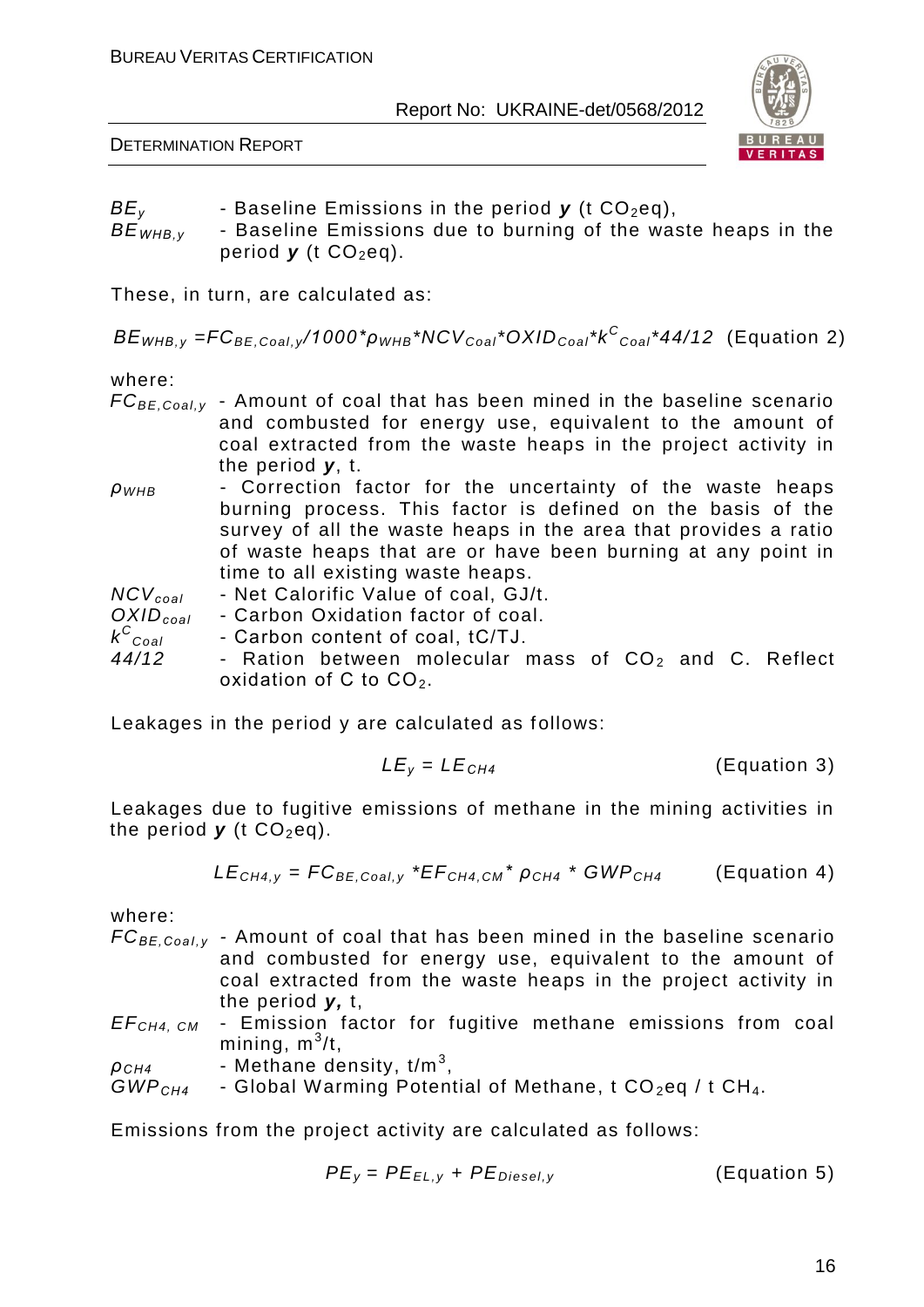

DETERMINATION REPORT

### where

- *PE<sub>v</sub>* **-** Project Emissions due to project activity in the period y (t  $CO<sub>2</sub>$ eq),
- *PE<sub>EL,v</sub>* Project Emissions due to consumption of electricity from the grid by the project activity in the period y (t  $CO<sub>2</sub>eq$ ),
- *PEDiesel,y* Project Emissions due to consumption of diesel fuel by the project activity in the period y (t  $CO<sub>2</sub>eq$ ).

These, in turn, are calculated as:

$$
PE_{EL,y} = EC_{PJ,y} * PE_{grid,y}
$$
 (Equation 6)

where:

- *ECPJ,y* Additional electricity consumed in period *y* as a result of the implementation of the project activity (MWh),
- *EF<sub>arid, v* Relevant emission factor for the electricity from the grid in</sub> the period y, kgCO2/kWh (t CO<sub>2</sub>/MWh)

$$
PE_{\text{Diesel}, y} = FC_{\text{PJ},\text{Diesel}, y}/1000 \times NCV_{\text{Diesel}} \times OXID_{\text{Diesel}} \times K^C_{\text{Diesel}} \times 44/12
$$
 (Equation 7)

### where:

|                                                            | $FC_{PJ.Diesel,v}$ Amount of diesel fuel that has been used for the project |
|------------------------------------------------------------|-----------------------------------------------------------------------------|
|                                                            | activity in the period $y$ , t.                                             |
|                                                            | $NCVDiesel$ - Net Calorific Value of diesel fuel, GJ/t;                     |
|                                                            | OXID <sub>Diesel</sub> - Carbon Oxidation factor of diesel fuel, ratio;     |
| $k_{\scriptscriptstyle \sf Diesel}^{\scriptscriptstyle C}$ | - Carbon content of diesel fuel, t C/TJ;                                    |
| 44/12                                                      | - Ration between molecular mass of $CO2$ and C. Reflect                     |
|                                                            | oxidation of C to $CO2$                                                     |

The annual emission reductions are calculated as follows:

$$
ER_y = BE_y - LE_y - PE_y
$$
 (Equation 8)

where:

| .               |                                                                   |
|-----------------|-------------------------------------------------------------------|
| ER <sub>v</sub> | - Emissions reductions of the JI project in year $y$ (t $CO2eq$ ) |
| LE <sub>v</sub> | - Leakages in year $y$ (t $CO2$ eq);                              |
| BE <sub>v</sub> | - Baseline Emission in year $y$ (t $CO2eq$ );                     |
| PE <sub>v</sub> | - Project Emission in year $y$ (t $CO2eq$ ).                      |

The monitoring plan presents the quality assurance and control procedures for the monitoring process, which are sufficiently described in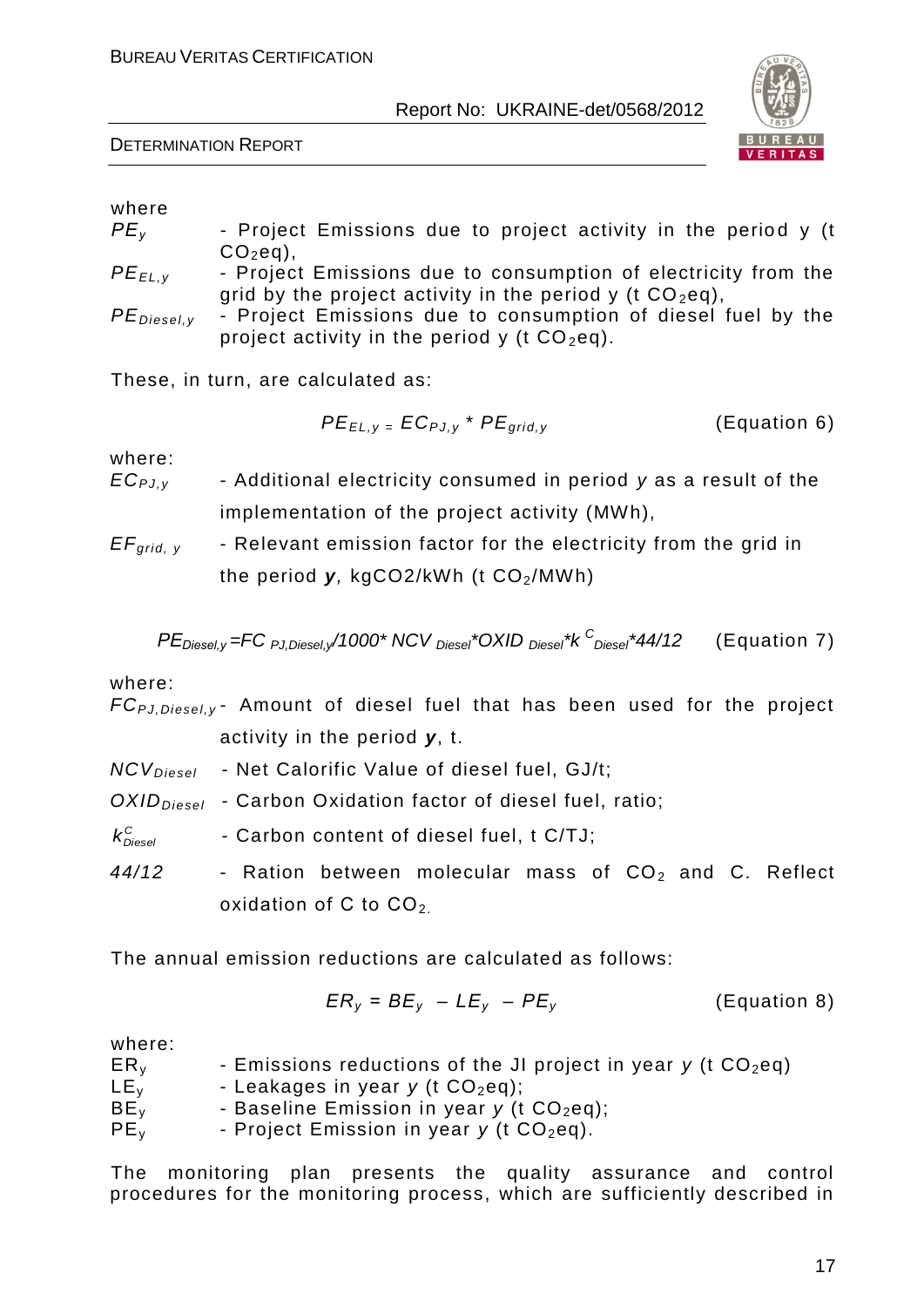

DETERMINATION REPORT

tabular form in sections of the PDD D.1.1.1., D.1.1.3. and D.2. This includes, as appropriate, information on calibration and on how records on data and/or method validity and accuracy are kept and made available on request.

For monitoring, collection, registration, visualization, archiving, reporting of the monitored data and periodical checking of the measurement devices the management team headed by the Director of the company is responsible. A detailed structure of the team and team members will be established in the Monitoring Manual prior to initial and first verification.

On the whole, the monitoring report reflects good monitoring practices appropriate to the project type.

The monitoring plan provides, in tabular form, a complete compilation of the data that need to be collected for its application, including data that are measured or sampled and data that are collected from other sources (e.g. official statistics, expert judgment, proprietary data, IPCC, commercial and scientific literature etc.) but not including data that are calculated with equations.

The monitoring plan indicates that the data monitored and required for verification are to be kept for two years after the last transfer of ERUs for the project.

The identified areas of concern as to the monitoring plan, project participants' response and Bureau Veritas Certification's conclusion are described in Appendix A to Determination Report (refer to CAR 13 – CAR 22).

# **4.8 Leakage (40-41)**

The PDD appropriately describes an assessment of the potential leakage of the project and appropriately explains which sources of leakage are to be calculated, and which can be neglected.

This project will result in a net change in fugitive methane emissions due to the mining activities. As coal in the baseline scenario is only coming from mines it causes fugitive emissions of methane. These are calculated as standard country specific emission factor applied to the amount of coal that is extracted from the waste heaps in the project scenario (which is the same as the amount of coal that would have been mined in the baseline scenario). Source of the leakage is the fugitive methane emissions due to coal mining. These emissions are specific to the coal that is being mined. Coal produced by the project activity is not mined but extracted from the waste heap through the advanced beneficiation process. Therefore, coal produced by the project activity substitutes the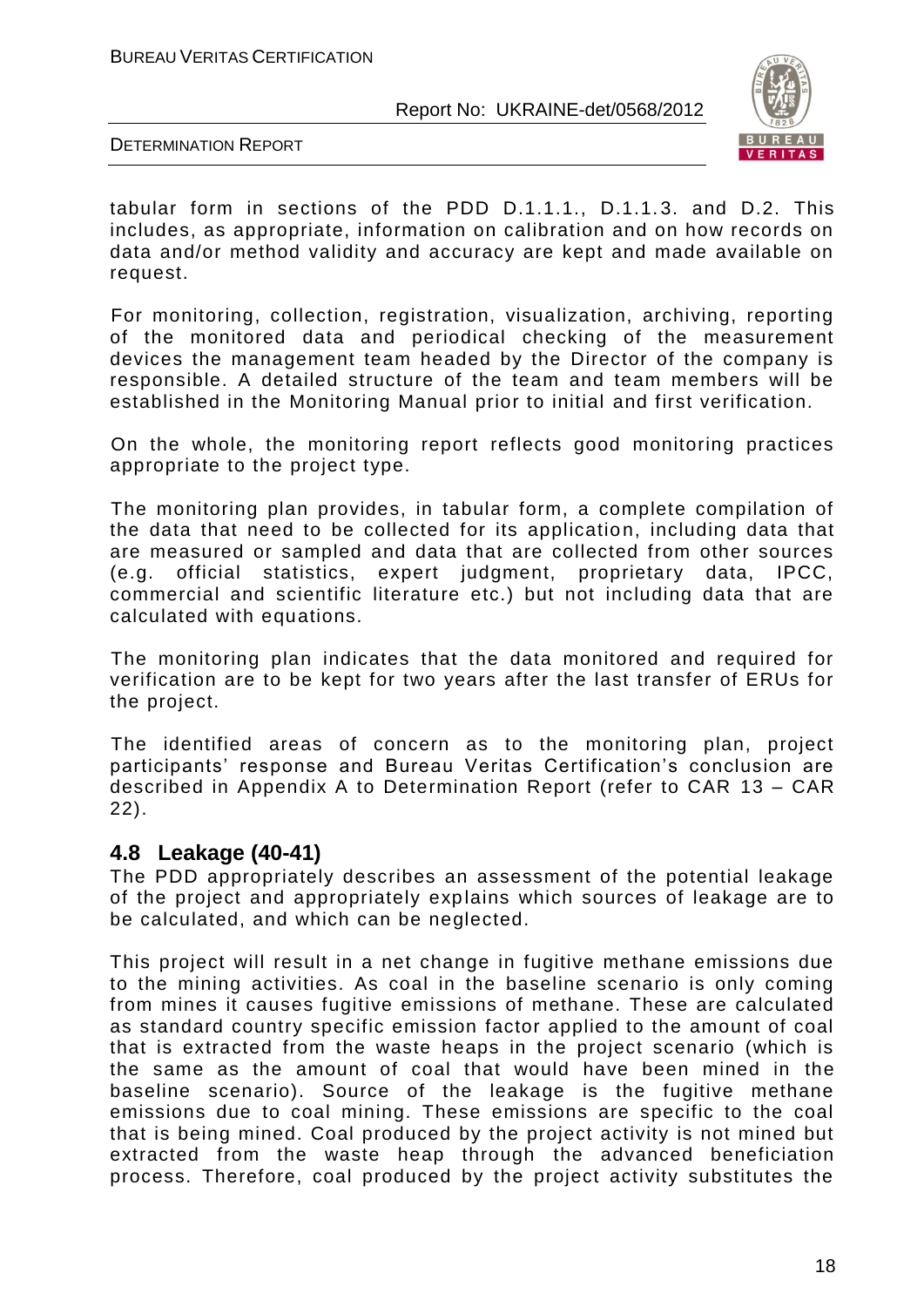

DETERMINATION REPORT

coal would have been otherwise mined in the baseline. Coal that is mined in the baseline has fugitive methane emissions associated with it and the coal produced by the project activity does not have such emissions associated with it.

The PDD provides a procedure for estimation of leakage.

No outstanding issues were raised as to leakage

# **4.9 Estimation of emission reductions or enhancements of net removals (42-47)**

The PDD indicates assessment of emissions in the baseline scenario and in the project scenario as the approach chosen to estimate the emission reductions generated by the project.

The PDD provides estimates of:

(a) Emissions in the project scenario (within the project boundary), which are:

- $\triangleright$  17490 tonnes of CO<sub>2</sub>eq in 2008-2012;
- $\geq$  34040 tonnes of CO<sub>2</sub>eq in 2013-2022.
- (b) Leakage, which is:
	- $> -2028766$  tonnes of  $CO<sub>2</sub>$ eq in 2008-2012;
	- $\triangleright$  -4125910 tonnes of CO<sub>2</sub>eq in 2013-2022.

(c) Emissions in the baseline scenario (within the project boundary), which are:

- $\triangleright$  6687714 tonnes of CO<sub>2</sub>eq in 2008-2012;
- $\geq$  13719660 tonnes of CO<sub>2</sub>eq in 2013-2022.

(d) Emission reductions adjusted by leakage (based on (a)-(c) above), which are:

- $\geq$  8698990 tonnes of CO<sub>2</sub>eq in 2008-2012;
- $\geq$  17811530 tonnes of CO<sub>2</sub>eq in 2013-2022.

The estimates referred to above are given:

- (a) On an annual basis;
- (b) From 01/04/2008 to 31/12/2022, covering the whole crediting period;
- (c) Based on primary sources;
- (d) For each GHG gas, such as  $CO<sub>2</sub>$ ;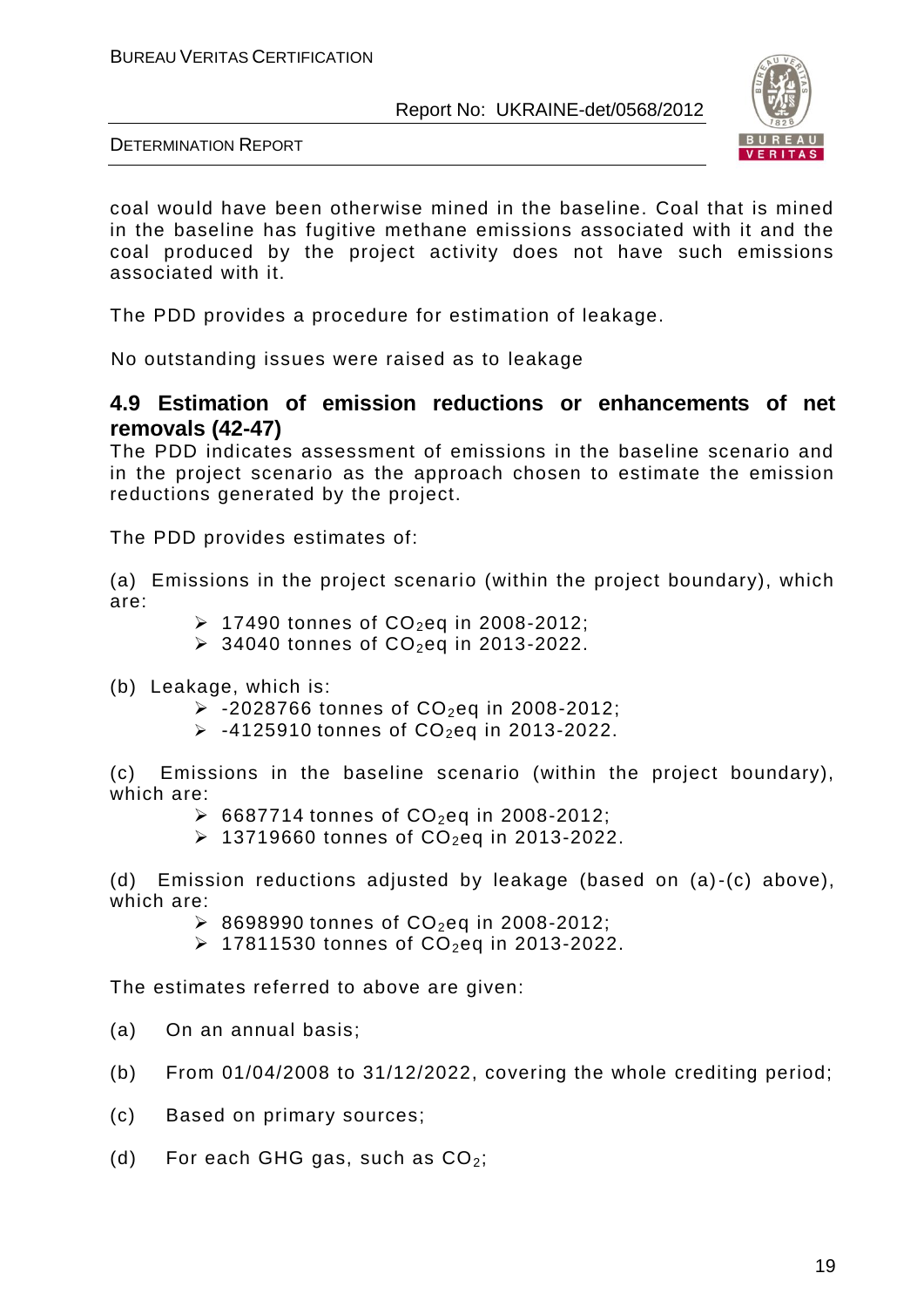

DETERMINATION REPORT

(e) In tonnes of  $CO<sub>2</sub>$  equivalent, using global warming potentials defined by decision 2/CP.3 or amended in accordance with Article 5 of the Kyoto Protocol.

Formulae for calculating the above estimations are given in section 4.7. All formulae are in the correct sequence and compliance across the PDD.

For calculating the estimates referred to above, key factors, e.g. energy prices and availability, market development influencing the baseline emissions and the activity level of the project and the emissions as well as risks associated with the project were taken into account, as appropriate.

Data sources used for calculating the estimates referred to above, such as feasibility studies, production forecasts, actual historical monitored data are clearly identified, reliable and transparent.

Emission factors, such as emission factor for electricity consumption, emission factor for diesel fuel and coal, were selected by carefully balancing accuracy and reasonableness, and appropriately justified of the choice.

The estimation referred to above is based on conservative assumptions and the most plausible scenarios in a transparent manner.

The estimates referred to above are consistent throughout the PDD.

The average annual emission reduction estimations over the crediting period are calculated by dividing the total estimated emission reductions over the crediting period by the total number of months of the crediting period, and multiplying by twelve.

Detailed algorithms of calculations and their results are described in section D, E and supporting documents to the PDD.

The identified areas of concern as to the estimation of emission reductions, project participants' response and Bureau Veritas Certification's conclusion are described in Appendix A to Determination Report (refer to CAR 23).

# **4.10 Environmental impacts (48)**

The PDD lists and attaches documentation on the analysis of the environmental impacts of the project, including transboundary impacts, in accordance with procedures as determined by the host Party. The full scope EIA in accordance with the Ukrainian legislation has been conducted for the proposed project in 2006 for the processing facility by the local developer Ltd. Scientific and industrial design company "Alyans".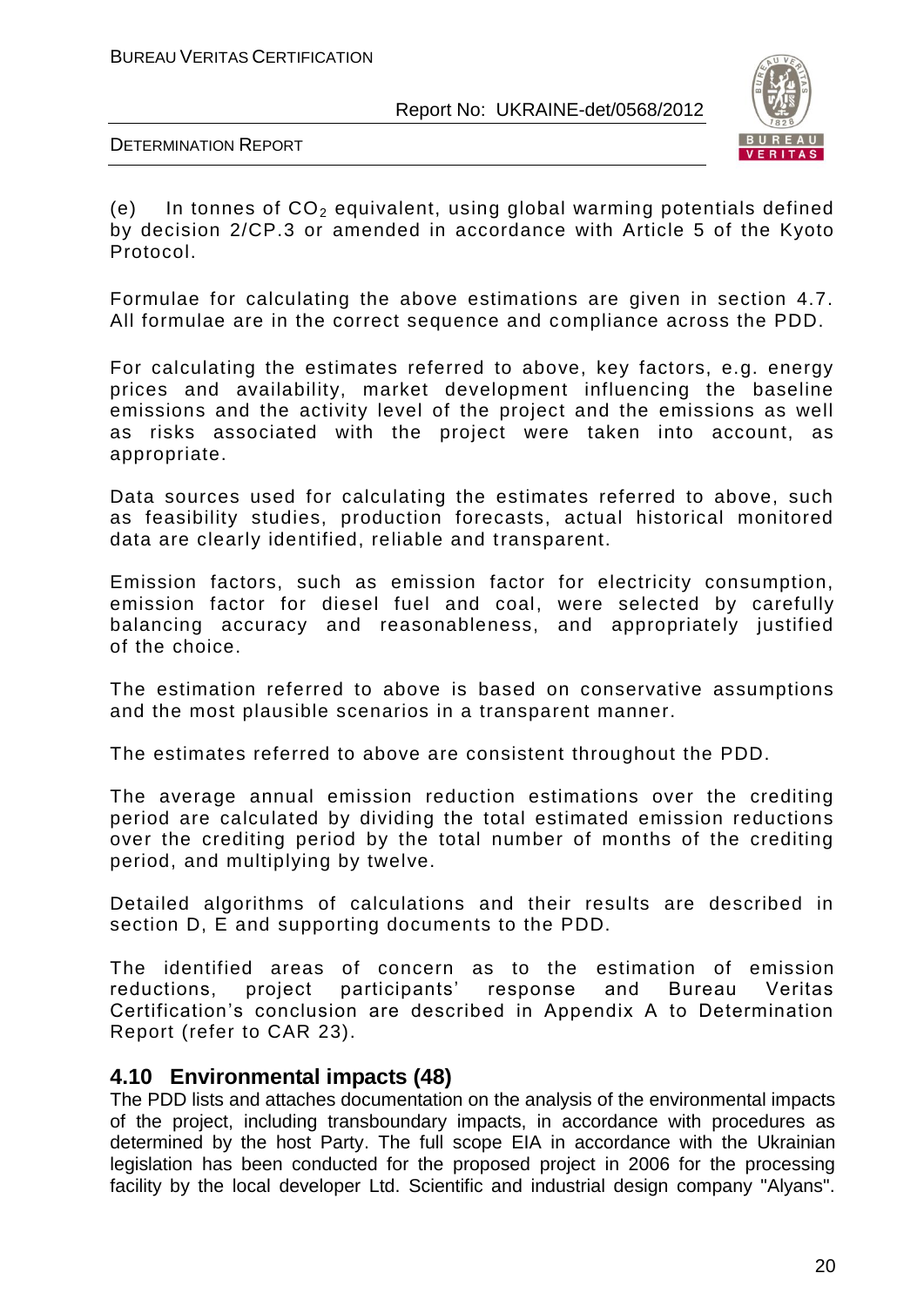

DETERMINATION REPORT

The report has been reviewed by the competent authorities of Ukraine. The environmental impact of the project has not been considered significant or prohibitive.

The PDD provides conclusion and all references to supporting documentation of an environmental impact assessment undertaken in accordance with the procedures as required by the host Party, if the analysis referred to above indicates that the environmental impacts are considered significant by the project participants or the host Party.

The identified areas of concern as to environmental impacts, project participants' response and Bureau Veritas Certification's conclusion are described in Appendix A to Determination Report (refer to CAR 24).

# **4.11 Stakeholder consultation (49)**

Stakeholder consultation was not undertaken as it is not required by the host party.

# **4.12 Determination regarding small scale projects (50-57)**

Not applicable.

# **4.13 Determination regarding land use, land-use change and forestry (LULUCF) projects (58-64)**

Not applicable.

# **4.14 Determination regarding programmes of activities (65-73)**

Not applicable

# **5 SUMMARY AND REPORT OF HOW DUE ACCOUNT WAS TAKEN OF COMMENTS RECEIVED PURSUANT TO PARAGRAPH 32 OF THE JI GUIDELINES**

No comments, pursuant to paragraph 32 of the JI Guidelines, were received.

# **6 DETERMINATION OPINION**

Bureau Veritas Certification has performed a determination of the "Waste heaps dismantling by Temp LTD-A in Ukraine" Project in Ukraine. The determination was performed on the basis of UNFCCC criteria and host country criteria and also on the criteria given to provide for consistent project operations, monitoring and reporting.

The determination consisted of the following three phases: i) a desk review of the project design and the baseline and monitoring plan; ii) follow-up interviews with project stakeholders; iii) the resolution of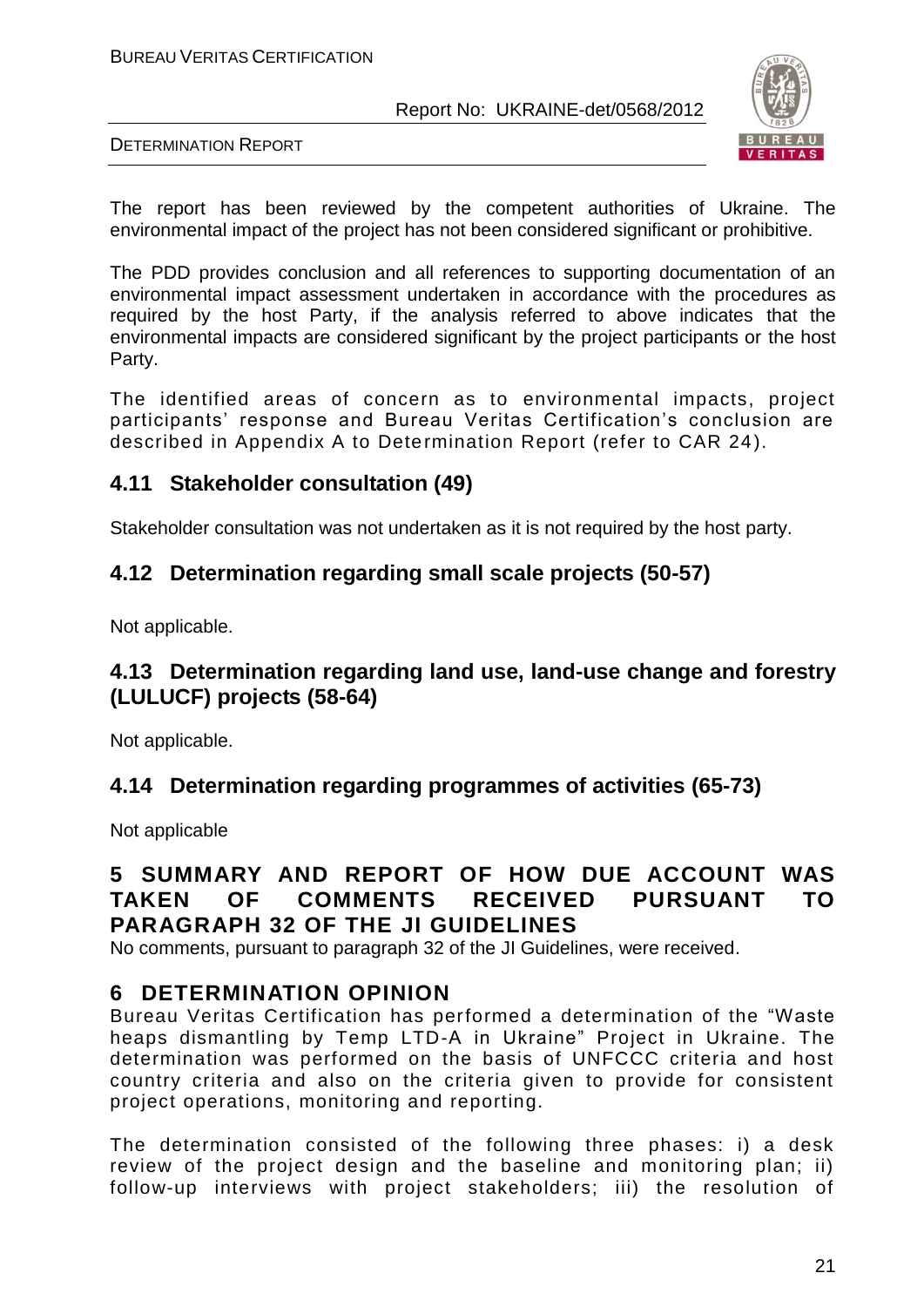

DETERMINATION REPORT

outstanding issues and the issuance of the final determination report and opinion.

The additionality of the project has been assessed through provision of traceable and transparent information showing that the same approach for additionality demonstration has already been taken in cases for which determination is deemed final and which can be regarded as comparable, as suggested in item "b)" of Paragraph 44 of "Guidance on criteria for baseline setting and monitoring" version 03. The PDD identifies a comparable project, demonstrates that the identified project is a comparable project (to be) implemented under comparable circumstances, and provides justification, that determination for a comparable project is relevant for the project at hand.

Emission reductions attributable to the project are hence additional to any that would occur in the absence of the project activity. Given that the project is implemented and maintained as designed, the project is likely to achieve the estimated amount of emission reductions.

The determination revealed one pending issue related to the current determination stage of the project: the issue of the written approval of the project. If the written approval and the authorization by the host Party are awarded, it is our opinion that the project as described in the Project Design Document, Version 3.0 meets all the relevant UNFCCC requirements for the determination stage and the relevant host Party criteria.

The review of the project design documentation ( version 3.0) and the subsequent follow-up interviews have provided Bureau Veritas Certification with sufficient evidence to determine the fulfillment of stated criteria. In our opinion, the project correctly applies and meets the relevant UNFCCC requirements for the JI and the relevant host country criteria.

The determination is based on the information made available to us and the engagement conditions detailed in this report.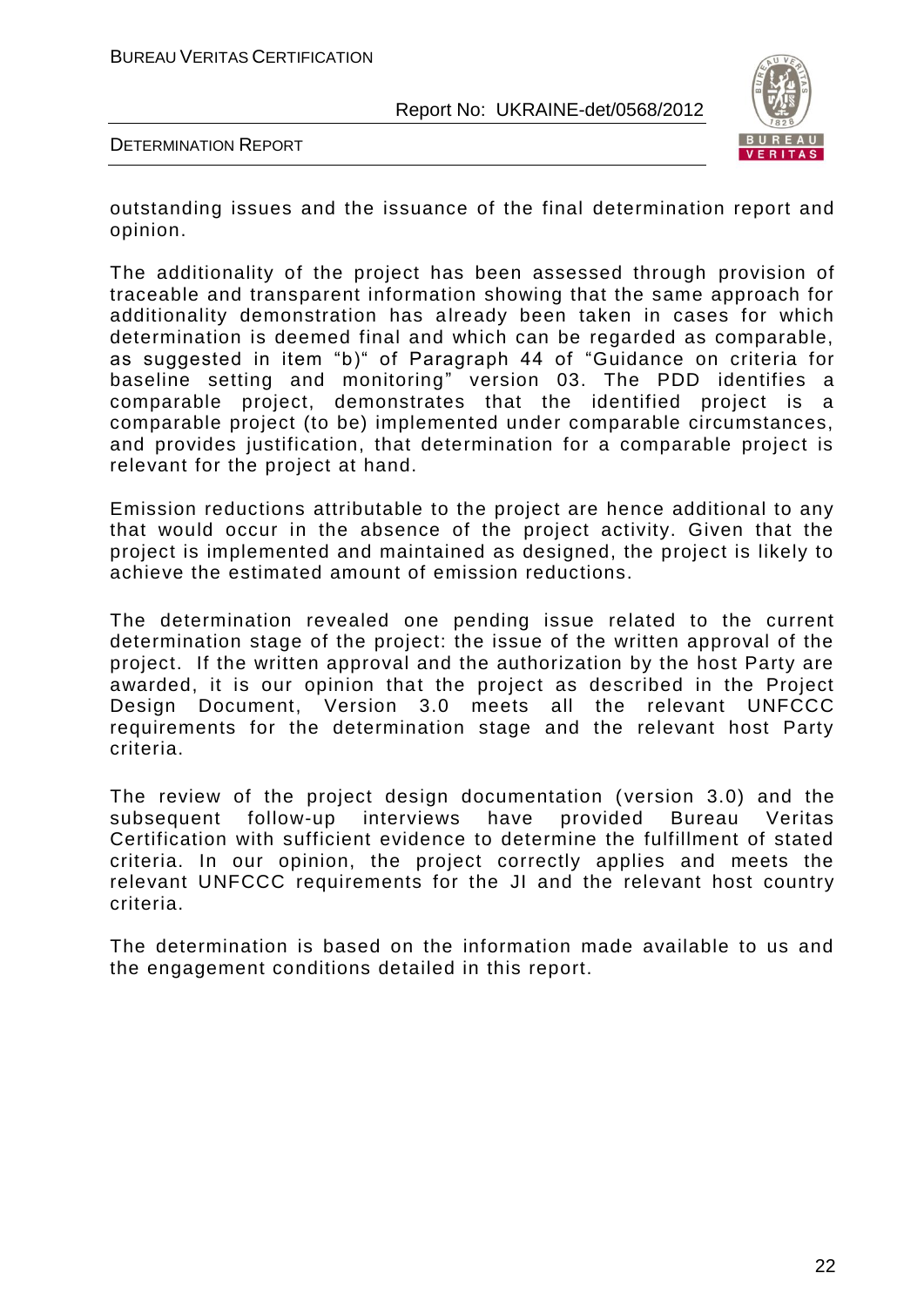

# **7 REFERENCES**

### **Category 1 Documents:**

Documents provided by United Carbon Finance Ltd. that relate directly to the GHG components of the project.

- /1/ Project Design Document "Waste heaps dismantling by Temp LTD-A in Ukraine" version 2.0 dated 10/07/2012
- /2/ Emission Reductions Calculation version 2.0 excel file dated 10/07/2012
- /3/ Project Design Document "Waste heaps dismantling by Temp LTD-A in Ukraine" version 3.0 dated 18/07/2012
- /4/ Emission Reductions Calculation version 3.0 excel file dated 18/07/2012
- /5/ LoE #2168/23/7 dated 16/08/2011 issued by the State environmental Investment Agency of Ukraine

### **Category 2 Documents:**

Background documents related to the design and/or methodologies employed in the design or other reference documents.

- /1/ Order # 21-П dated 21/03/2008 "On approval and enactment of instruction", Temp LTD-A LLC, Antratsyt city
- /2/ Order # 31-П dated 01/07/2008 "On assignment of documentation storage terms", Temp LTD-A LLC, Antratsyt city
- /3/ Instruction dated 21/03/2008 on monitoring of main enterprise activity parameters for implementation of JI project within Kyoto Protocol mechanisms, Temp LTD-A LLC
- /4/ Photo–General view of processing facility "Voroshylovska", Temp LTD-A LLC
- /5/ Photo–General view of waste heap processing facility "Voroshylovska", Temp LTD-A LLC
- /6/ Statement dated 15/09/2008 on meters replacement
- /7/ Passport on multitariff active and reactive energy meter LZQM 321.02.534
- /8/ Acceptance certificate on multitariff active and reactive energy meter LZQM 321.02.534, fabrication # 446002. Fabrication date–26/02/2007
- /9/ Photo– multitariff active and reactive energy meter LZQM 321.02.534, fabrication # 446002, 2007
- /10/ Statement on technical check of power meters dated 16/10/2008
- /11/ Passport on multitariff active and reactive energy meter ЕМS 132.11.4
- /12/ Acceptance certificate on multitariff active and reactive energy meter ЕМS 132.11.4, fabrication # 352641. Fabrication date–12/05/2006
- /13/ Photo–multitariff active and reactive energy meter ЕМS 132.11.4, fabrication # 352641, 2006
- /14/ Passport on multitariff active and reactive energy meter LZQM 321.02.534
- /15/ Acceptance certificate on multitariff active and reactive energy meter LZQM 321.02.534, fabrication # 588429. Fabrication date–21/04/2008
- /16/ Photo–multitariff active and reactive energy meter LZQM 321.02.534,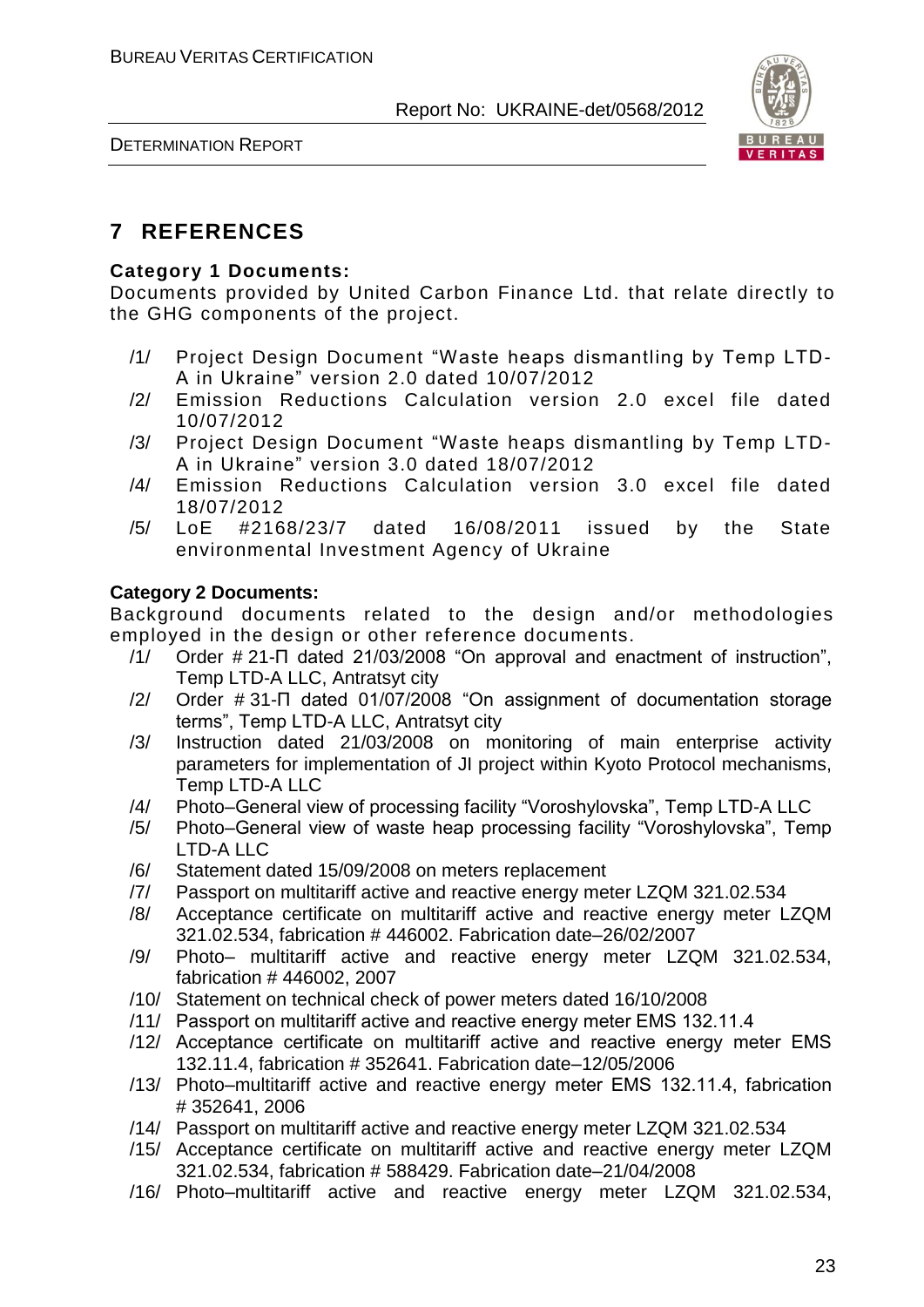#### DETERMINATION REPORT



fabrication # 588429, 2008

- /17/ Technical passport on electronic railway scales type ВТВ-150С, fabrication # 030200814 at Donetsk railway Karakhash station. Passport dated of 14/02/2005
- /18/ Photo–general view of electronic railway scales Donetsk railway Karakhash station
- /19/ Photo–display of electronic railway scales Donetsk railway Karakhash station
- /20/ Technical passport on electronic railway scales type ВЕТ-150В2, fabrication # 686 at Donetsk railway Dariivka station. Passport dated of 20/06/2011
- /21/ Delivery note # 0000005838 dated 26/08/2011 on oil products distribution
- /22/ Decommissioning statement # СпТ-007В dated 31/08/2011, Voroshylovska station warehouse
- /23/ Turnover balance sheet as per billing statement 203 for August 2011
- /24/ Passport on quality # 1902 dated 30/08/2011
- /25/ Delivery note # 0000006095 dated 01/09/2011 on oil products distribution
- /26/ Invoice # ПМ-0016 on internal distribution dated 01/09/2011, Voroshylovska station warehouse
- /27/ Delivery note # 0000006468 dated 09/09/2011 on oil products distribution
- /28/ Invoice # ПМ-0017 on internal distribution dated 09/09/2011, Voroshylovska station warehouse
- /29/ Delivery note # 0000006467 dated 09/09/2011 on oil products distribution
- /30/ Invoice # ПМ-0018 on internal distribution dated 09/09/2011, Voroshylovska station warehouse
- /31/ Photo–general view of electronic railway scales Donetsk railway Karakhash station
- /32/ Turnover balance sheet as per billing statement 203 for March 2011, Temp LTD-A LLC
- /33/ Decommissioning statement # СпТ 01К dated 31/03/2011, Temp LTD-A LLC
- /34/ Delivery note # 0000001282 dated 15/03/2011 on oil products distribution, Temp LTD-A LLC
- /35/ Goods delivery note # 0000001282 dated 15/03/2011, Temp LTD-A LLC
- /36/ Turnover balance sheet as per billing statement 203 for October 2011, Temp LTD-A LLC
- /37/ Delivery note # 0000007741 dated 28/10/2011 on oil products distribution, Temp LTD-A LLC
- /38/ Goods delivery note # 0000007741 dated 28/10/2011, Temp LTD-A LLC
- /39/ Turnover balance sheet as per billing statement 203 for November 2011, Temp LTD-A LLC
- /40/ Operating data of processing facility "Voroshylovska" for 2008-2010, Temp LTD-A LLC
- /41/ Acceptance certificate on power meter type NIK 2303 ART2T, fabrication # 0060944. Fabrication date 01/03/2010
- /42/ Passport on power meter type NIK 2303 ART2T
- /43/ Information note on the amount and cost of electricity distributed to the supplier for April 2008, Temp LTD-A LLC
- /44/ Information note on the amount and cost of electricity distributed to the supplier for July 2008, Temp LTD-A LLC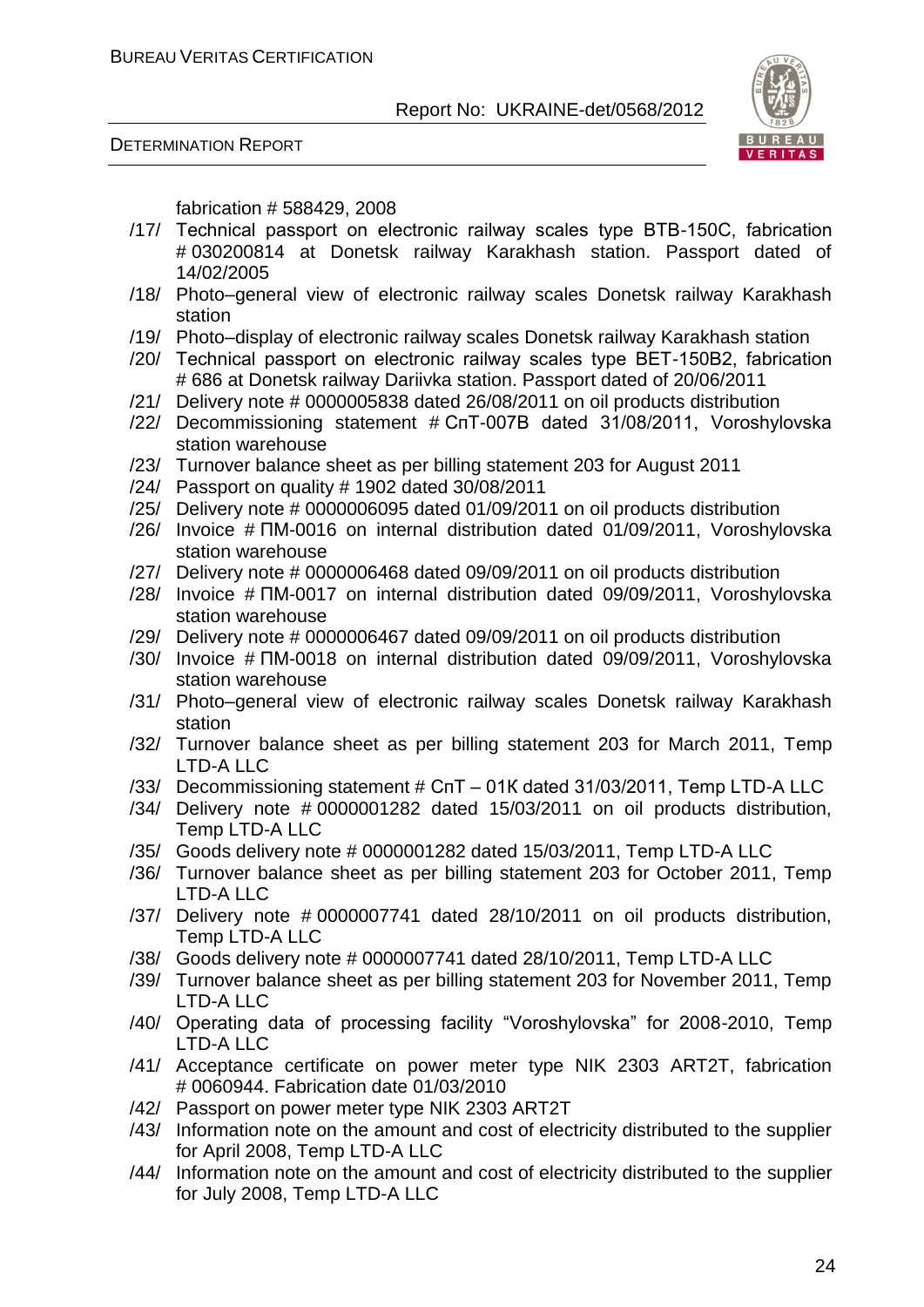

DETERMINATION REPORT

/45/ Information note on the amount and cost of electricity distributed to the supplier for November 2008, Temp LTD-A LLC /46/ Information note on the amount and cost of electricity distributed to the supplier for December 2008, Temp LTD-A LLC /47/ Information note on the amount and cost of electricity distributed to the supplier for January 2009, Temp LTD-A LLC /48/ Information note on the amount and cost of electricity distributed to the supplier for May 2009, Temp LTD-A LLC /49/ Information note on the amount and cost of electricity distributed to the supplier for March 2009, Temp LTD-A LLC /50/ Information note on the amount and cost of electricity distributed to the supplier for April 2009, Temp LTD-A LLC /51/ Information note on the amount and cost of electricity distributed to the supplier for August 2009, Temp LTD-A LLC /52/ Information note on the amount and cost of electricity distributed to the supplier for March 2010, Temp LTD-A LLC /53/ Information note on the amount and cost of electricity distributed to the supplier for June 2010, Temp LTD-A LLC /54/ Information note on the amount and cost of electricity distributed to the supplier for July 2010, Temp LTD-A LLC /55/ Information note on the amount and cost of electricity distributed to the supplier for May 2010, Temp LTD-A LLC /56/ Information note on the amount and cost of electricity distributed to the supplier for March 2011, Temp LTD-A LLC /57/ Information note on the amount and cost of electricity distributed to the supplier for April 2011, Temp LTD-A LLC /58/ Information note on the amount and cost of electricity distributed to the supplier for September 2011, Temp LTD-A LLC /59/ Information note on the amount and cost of electricity distributed to the supplier for November 2011, Temp LTD-A LLC /60/ Pay slip on acceptance of freight # 49835544 dated 31/10/2008, Temp LTD-A LLC /61/ Pay slip on acceptance of freight # 49835369 dated 24/10/2008, Temp LTD-A LLC /62/ Pay slip on acceptance of freight # 50090314 dated 17/10/2008, Temp LTD-A LLC /63/ Pay slip on acceptance of freight # 52273537 dated 29/08/2010, Temp LTD-A LLC /64/ Pay slip on acceptance of freight # 52273380 dated 20/08/2010, Temp LTD-A LLC /65/ Pay slip on acceptance of freight # 52273225 dated 06/08/2010, Temp LTD-A LLC /66/ Pay slip on acceptance of freight # 51608032 dated 29/11/2011, Temp LTD-A LLC /67/ Pay slip on acceptance of freight # 51608099 dated 29/11/2011, Temp LTD-A LLC /68/ Pay slip on acceptance of freight # 51267904 dated 10/11/2011, Temp LTD-A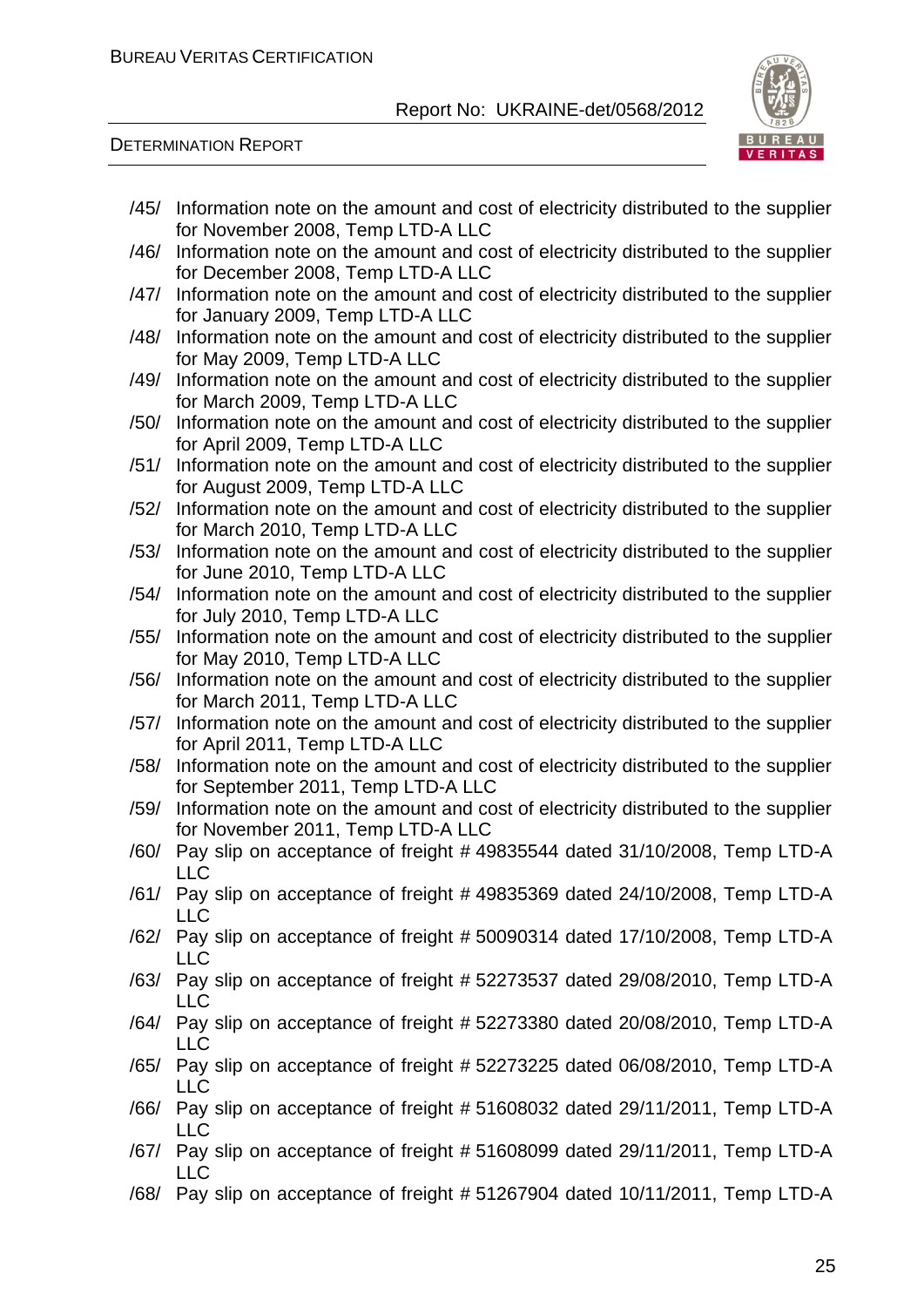DETERMINATION REPORT



LLC

- /69/ Permit on increased risk works execution and increased risk equipment operation # 733.11.09 – 10.10.1 dated 07/10/2011, Temp LTD-A LLC
- /70/ Permit on increased risk works execution and increased risk equipment operation # 3129.08.30 – 10.10.1 dated 24/10/2008, Temp LTD-A LLC
- /71/ Permit on increased risk works execution and increased risk equipment operation # 57.08.30 – 10.10.1 dated 14/01/2008, Temp LTD-A LLC
- /72/ Permit on increased risk works execution and increased risk equipment operation # 1265.10.30 – 10.10.1 dated 26/04/2010, Temp LTD-A LLC
- /73/ Complex state expert opinion # 412 dated 17/10/2007, Temp LTD-A LLC
- /74/ State license Series АБ # 206551 on project works. Production site electricity supply working project, Temp LTD-A LLC, dated 2007
- /75/ License Series АБ # 206551 dated 01/10/2005, Temp LTD-A LLC
- /76/ EIA of project on building of concentration plant dated 25/09/2006, Temp LTD-A LLC
- /77/ Expert opinion on occupational health and safety # 36189153.051549 С.11. as per the Agreement # 3472, dated 07/12/2011, Temp LTD-A LLC
- /78/ Educational and training programme on occupational health and safety of conveyor operator for 2010, Temp LTD-A LLC
- /79/ Organizational and technical preventive measures on occupational health and safety for 2010, Temp LTD-A LLC
- $/80/$  Organizational and technical preventive measures on occupational health and safety for 2009, Temp LTD-A LLC
- /81/ Protocol # 164 dated 17/12/2011 of commission session on occupational health and safety knowledge testing, Temp LTD-A LLC
- $/82/$  Protocol # 157 dated 18/12/2011 of commission session on occupational health and safety knowledge testing, Temp LTD-A LLC
- /83/ Protocol # 143 dated 04/07/2011 of commission session on occupational health and safety knowledge testing, Temp LTD-A LLC
- $/84/$  Protocol # 131 dated 23/05/2011 of commission session on occupational health and safety knowledge testing, Temp LTD-A LLC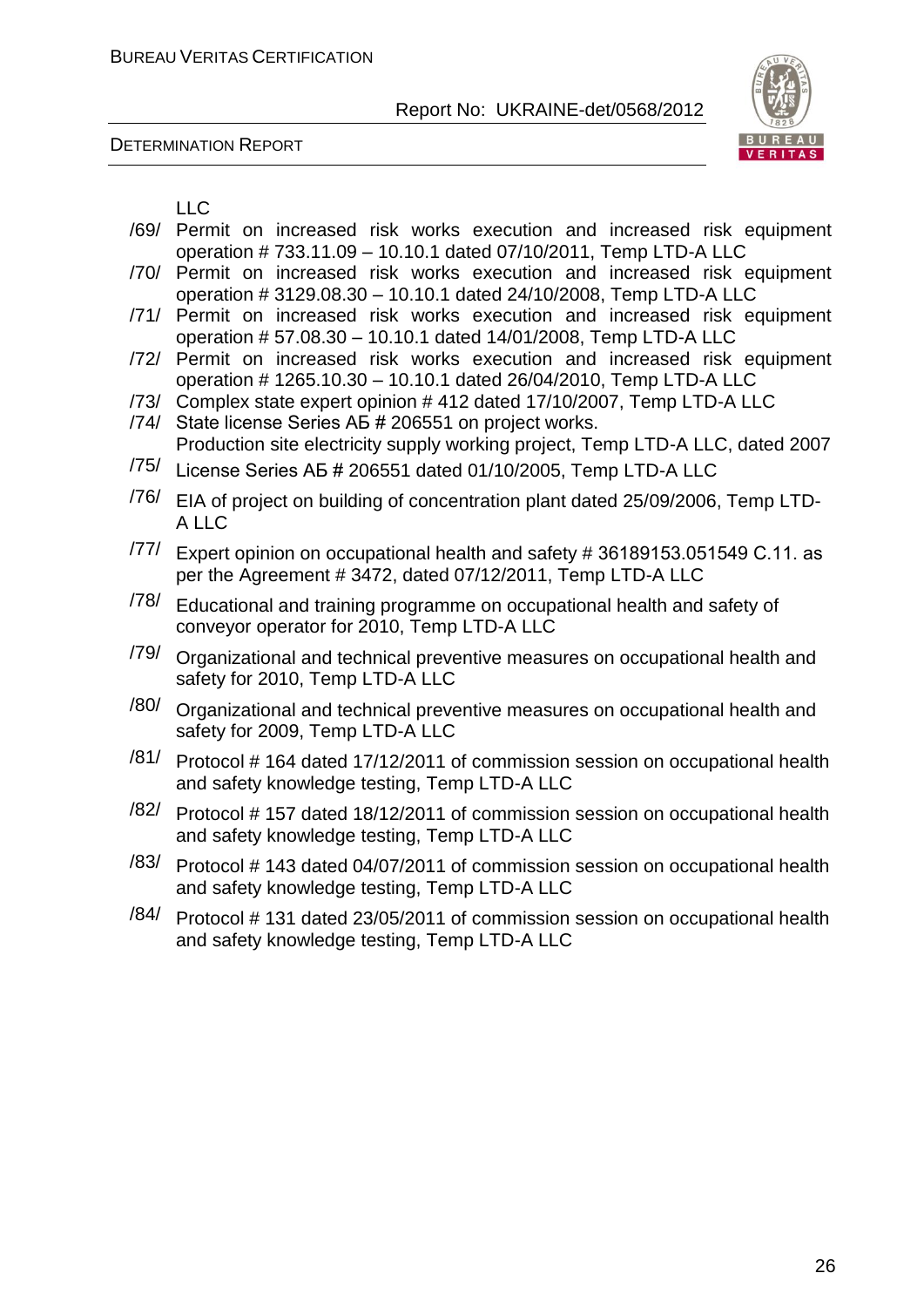



### **Persons interviewed:**

List persons interviewed during the determination or persons that contributed with other information that are not included in the documents listed above.

- /1/ Sergiy Karuna Legal Councel, Temp LTD-A
- Alexander Glotov Deputy director for Operations, Temp LTD-A
- /3/ Elena Korotchenko Chief accountant, Temp LTD-A
- /4/ Sergey Aleksyutin Chief power engineering specialist (electrician) , Temp LTD-A
- /5/ Tahir Musayev representative of the project Developer United Carbon Finance Ltd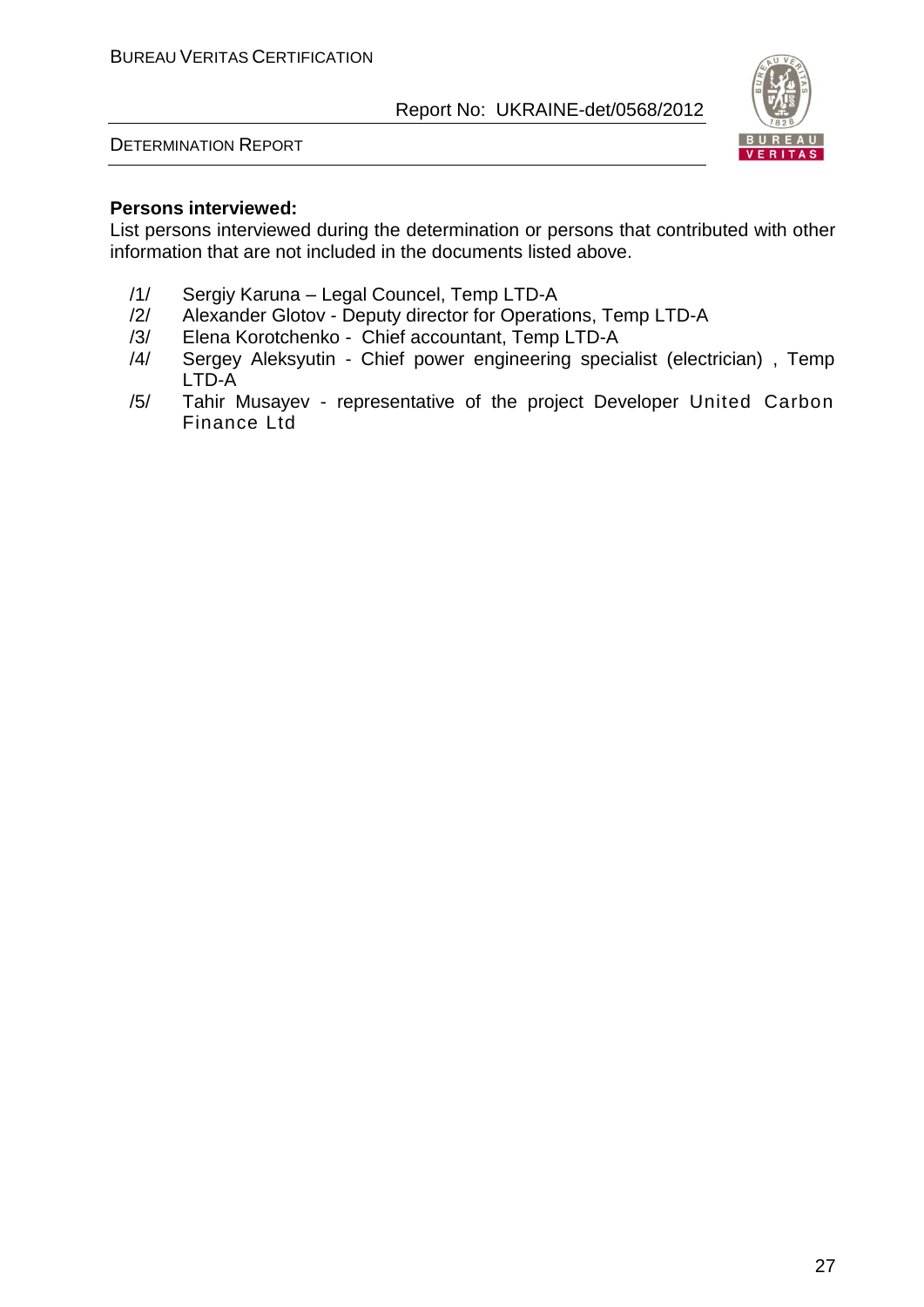

# DETERMINATION REPORT

### APPENDIX A: DETERMINATION PROTOCOL **BUREAU VERITAS CERTIFICATION HOLDING SAS**

#### **DETERMINATION PROTOCOL**

#### **Check list for determination, according JOINT IMPLEMENTATION DETERMINATION AND VERIFICATION MANUAL (Version 01)**

| <b>DVM</b>           | <b>Check Item</b>                                                                                                                                                                                                                                                                                        | <b>Initial finding</b>                                                                                                                                                                                                        | <b>Draft</b>      | <b>Final</b>      |
|----------------------|----------------------------------------------------------------------------------------------------------------------------------------------------------------------------------------------------------------------------------------------------------------------------------------------------------|-------------------------------------------------------------------------------------------------------------------------------------------------------------------------------------------------------------------------------|-------------------|-------------------|
| <b>Paragraph</b>     |                                                                                                                                                                                                                                                                                                          |                                                                                                                                                                                                                               | <b>Conclusion</b> | <b>Conclusion</b> |
|                      | <b>General description of the project</b>                                                                                                                                                                                                                                                                |                                                                                                                                                                                                                               |                   |                   |
| Title of the project |                                                                                                                                                                                                                                                                                                          |                                                                                                                                                                                                                               |                   |                   |
|                      | Is the title of the project presented?                                                                                                                                                                                                                                                                   | Waste heaps dismantling by Temp LTD-A in Ukraine                                                                                                                                                                              | OK.               | <b>OK</b>         |
|                      | Is the sectoral scope to which the project<br>pertains presented?                                                                                                                                                                                                                                        | Sectoral scope 8: Mining/mineral production                                                                                                                                                                                   | 0K                | <b>OK</b>         |
|                      | Is the current version number of the document<br>presented?                                                                                                                                                                                                                                              | Version of the document is presented                                                                                                                                                                                          | <b>OK</b>         | <b>OK</b>         |
|                      | Is the date when the document was completed<br>presented?                                                                                                                                                                                                                                                | Date of the document is presented                                                                                                                                                                                             | OK.               | OK                |
|                      | <b>Description of the project</b>                                                                                                                                                                                                                                                                        |                                                                                                                                                                                                                               |                   |                   |
|                      | Is the purpose of the project included with a<br>concise, summarizing explanation (max. 1-2<br>pages) of the:<br>a) Situation existing prior to the starting date of<br>the project;<br>b) Baseline scenario; and<br>Project scenario (expected<br>outcome.<br>C)<br>including a technical description)? | Corrective Action Request (CAR) 01.<br>Section A.2 should not exceed 2 pages as per "Guidelines"<br>for users of the Joint implementation project design<br>document form" version 04. Please make the proper<br>corrections. | <b>CAR 01</b>     | OK                |
|                      | Is the history of the project (incl. its JI<br>component) briefly summarized?                                                                                                                                                                                                                            | Brief summary of the history of the project is presented                                                                                                                                                                      | <b>OK</b>         | <b>OK</b>         |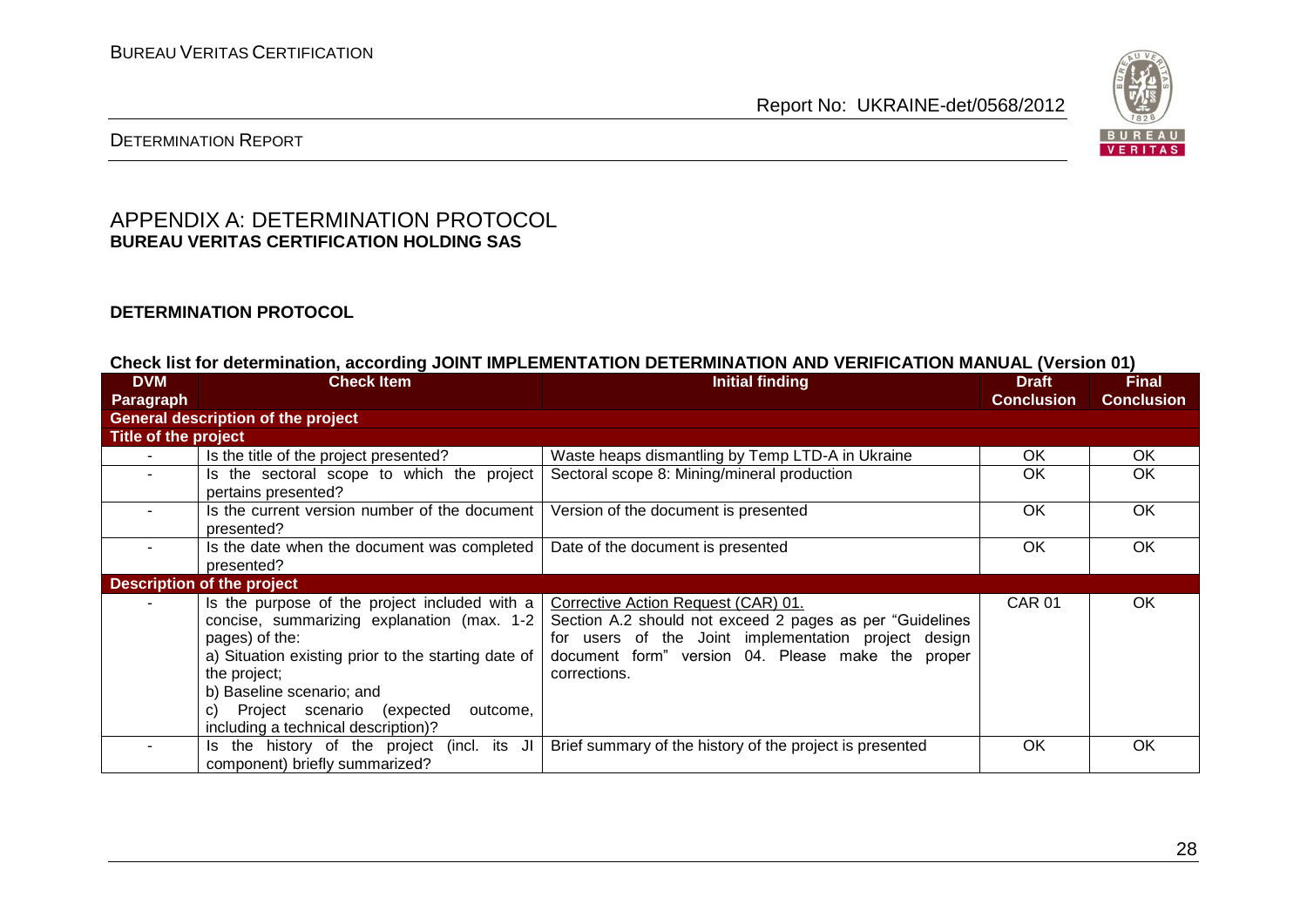Report No: UKRAINE-det/0568/2012



|                                |                                                                                                                                                                                                              |                                                                                                                                                                                                                                                                                              |                                   | . <u>.</u>                        |
|--------------------------------|--------------------------------------------------------------------------------------------------------------------------------------------------------------------------------------------------------------|----------------------------------------------------------------------------------------------------------------------------------------------------------------------------------------------------------------------------------------------------------------------------------------------|-----------------------------------|-----------------------------------|
| <b>DVM</b><br><b>Paragraph</b> | <b>Check Item</b>                                                                                                                                                                                            | <b>Initial finding</b>                                                                                                                                                                                                                                                                       | <b>Draft</b><br><b>Conclusion</b> | <b>Final</b><br><b>Conclusion</b> |
| <b>Project participants</b>    |                                                                                                                                                                                                              |                                                                                                                                                                                                                                                                                              |                                   |                                   |
|                                | Are project participants and Party(ies) involved<br>in the project listed?                                                                                                                                   | Project participants and Parties involved are listed in Section<br>A.3 of the PDD.                                                                                                                                                                                                           | OK                                | <b>OK</b>                         |
|                                | Is the data of the project participants presented<br>in tabular format?                                                                                                                                      | Yes, the data is presented in tabular format                                                                                                                                                                                                                                                 | <b>OK</b>                         | OK                                |
| $\sim$                         | Is contact information provided in Annex 1 of<br>the PDD?                                                                                                                                                    | Yes, contact information is provided as necessary                                                                                                                                                                                                                                            | <b>OK</b>                         | OK                                |
|                                | Is it indicated, if it is the case, if the Party<br>involved is a host Party?                                                                                                                                | Temp LTD-A LLC is the project host                                                                                                                                                                                                                                                           | $\overline{OK}$                   | OK                                |
|                                | <b>Technical description of the project</b>                                                                                                                                                                  |                                                                                                                                                                                                                                                                                              |                                   |                                   |
|                                | <b>Location of the project</b>                                                                                                                                                                               |                                                                                                                                                                                                                                                                                              |                                   |                                   |
|                                | Host Party(ies)                                                                                                                                                                                              | <b>Ukraine</b>                                                                                                                                                                                                                                                                               | OK                                | OK                                |
|                                | Region/State/Province etc.                                                                                                                                                                                   | Luhansk region                                                                                                                                                                                                                                                                               | OK                                | OK                                |
|                                | City/Town/Community etc.                                                                                                                                                                                     | Sverdlovsk, Rovenky Towns and surrounding districts.                                                                                                                                                                                                                                         | OK                                | OK                                |
|                                | Detail of the physical<br>location, including<br>information allowing the unique identification of<br>the project. (This section should not exceed<br>one page)                                              | Clarification Request (CL) 01.<br>In section A.4.1.4 as well as in section A.4.1.1 waste heap<br>#5 of mine "Voroshylovska" is mentioned two times. Please<br>clarify whether there are two different dismantling facilities,<br>or it is the same one.                                      | <b>CL 01</b>                      | OK                                |
|                                | Technologies to be employed, or measures, operations or actions to be implemented by the project                                                                                                             |                                                                                                                                                                                                                                                                                              |                                   |                                   |
|                                | Are the technology(ies) to be employed, or<br>measures, operations or actions to<br>be<br>implemented by the project, including all<br>relevant technical data and the implementation<br>schedule described? | Corrective Action Request (CAR) 25.<br>Please provide the implementation schedule for the JI<br>project in section A.4.2.                                                                                                                                                                    | <b>CAR 25</b>                     | OK.                               |
| <b>circumstances</b>           |                                                                                                                                                                                                              | Brief explanation of how the anthropogenic emissions of greenhouse gases by sources are to be reduced by the proposed JI project, including<br>why the emission reductions would not occur in the absence of the proposed project, taking into account national and/or sectoral policies and |                                   |                                   |
|                                | should not exceed one page)                                                                                                                                                                                  | Is it stated how anthropogenic GHG emission   The necessary information is provided in section A.4.3. of<br>reductions are to be achieved? (This section $\vert$ the PDD. The section does not exceed one page.                                                                              | <b>OK</b>                         | <b>OK</b>                         |
|                                | Is it provided the estimation of emission Corrective Action Request (CAR) 02.                                                                                                                                |                                                                                                                                                                                                                                                                                              | <b>CAR 02</b>                     | OK                                |

29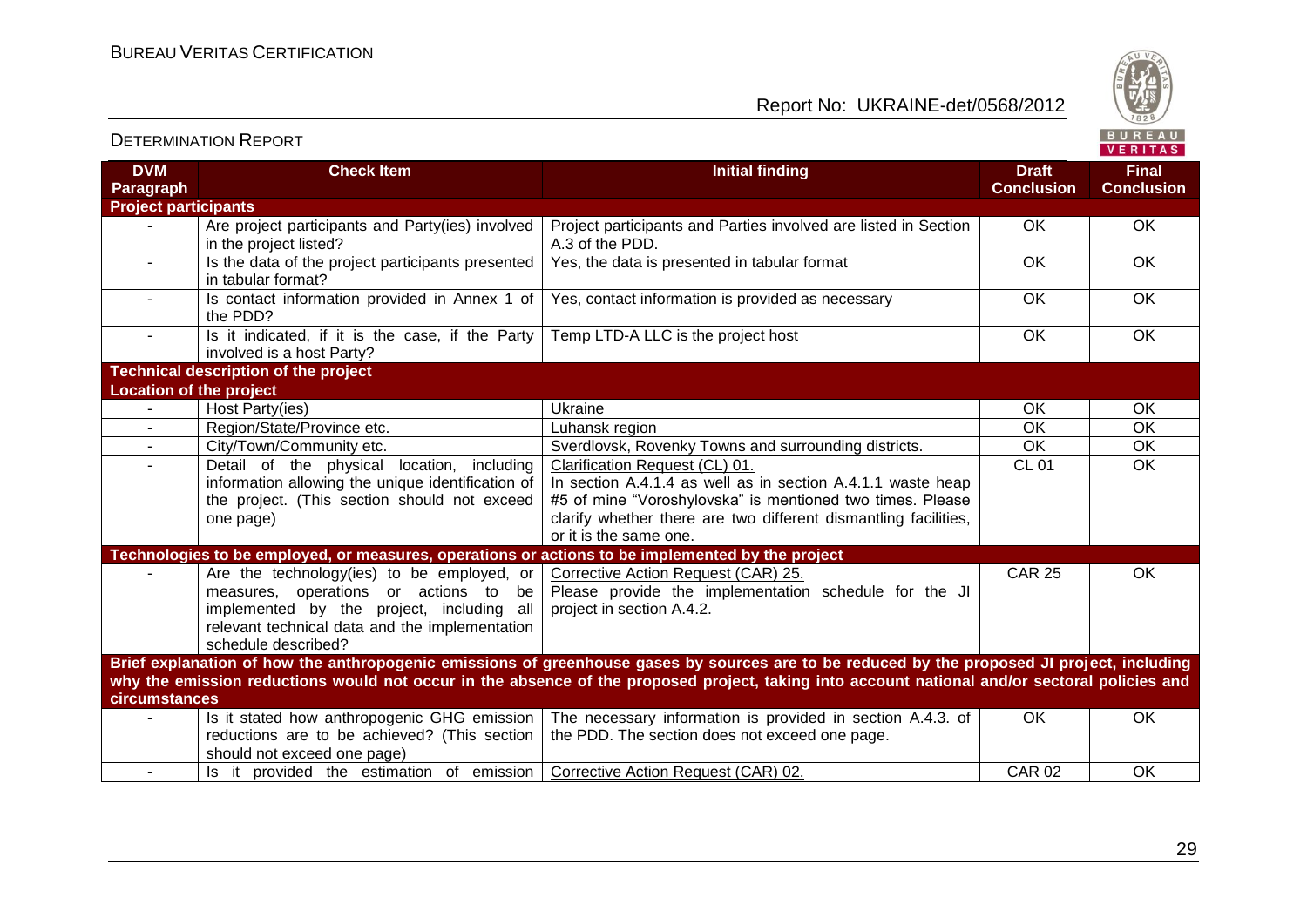

| <b>DVM</b><br>Paragraph | <b>Check Item</b>                                                                                                                                                                                                                                      | <b>Initial finding</b>                                                                                                                                                                                                                                                  | <b>Draft</b><br><b>Conclusion</b> | <b>Final</b><br><b>Conclusion</b> |
|-------------------------|--------------------------------------------------------------------------------------------------------------------------------------------------------------------------------------------------------------------------------------------------------|-------------------------------------------------------------------------------------------------------------------------------------------------------------------------------------------------------------------------------------------------------------------------|-----------------------------------|-----------------------------------|
|                         | reductions over the crediting period?                                                                                                                                                                                                                  | The values of estimated emission reduction for 2022 and<br>Total estimated emission reductions after the crediting period<br>provided in section A.4.3.1 does not correspond with the<br>values provided in the excel calculation file. Please make the<br>corrections. |                                   |                                   |
| $\sim$                  | Is it provided the estimated annual reduction for<br>the chosen credit period in tCO2e?                                                                                                                                                                | Yes                                                                                                                                                                                                                                                                     | OK                                | OK                                |
| $\sim$                  | Are the data from questions above presented in<br>tabular format?                                                                                                                                                                                      | Data presented in Tabular format                                                                                                                                                                                                                                        | <b>OK</b>                         | <b>OK</b>                         |
|                         | Estimated amount of emission reductions over the crediting period                                                                                                                                                                                      |                                                                                                                                                                                                                                                                         |                                   |                                   |
|                         | Is the length of the crediting period Indicated?                                                                                                                                                                                                       | 5 years                                                                                                                                                                                                                                                                 | OK                                | OK                                |
|                         | Are estimates of total as well as annual and                                                                                                                                                                                                           | Corrective Action Request (CAR) 03.                                                                                                                                                                                                                                     | <b>CAR 03</b>                     | OK                                |
|                         | average annual emission reductions in tonnes                                                                                                                                                                                                           | Please check the value of annual average of estimated                                                                                                                                                                                                                   |                                   |                                   |
|                         | of CO2 equivalent provided?                                                                                                                                                                                                                            | emission reductions over the crediting period in Table 1.                                                                                                                                                                                                               |                                   |                                   |
|                         |                                                                                                                                                                                                                                                        | See also CAR 02                                                                                                                                                                                                                                                         |                                   |                                   |
|                         | <b>Project approvals by Parties</b>                                                                                                                                                                                                                    |                                                                                                                                                                                                                                                                         |                                   |                                   |
| 19                      | Have the DFPs of all Parties listed as "Parties                                                                                                                                                                                                        | Corrective Action Request (CAR) 04.                                                                                                                                                                                                                                     | <b>CAR 04</b>                     | Conclusion is                     |
|                         | involved" in the PDD provided written project<br>approvals?                                                                                                                                                                                            | Please provide written project approvals by the Parties<br>involved.                                                                                                                                                                                                    |                                   | pending                           |
| 19                      | Does the PDD identify at least the host Party<br>as a "Party involved"?                                                                                                                                                                                | Ukraine is identified as Host Party.                                                                                                                                                                                                                                    | OK                                | OK                                |
| 19                      | Has the DFP of the host Party issued a written<br>project approval?                                                                                                                                                                                    | See CAR 04 above.                                                                                                                                                                                                                                                       | Pending                           | Pending                           |
| $\overline{20}$         | Are all the written project approvals by Parties<br>involved unconditional?                                                                                                                                                                            | See CAR 04 above.                                                                                                                                                                                                                                                       | Pending                           | Pending                           |
|                         | Authorization of project participants by Parties involved                                                                                                                                                                                              |                                                                                                                                                                                                                                                                         |                                   |                                   |
| 21                      | Is each of the legal entities listed as project<br>participants in the PDD authorized by a Party<br>involved, which is also listed in the PDD,<br>through:<br>A written project approval by a Party<br>involved, explicitly indicating the name of the | See CAR 04 above.                                                                                                                                                                                                                                                       | Pending                           | Pending                           |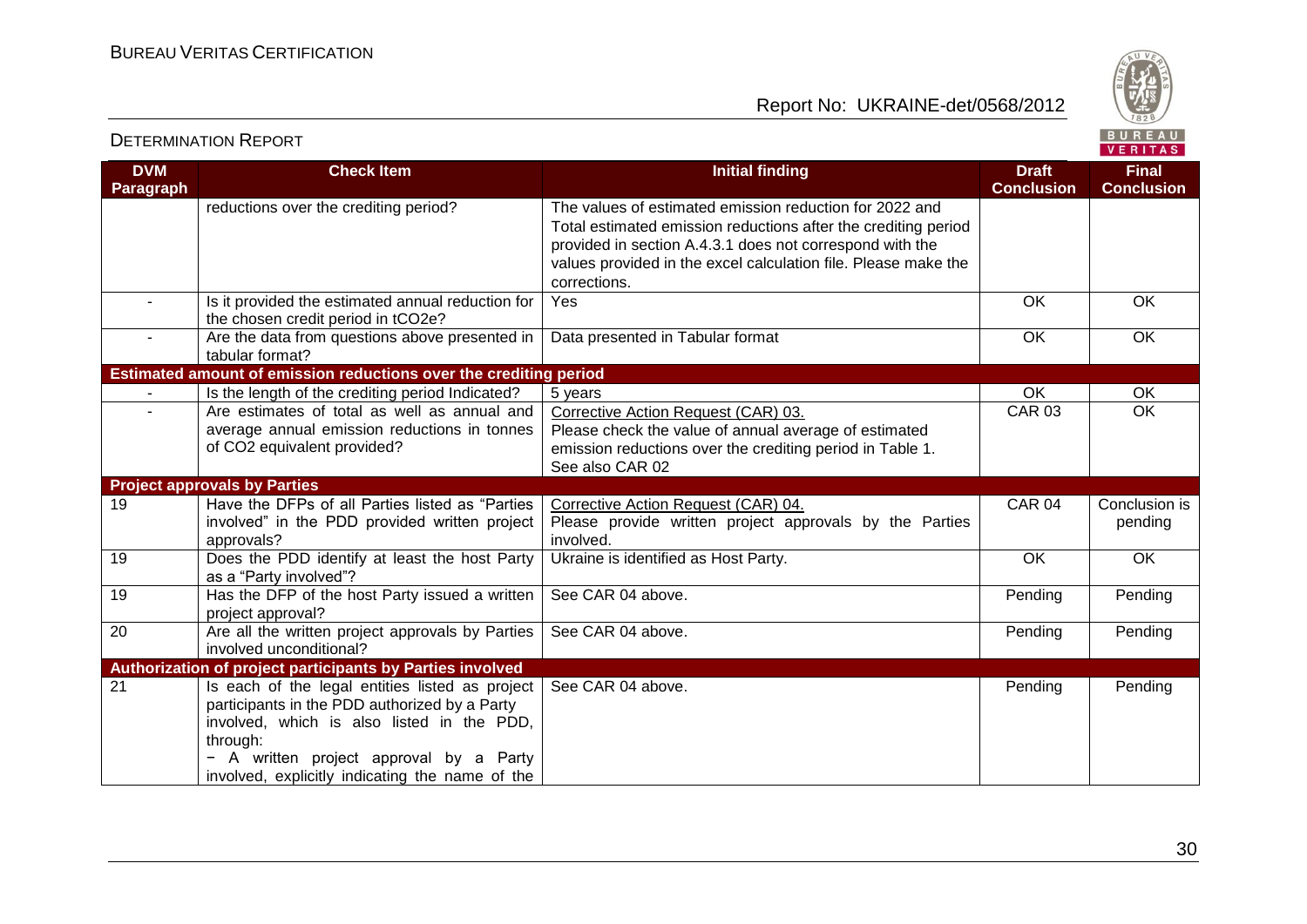

| <b>DVM</b>              | <b>Check Item</b>                                                                                                                                                                                                                                                                                                                                                                                                                                                                                                                                                                                                                                                                                                                            | <b>Initial finding</b>                                                                                                                                                                                                                                                                                                                                                                                                                                                                                                                                                                                                                                                                                                                                                                                                                                                                                    | <b>Draft</b><br><b>Conclusion</b>                                                                 | <b>Final</b><br><b>Conclusion</b>             |
|-------------------------|----------------------------------------------------------------------------------------------------------------------------------------------------------------------------------------------------------------------------------------------------------------------------------------------------------------------------------------------------------------------------------------------------------------------------------------------------------------------------------------------------------------------------------------------------------------------------------------------------------------------------------------------------------------------------------------------------------------------------------------------|-----------------------------------------------------------------------------------------------------------------------------------------------------------------------------------------------------------------------------------------------------------------------------------------------------------------------------------------------------------------------------------------------------------------------------------------------------------------------------------------------------------------------------------------------------------------------------------------------------------------------------------------------------------------------------------------------------------------------------------------------------------------------------------------------------------------------------------------------------------------------------------------------------------|---------------------------------------------------------------------------------------------------|-----------------------------------------------|
| Paragraph               | legal entity? or<br>Any other form of project participant<br>-<br>authorization in writing, explicitly indicating the<br>name of the legal entity?                                                                                                                                                                                                                                                                                                                                                                                                                                                                                                                                                                                           |                                                                                                                                                                                                                                                                                                                                                                                                                                                                                                                                                                                                                                                                                                                                                                                                                                                                                                           |                                                                                                   |                                               |
| <b>Baseline setting</b> |                                                                                                                                                                                                                                                                                                                                                                                                                                                                                                                                                                                                                                                                                                                                              |                                                                                                                                                                                                                                                                                                                                                                                                                                                                                                                                                                                                                                                                                                                                                                                                                                                                                                           |                                                                                                   |                                               |
| 22                      | Does the PDD explicitly indicate which of the<br>following approaches is used for identifying the<br>baseline?<br>- JI specific approach<br>- Approved CDM methodology approach                                                                                                                                                                                                                                                                                                                                                                                                                                                                                                                                                              | JI specific approach is used for identifying baseline.                                                                                                                                                                                                                                                                                                                                                                                                                                                                                                                                                                                                                                                                                                                                                                                                                                                    | OK                                                                                                | OK                                            |
|                         | JI specific approach only                                                                                                                                                                                                                                                                                                                                                                                                                                                                                                                                                                                                                                                                                                                    |                                                                                                                                                                                                                                                                                                                                                                                                                                                                                                                                                                                                                                                                                                                                                                                                                                                                                                           |                                                                                                   |                                               |
| 23                      | Does the PDD provide a detailed theoretical<br>description in a complete and transparent<br>manner?                                                                                                                                                                                                                                                                                                                                                                                                                                                                                                                                                                                                                                          | Yes, PDD provides a detailed theoretical description in a<br>complete and transparent manner.                                                                                                                                                                                                                                                                                                                                                                                                                                                                                                                                                                                                                                                                                                                                                                                                             | <b>OK</b>                                                                                         | OK                                            |
| 23                      | Does the PDD provide justification that the<br>baseline is established:<br>(a) By listing and describing plausible future<br>scenarios on the basis of conservative<br>assumptions and selecting the most plausible<br>one?<br>(b) Taking into account relevant national and/or<br>sectoral policies and circumstance?<br>- Are key factors that affect a baseline taken<br>into account?<br>(c) In a transparent manner with regard to the<br>choice<br>of<br>approaches,<br>assumptions,<br>methodologies, parameters, date sources and<br>key factors?<br>(d) Taking into account of uncertainties and<br>using conservative assumptions?<br>(e) In such a way that ERUs cannot be earned<br>for decreases in activity levels outside the | Corrective Action Request (CAR) 05.<br>Please provide the referred Report on the fire risk of Donetsk<br>Region's waste heaps, conducted by Scientific Research<br>Institute "Respirator" to the determination team (see<br>reference 17).<br>Corrective Action Request (CAR) 06.<br>Please use the data of the latest National Inventory Report of<br>Ukraine (1990 - 2010). Please also check the references for<br>NIR (e.g. reference 25).<br>Corrective Action Request (CAR) 07.<br>Please provide the reference to the Guide of quality, volume<br>of coal production and enrichment products in 2008-2010 or<br>the copy of this document to the determination team.<br>Clarification Request (CL) 02.<br>Please clarify how the emissions of methane depend on the<br>amount of coal that was mined.<br>Corrective Action Request (CAR) 08.<br>References 28 and 29 on page 23 do not contain the | <b>CAR 05</b><br><b>CAR 06</b><br><b>CAR 07</b><br><b>CL 02</b><br><b>CAR 08</b><br><b>CAR 09</b> | $\overline{OK}$<br>OK<br>OK<br>OK<br>OK<br>OK |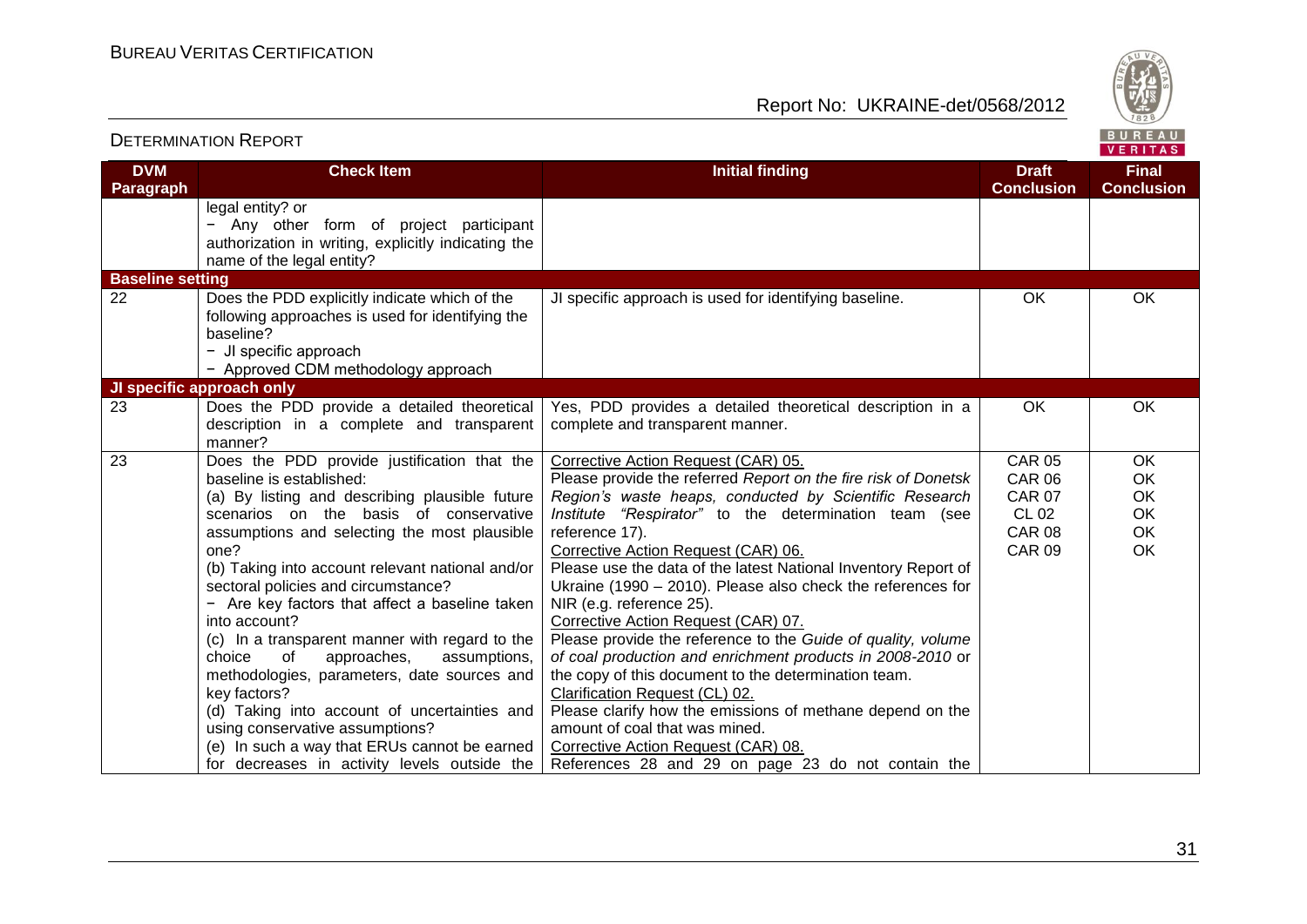Report No: UKRAINE-det/0568/2012



#### VERITAS **DVM Check Item Initial finding Draft Final Conclusion Conclusion Paragraph** project or due to force majeure? referred documents. Please make the proper corrections. (f) By drawing on the list of standard variables Corrective Action Request (CAR) 09. contained in appendix B to "Guidance on Please provide all key parameters for baseline setting in criteria for baseline setting and monitoring", as tabular form at the end of section B.1. appropriate? 24 If selected elements or combinations of The baseline scenario has been established in accordance OK OK approved CDM methodologies or with Appendix B of the JI Guidelines and in accordance with methodological tools for baseline setting are the Guidance on Criteria for Baseline Setting and Monitoring used, are the selected elements or by the JISC. combinations together with the elements supplementary developed by the project participants in line with 23 above? 25 If a multi-project emission factor is used, does Multi-project factor was not used. **OK OK OK** the PDD provide appropriate justification? **Approved CDM methodology approach only** 26 (a) Does the PDD provide the title, reference N/A OK OK number and version of the approved CDM methodology used?  $26$  (a) Is the approved CDM methodology the most N/A OK OK recent valid version when the PDD is submitted for publication? If not, is the methodology still within the grace period (was the methodology revised to a newer version in the past two months)? 26 (b) Does the PDD provide a description of why the N/A OK OK approved CDM methodology is applicable to the project? 26 (c) Are all explanations, descriptions and analyses N/A OK OK pertaining to the baseline in the PDD made in accordance with the referenced approved CDM methodology? 26 (d) Is the baseline identified appropriately as a N/A OK OK OK OK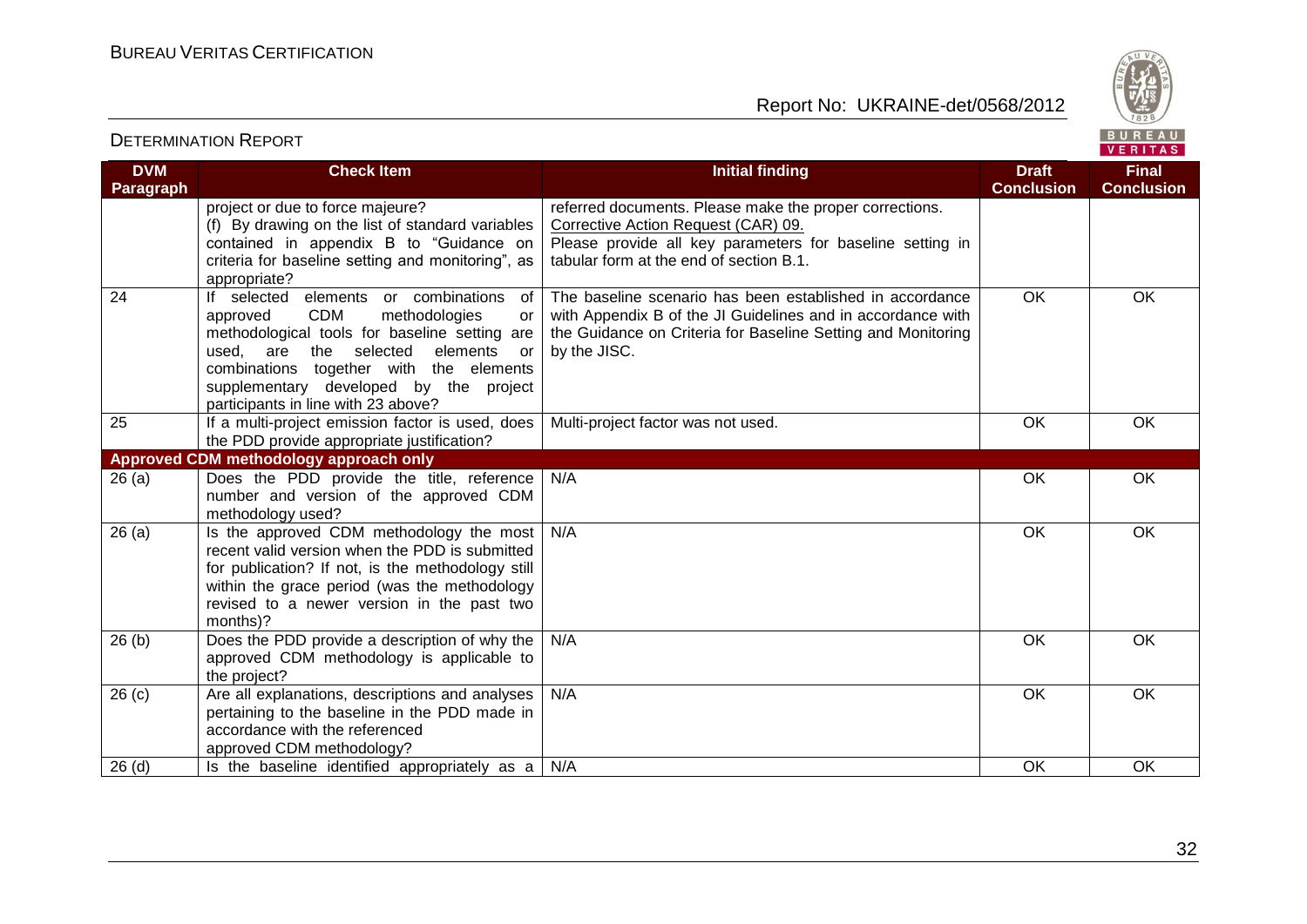Report No: UKRAINE-det/0568/2012



**Final Conclusion**

# BUREAU<br>VERITAS

**Conclusion**

| <b>DVM</b><br>Paragraph | <b>Check Item</b>                                                                                                                                                                                                                                                                                                                                                                                                                                                                                                                                                                                                                                                                                                                                                                                                                                      | <b>Initial finding</b>                                                                                                                                                                                                          | <b>Draft</b><br>Conclusi |
|-------------------------|--------------------------------------------------------------------------------------------------------------------------------------------------------------------------------------------------------------------------------------------------------------------------------------------------------------------------------------------------------------------------------------------------------------------------------------------------------------------------------------------------------------------------------------------------------------------------------------------------------------------------------------------------------------------------------------------------------------------------------------------------------------------------------------------------------------------------------------------------------|---------------------------------------------------------------------------------------------------------------------------------------------------------------------------------------------------------------------------------|--------------------------|
|                         | result?                                                                                                                                                                                                                                                                                                                                                                                                                                                                                                                                                                                                                                                                                                                                                                                                                                                |                                                                                                                                                                                                                                 |                          |
| <b>Additionality</b>    |                                                                                                                                                                                                                                                                                                                                                                                                                                                                                                                                                                                                                                                                                                                                                                                                                                                        |                                                                                                                                                                                                                                 |                          |
|                         | JI specific approach only                                                                                                                                                                                                                                                                                                                                                                                                                                                                                                                                                                                                                                                                                                                                                                                                                              |                                                                                                                                                                                                                                 |                          |
| 28                      | Does the PDD indicate which of the following<br>approaches for demonstrating additionality is<br>used?<br>Provision of traceable and transparent<br>(a)<br>information showing the baseline was identified<br>on the basis of conservative assumptions, that<br>the project scenario is not part of the identified<br>baseline scenario and that the project will lead<br>to emission reductions or enhancements of<br>removals;<br>(b) Provision of traceable and transparent<br>information that an AIE has already positively<br>determined that a comparable project (to be)<br>implemented under comparable circumstances<br>has additionality;<br>(c) Application of the most recent version of<br>"Tool for the demonstration<br>the<br>and<br>assessment of additionality. (allowing for a two-<br>month araco pariad) or any other mothod for | Approach (b) Provision of traceable and transparent<br>information that an AIE has already positively determined<br>that a comparable project (to be) implemented under<br>comparable circumstances has additionality was used. | OK.                      |

|        | JI specific approach only                                                                                                                                                                                                                                                                                                                                                                                                                                                                                                                                                                                                                                                                                                                                                                                                                                                                                                     |                                                                                                                                                                                                                                                                                                                                                                                                                                                                                                                                          |               |           |
|--------|-------------------------------------------------------------------------------------------------------------------------------------------------------------------------------------------------------------------------------------------------------------------------------------------------------------------------------------------------------------------------------------------------------------------------------------------------------------------------------------------------------------------------------------------------------------------------------------------------------------------------------------------------------------------------------------------------------------------------------------------------------------------------------------------------------------------------------------------------------------------------------------------------------------------------------|------------------------------------------------------------------------------------------------------------------------------------------------------------------------------------------------------------------------------------------------------------------------------------------------------------------------------------------------------------------------------------------------------------------------------------------------------------------------------------------------------------------------------------------|---------------|-----------|
| 28     | Does the PDD indicate which of the following<br>approaches for demonstrating additionality is<br>used?<br>Provision of traceable and transparent<br>(a)<br>information showing the baseline was identified<br>on the basis of conservative assumptions, that<br>the project scenario is not part of the identified<br>baseline scenario and that the project will lead<br>to emission reductions or enhancements of<br>removals:<br>(b) Provision of traceable and transparent<br>information that an AIE has already positively<br>determined that a comparable project (to be)<br>implemented under comparable circumstances<br>has additionality;<br>Application of the most recent version of<br>(C) -<br>"Tool for the demonstration<br>the<br>and<br>assessment of additionality. (allowing for a two-<br>month grace period) or any other method for<br>proving additionality approved by the CDM<br>Executive Board". | Approach (b) Provision of traceable and transparent<br>information that an AIE has already positively determined<br>that a comparable project (to be) implemented under<br>comparable circumstances has additionality was used.                                                                                                                                                                                                                                                                                                          | OK            | <b>OK</b> |
| 29 (a) | Does the PDD provide a justification of the<br>applicability of the approach with a clear and<br>transparent description?                                                                                                                                                                                                                                                                                                                                                                                                                                                                                                                                                                                                                                                                                                                                                                                                     | Corrective Action Request (CAR) 10.<br>In section B.2 of the PDD it is stated that "The proposed and<br>comparative projects utilize similar technology () Projects<br>use gravity separation method". However, the comparative<br>project does not use the mentioned technology. As it can be<br>found from section A.4.2 of the comparative project, the<br>method of dry beneficiation is applied. Wet beneficiation<br>(flotation) is applied in the framework of the proposed<br>project. Please make the amendments in section B.2 | <b>CAR 10</b> | <b>OK</b> |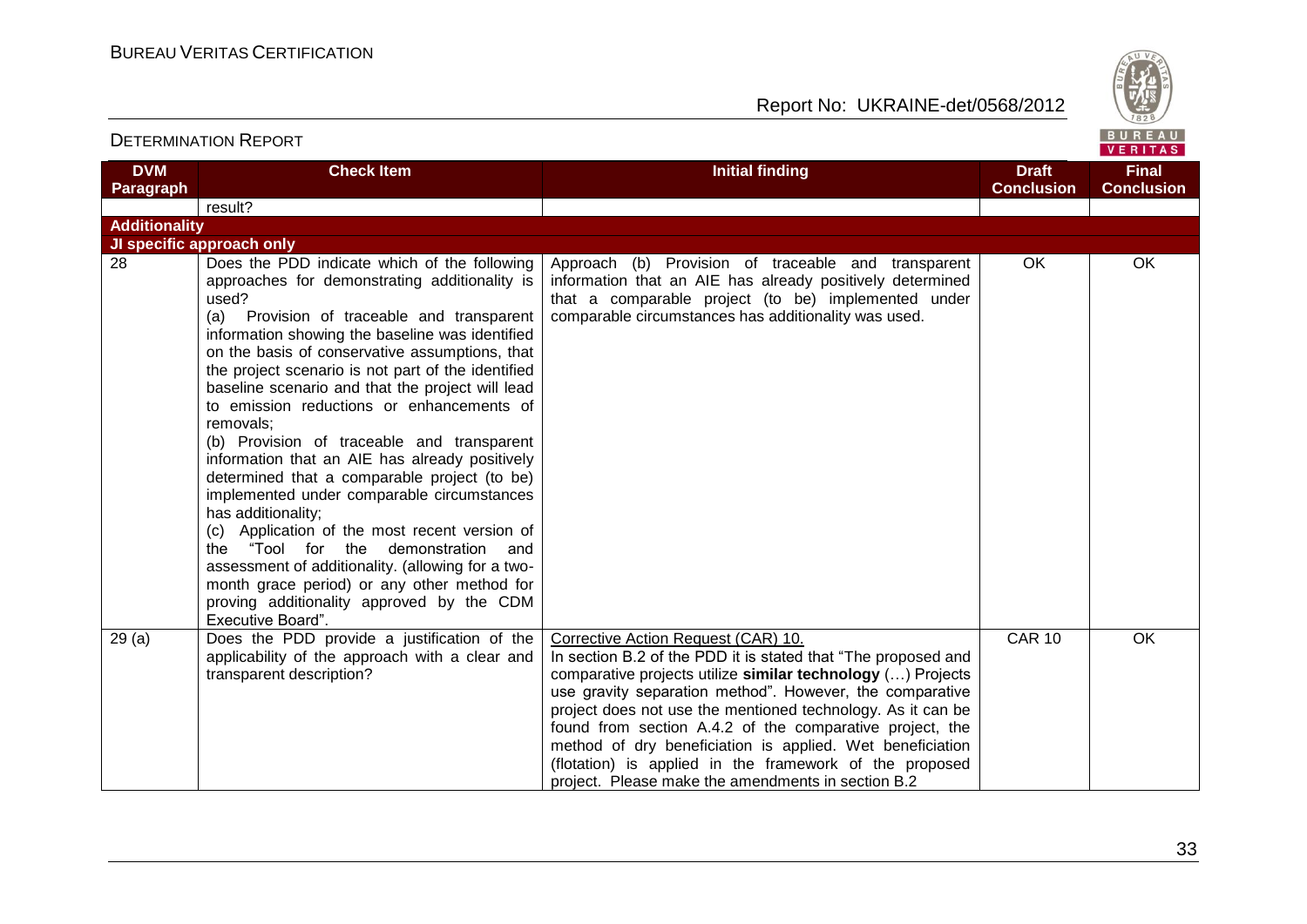

#### VERITAS **DVM Check Item Initial finding Draft Final Conclusion Conclusion Paragraph** 29 (b) Are additionality proofs provided? Corrective Action Request (CAR) 11. CAR 11 OK Most of the references provided for Table 5 do not contain information about 2008 which is the year of project start. Please make the proper corrections. See also CAR 10 above. 29 (c) Is the additionality demonstrated appropriately See CAR 10 above OK OK as a result? See CAR 11 above. 30 If the approach 28 (c) is chosen, are all N/A OK OK explanations, descriptions and analyses made in accordance with the selected tool or method? **Approved CDM methodology approach only** 31 (a) Does the PDD provide the title, reference N/A OK OK number and version of the approved CDM methodology used? 31 (b) Does the PDD provide a description of why and N/A OK OK how the referenced approved CDM methodology is applicable to the project? 31 (c) Are all explanations, descriptions and analyses N/A OK OK with regard to additionality made in accordance with the selected methodology? 31 (d) Are additionality proofs provided? N/A OK OK OK OK 31 (e) Is the additionality demonstrated appropriately N/A OK OK as a result? **Project boundary (applicable except for JI LULUCF projects JI specific approach only** 32 (a) Does the project boundary defined in the PDD The relevant information is provided in section B.3 of the OK OKencompass all anthropogenic emissions PDD. The project boundary is defined in line with the by sources of GHGs that are: requirements. (i) Under the control of the project participants? (ii) Reasonably attributable to the project?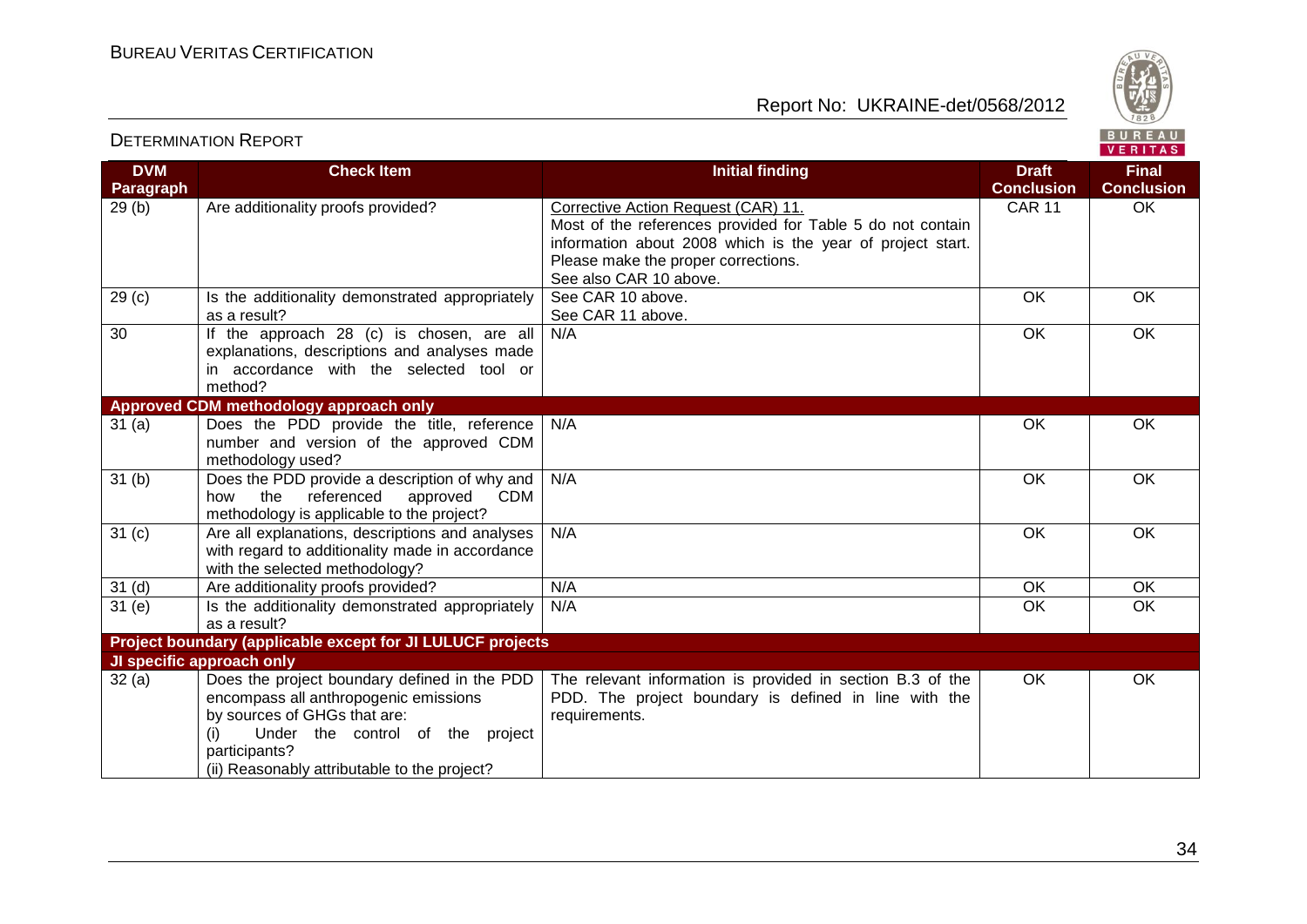

| <b>DVM</b><br><b>Paragraph</b> | <b>Check Item</b>                                                                                                                                                                        | <b>Initial finding</b>                                                                                                                                           | <b>Draft</b><br><b>Conclusion</b> | <b>Final</b><br><b>Conclusion</b> |
|--------------------------------|------------------------------------------------------------------------------------------------------------------------------------------------------------------------------------------|------------------------------------------------------------------------------------------------------------------------------------------------------------------|-----------------------------------|-----------------------------------|
|                                | (iii) Significant?                                                                                                                                                                       |                                                                                                                                                                  |                                   |                                   |
| 32(b)                          | Is the project boundary defined on the basis of<br>a case-by-case assessment with regard to the<br>criteria referred to in 32 (a) above?                                                 | Yes, the project boundary is defined on the basis of a case-<br>by-case assessment with regard to the criteria referred to in<br>32 (a) above.                   | <b>OK</b>                         | OK                                |
| 32(c)                          | Are the delineation of the project boundary and<br>the gases and sources included appropriately<br>described and justified in the PDD by using a<br>figure or flow chart as appropriate? | Yes, project boundary represented in scheme form on Fig. 5<br>and Fig. 6 and in tabular form in Table 6.                                                         | <b>OK</b>                         | OK                                |
| 32 <sub>(d)</sub>              | Are all gases and sources included explicitly<br>stated, and the exclusions of any sources<br>related to the baseline or the project are<br>appropriately justified?                     | All gases and sources included are explicitly stated, and the<br>all exclusions of sources related to the baseline or the<br>project are appropriately justified | <b>OK</b>                         | OK                                |
|                                | Approved CDM methodology approach only                                                                                                                                                   |                                                                                                                                                                  |                                   |                                   |
| 33                             | Is the project boundary defined in accordance<br>with the approved CDM methodology?                                                                                                      | N/A                                                                                                                                                              | OK                                | OK                                |
| <b>Crediting period</b>        |                                                                                                                                                                                          |                                                                                                                                                                  |                                   |                                   |
| 34(a)                          | Does the PDD state the starting date of the<br>the<br>date<br>on<br>which<br>project as<br>the<br>implementation or construction or real action of<br>the project will begin or began?   | Corrective Action Request (CAR) 12.<br>Please provide the documental evidence of starting date.                                                                  | <b>CAR 12</b>                     | OK                                |
| 34(a)                          | Is the starting date after the beginning of 2000?                                                                                                                                        | Yes, 01/04/2008                                                                                                                                                  | <b>OK</b>                         | <b>OK</b>                         |
| 34(b)                          | Does the PDD state the expected operational<br>lifetime of the project in years and months?                                                                                              | 14 years and 9 months (177 months)                                                                                                                               | <b>OK</b>                         | $\overline{OK}$                   |
| 34(c)                          | Does the PDD state the length of the crediting<br>period in years and months?                                                                                                            | 4 years and 9 months (57 months)                                                                                                                                 | OK                                | OK                                |
| 34(c)                          | Is the starting date of the crediting period on or<br>after the date of the first emission reductions or<br>enhancements of net removals generated by<br>the project?                    | Yes.                                                                                                                                                             | OK                                | $\overline{OK}$                   |
| 34 <sub>(d)</sub>              | Does the PDD state that the crediting period for<br>issuance of ERUs starts only after the<br>beginning of 2008 and does not extend beyond                                               | Clarification Request (CL) 03:<br>Please specify that the crediting period of ERUs generating<br>started after the beginning of 2008 and continuing over the     | <b>CL 03</b>                      | OK                                |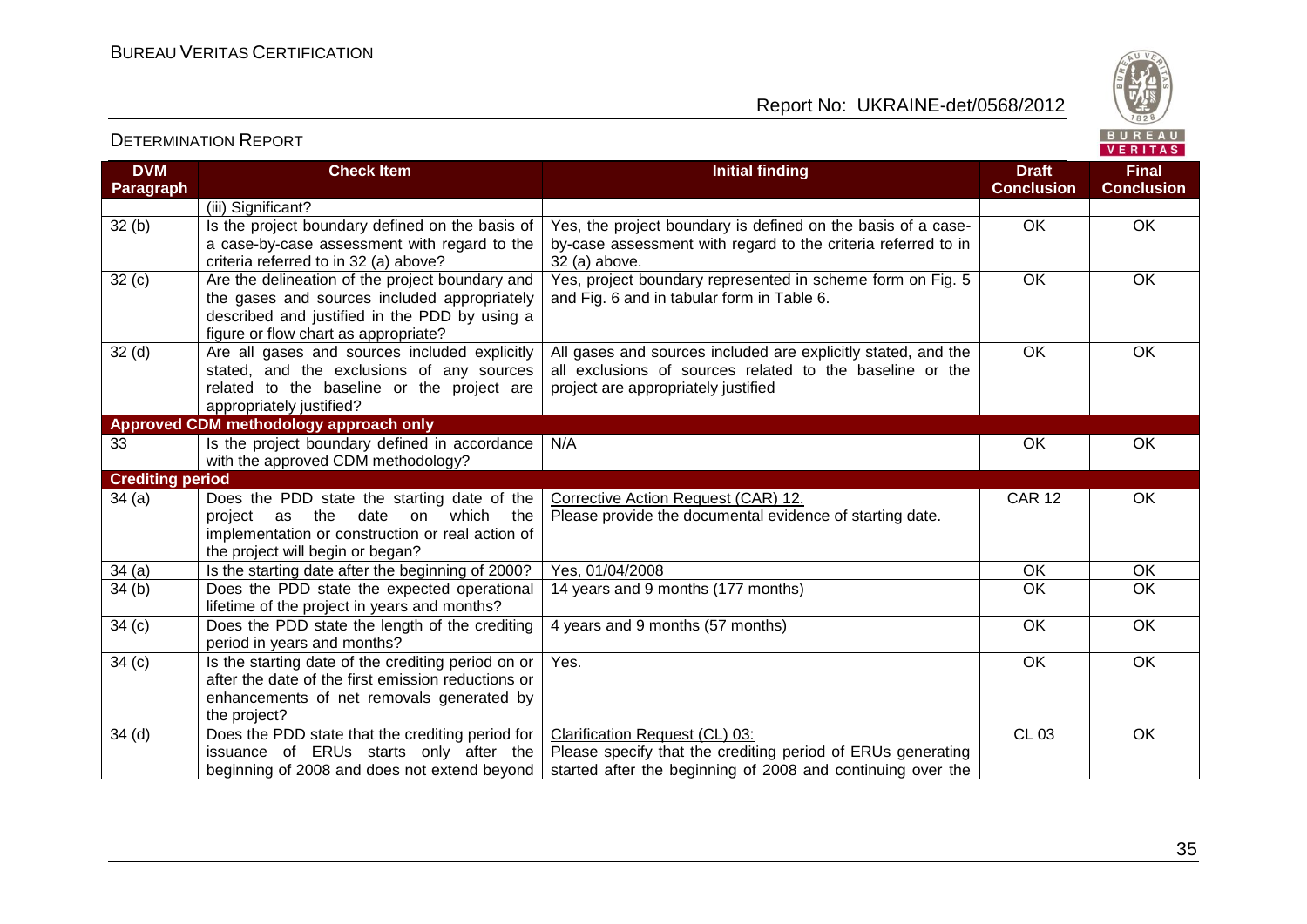

| <b>DVM</b>             | <b>Check Item</b>                                                                                                                                                                                                                                                           | <b>Initial finding</b>                                                                                                                                                                                                                                                                                                                                                                                                                                                                                                                                                                                                                                                                                                                                                                                                                                                                                                       | <b>Draft</b>                                                                                                        | <br><b>Final</b>                                            |
|------------------------|-----------------------------------------------------------------------------------------------------------------------------------------------------------------------------------------------------------------------------------------------------------------------------|------------------------------------------------------------------------------------------------------------------------------------------------------------------------------------------------------------------------------------------------------------------------------------------------------------------------------------------------------------------------------------------------------------------------------------------------------------------------------------------------------------------------------------------------------------------------------------------------------------------------------------------------------------------------------------------------------------------------------------------------------------------------------------------------------------------------------------------------------------------------------------------------------------------------------|---------------------------------------------------------------------------------------------------------------------|-------------------------------------------------------------|
| Paragraph              |                                                                                                                                                                                                                                                                             |                                                                                                                                                                                                                                                                                                                                                                                                                                                                                                                                                                                                                                                                                                                                                                                                                                                                                                                              | <b>Conclusion</b>                                                                                                   | <b>Conclusion</b>                                           |
|                        | the operational lifetime of the project?                                                                                                                                                                                                                                    | life cycle.                                                                                                                                                                                                                                                                                                                                                                                                                                                                                                                                                                                                                                                                                                                                                                                                                                                                                                                  |                                                                                                                     |                                                             |
| 34 <sub>(d)</sub>      | If the crediting period extends beyond 2012,<br>does the PDD state that the extension is<br>subject to the host Party approval?<br>Are the estimates of emission reductions or<br>enhancements of net removals presented<br>separately for those until 2012 and those after | The relevant information is provided in section C.3.                                                                                                                                                                                                                                                                                                                                                                                                                                                                                                                                                                                                                                                                                                                                                                                                                                                                         | <b>OK</b>                                                                                                           | OK                                                          |
|                        | 2012?                                                                                                                                                                                                                                                                       |                                                                                                                                                                                                                                                                                                                                                                                                                                                                                                                                                                                                                                                                                                                                                                                                                                                                                                                              |                                                                                                                     |                                                             |
| <b>Monitoring plan</b> |                                                                                                                                                                                                                                                                             |                                                                                                                                                                                                                                                                                                                                                                                                                                                                                                                                                                                                                                                                                                                                                                                                                                                                                                                              |                                                                                                                     |                                                             |
| 35                     | Does the PDD explicitly indicate which of the<br>following approaches is used?<br>- JI specific approach<br>- Approved CDM methodology approach                                                                                                                             | JI specific approach was used.                                                                                                                                                                                                                                                                                                                                                                                                                                                                                                                                                                                                                                                                                                                                                                                                                                                                                               | OK                                                                                                                  | <b>OK</b>                                                   |
|                        | JI specific approach only                                                                                                                                                                                                                                                   |                                                                                                                                                                                                                                                                                                                                                                                                                                                                                                                                                                                                                                                                                                                                                                                                                                                                                                                              |                                                                                                                     |                                                             |
| 36(a)                  | Does the monitoring plan describe:<br>- All relevant factors and key characteristics<br>that will be monitored?<br>- The period in which they will be monitored?<br>- All decisive factors for the control and<br>reporting of project performance?                         | Corrective Action Request (CAR) 13.<br>Please provide the copy of agreement with the laboratory for<br>conduction of analysis of ash content and moisture of<br>fraction. Please provide the quality certificates for coal for<br>2010 for cross-checking.<br>Corrective Action Request (CAR) 14.<br>Please provide the documental evidence that the data<br>concerning JI project will be stored for the period of two<br>years after the last ERUs transaction.<br>Corrective Action Request (CAR) 15.<br>References 50 and 53 do not contain the referred<br>documents. Please make the proper corrections.<br>Corrective Action Request (CAR) 16.<br>Tables in the PDD are numbered partly. Please make the<br>proper corrections (see Tables on p.40-41).<br>Corrective Action Request (CAR) 17.<br>Table on p.40-41 contain the information on the parameters<br>that should be monitored during the crediting period. | <b>CAR 13</b><br><b>CAR 14</b><br><b>CAR 15</b><br><b>CAR 16</b><br><b>CAR 17</b><br><b>CAR 18</b><br><b>CAR 22</b> | OK<br>OK<br>OK<br><b>OK</b><br><b>OK</b><br>OK<br><b>OK</b> |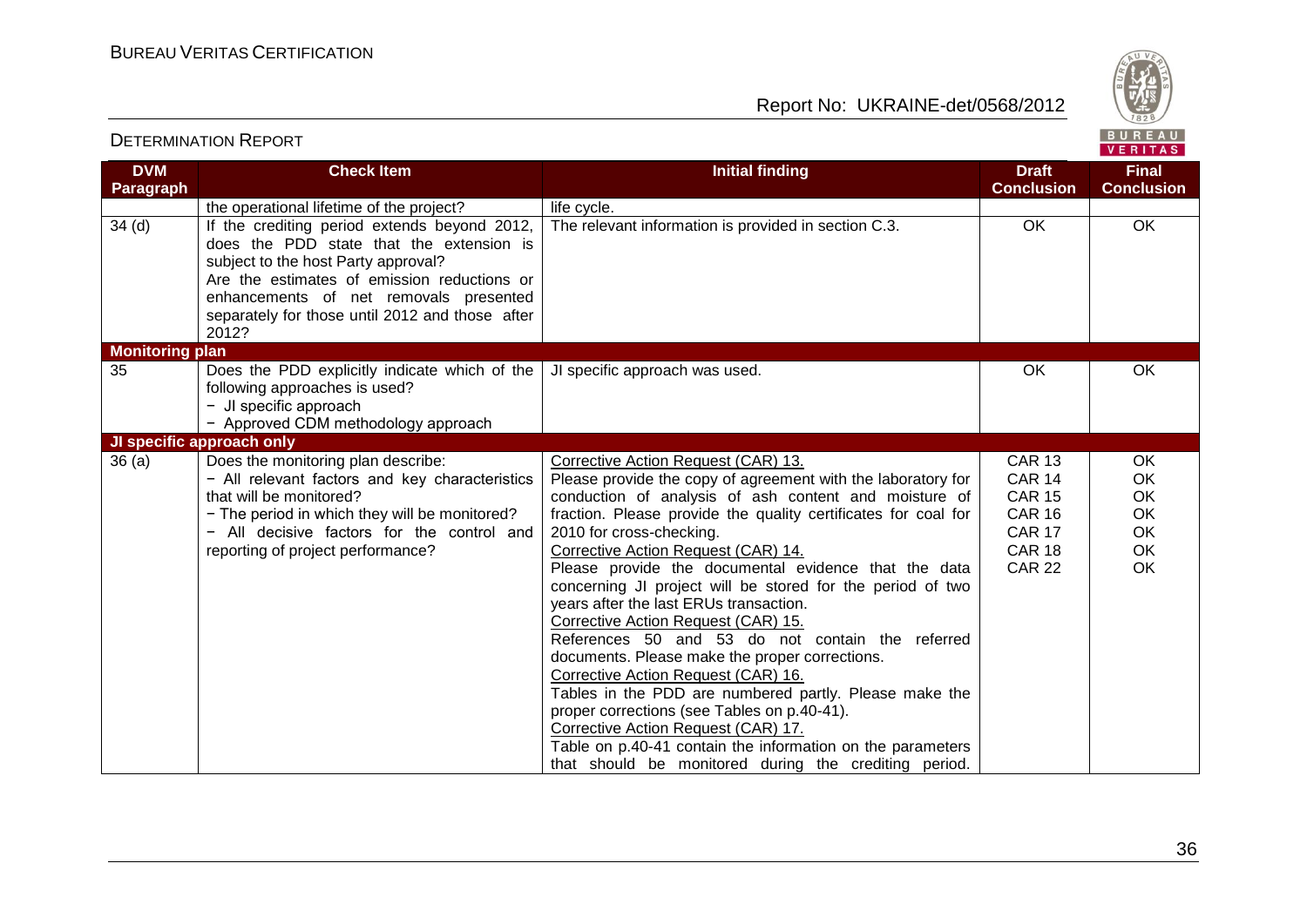



| <b>DVM</b><br>Paragraph | <b>Check Item</b>                                                                                                                                                                                                                                                                                                                                       | <b>Initial finding</b>                                                                                                                                                                                                                                                                                                                                                                                                                                                                                                                      | <b>Draft</b><br><b>Conclusion</b> | <b>Final</b><br><b>Conclusion</b> |
|-------------------------|---------------------------------------------------------------------------------------------------------------------------------------------------------------------------------------------------------------------------------------------------------------------------------------------------------------------------------------------------------|---------------------------------------------------------------------------------------------------------------------------------------------------------------------------------------------------------------------------------------------------------------------------------------------------------------------------------------------------------------------------------------------------------------------------------------------------------------------------------------------------------------------------------------------|-----------------------------------|-----------------------------------|
|                         |                                                                                                                                                                                                                                                                                                                                                         | However, the title before the beginning of this Table states<br>that the parameters that are not monitored are listed. Please<br>make the corresponding corrections.<br>Corrective Action Request (CAR) 18.<br>Table at the end of p.41 do not contain information on ash<br>content and moisture of fraction. Please add this information<br>to the table.<br>Corrective Action Request (CAR) 22.<br>Please provide the documental evidences of the amount of<br>coal extracted from the waste heap in 2008 - 2010 for cross-<br>checking. |                                   |                                   |
| 36(b)                   | Does the monitoring plan specify the indicators,<br>constants and variables used that are reliable.<br>valid and provide transparent picture of the<br>emission reductions or enhancements of net<br>removals to be monitored?                                                                                                                          | Corrective Action Request (CAR) 19.<br>Please provide the data sources for the parameters 1 and 2<br>in table of Section D.1.1.1, parameters 11, 12, 13 for table of<br>Section D.1.1.3                                                                                                                                                                                                                                                                                                                                                     | <b>CAR 19</b>                     | <b>OK</b>                         |
| 36(b)                   | If default values are used:<br>- Are accuracy and reasonableness carefully<br>balanced in their selection?<br>Do the default values originate from<br>recognized sources?<br>- Are the default values supported by statistical<br>analyses providing reasonable confidence<br>levels?<br>- Are the default values presented in a<br>transparent manner? | See CARs 05, 06, 07, 08, 15 above.                                                                                                                                                                                                                                                                                                                                                                                                                                                                                                          | <b>OK</b>                         | <b>OK</b>                         |
| $36(b)$ (i)             | For those values that are to be provided by the<br>project participants, does the monitoring plan<br>clearly indicate how the values are to be<br>selected and justified?                                                                                                                                                                               | See CAR 19 above                                                                                                                                                                                                                                                                                                                                                                                                                                                                                                                            | <b>OK</b>                         | <b>OK</b>                         |
| 36 (b) (ii)             | For other values,<br>- Does the monitoring plan clearly indicate the<br>precise references from which these values are                                                                                                                                                                                                                                  | See CARs 05, 06, 07, 08, 15 above.                                                                                                                                                                                                                                                                                                                                                                                                                                                                                                          | OK                                | OK                                |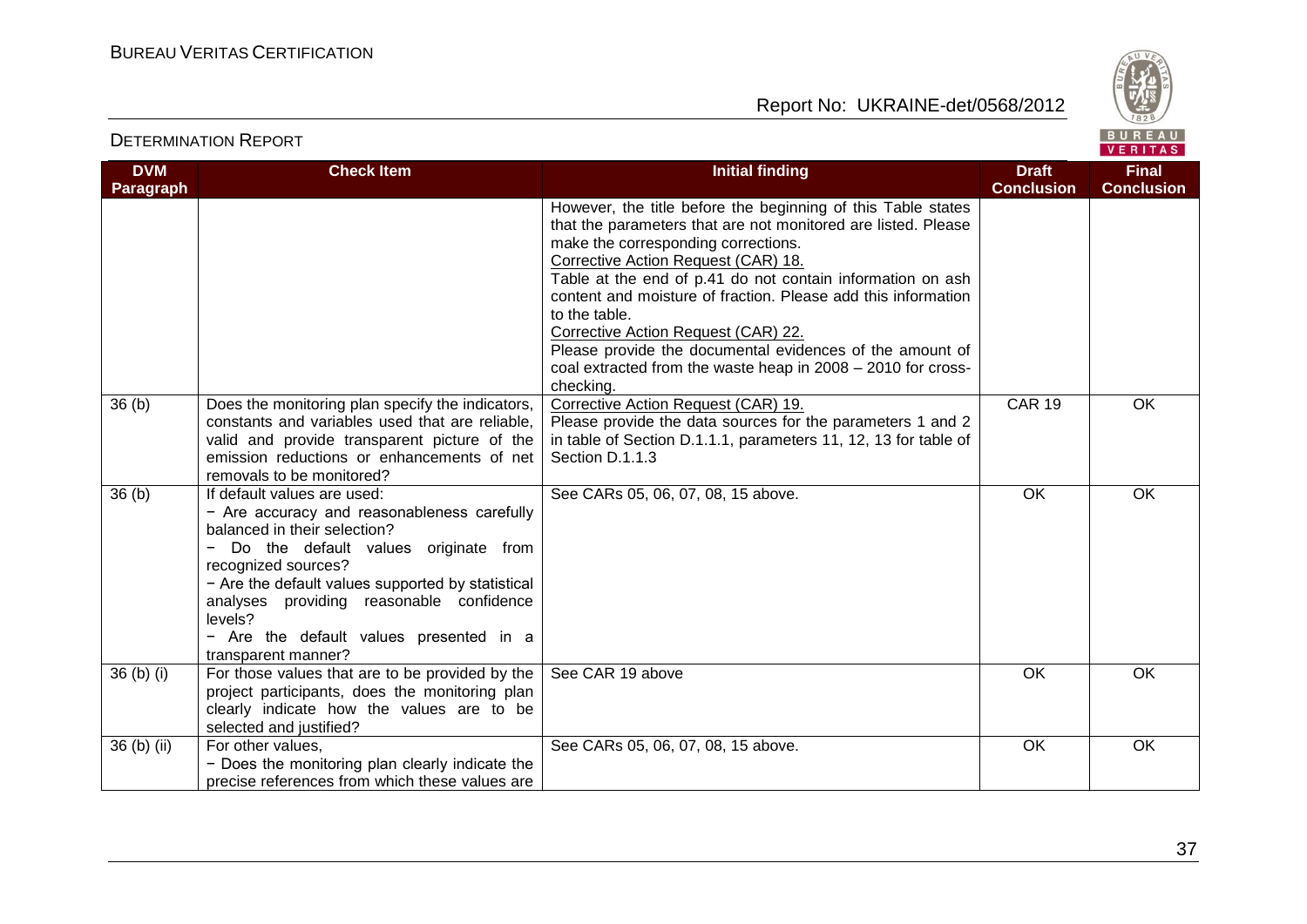



VERITAS

#### **DVM Paragraph Check Item Initial finding Draft Conclusion Final Conclusion** taken? − Is the conservativeness of the values provided justified? 36 (b) (iii) For all data sources, does the monitoring plan specify the procedures to be followed if expected data are unavailable? Corrective Action Request (CAR) 20. Please specify the procedures to be followed if expected data are unavailable for all data sources (e.g. emission factor for the electricity from the grid). CAR 20 OK 36 (b) (iv) Are International System Unit (SI units) used? International System Unit (SI units) is used partly. OK CK CK 36 (b) (v)  $\Box$  Does the monitoring plan note any parameters, coefficients, variables, etc. that are used to calculate baseline emissions or net removals but are obtained through monitoring? Yes, there are several parameters used to calculate baseline emissions that are obtained through monitoring. OK OK  $36$  (b) (v)  $\overline{\phantom{a}}$  Is the use of parameters, coefficients, variables, etc. consistent between the baseline and monitoring plan? Yes, use of parameters, coefficients, variables, etc. is consistent between the baseline and monitoring plan. OK OK 36 (c) Does the monitoring plan draw on the list of standard variables contained in appendix B of "Guidance on criteria for baseline setting and monitoring"? Yes monitoring plan developed in line with "Guidance on criteria for baseline setting and monitoring". OK OK 36 (d) Does the monitoring plan explicitly and clearly distinguish: (i) Data and parameters that are not monitored throughout the crediting period, but are determined only once (and thus remain fixed throughout the crediting period), and that are available already at the stage of determination? (ii) Data and parameters that are not monitored throughout the crediting period, but are determined only once (and thus remain fixed throughout the crediting period), but that are not already available at the stage of determination? See CAR 17 above. OK OK OK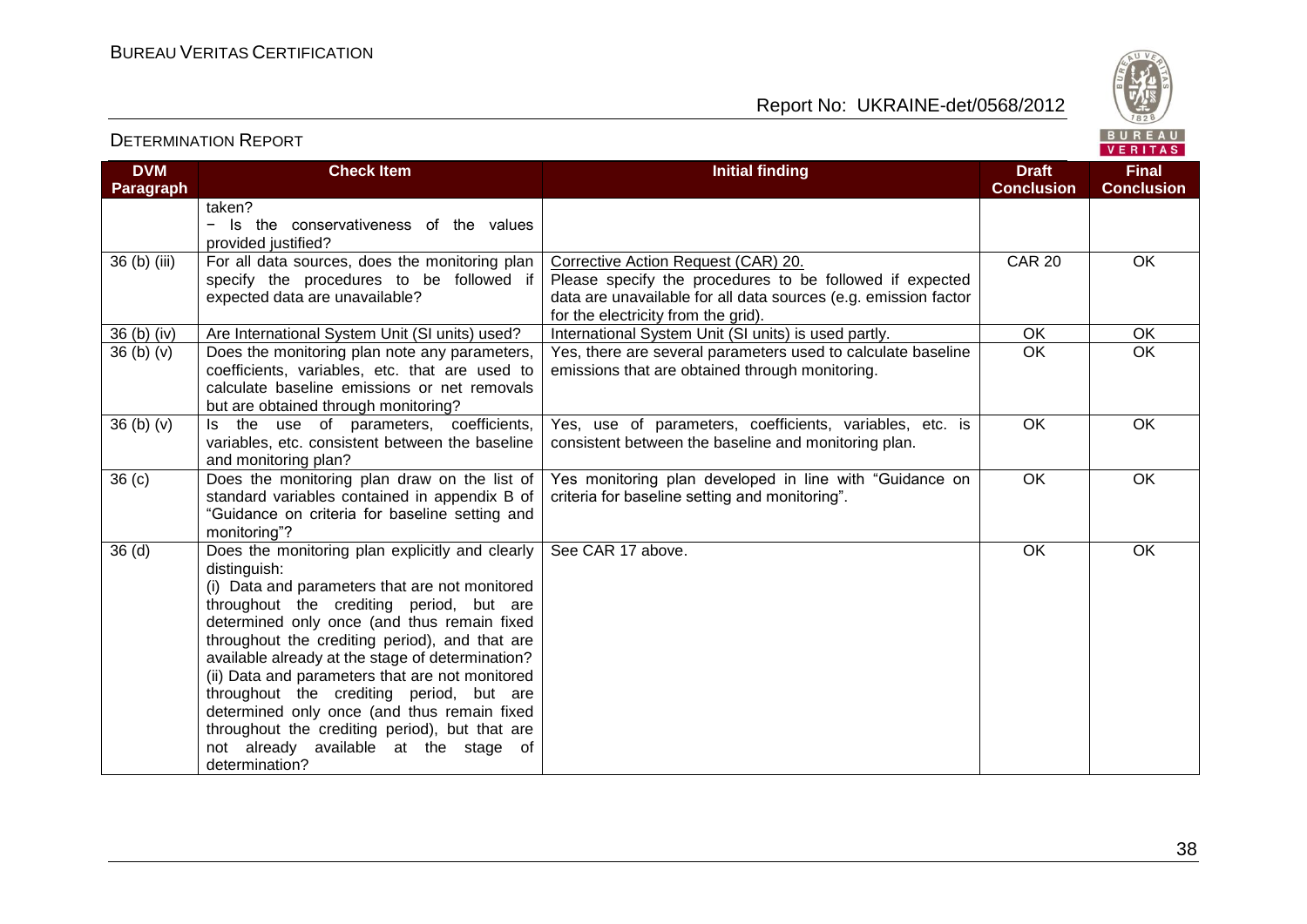Report No: UKRAINE-det/0568/2012



# BUREAU<br>VERITAS

| <b>DVM</b><br><b>Paragraph</b> | <b>Check Item</b>                                                                                                                                                                                                                                                                              | <b>Initial finding</b>                                                                                                                                                                                                                                                                          | <b>Draft</b><br><b>Conclusion</b> | <b>Final</b><br><b>Conclusion</b> |
|--------------------------------|------------------------------------------------------------------------------------------------------------------------------------------------------------------------------------------------------------------------------------------------------------------------------------------------|-------------------------------------------------------------------------------------------------------------------------------------------------------------------------------------------------------------------------------------------------------------------------------------------------|-----------------------------------|-----------------------------------|
|                                | (iii) Data and parameters that are monitored<br>throughout the crediting period?                                                                                                                                                                                                               |                                                                                                                                                                                                                                                                                                 |                                   |                                   |
| 36(e)                          | Does the monitoring plan describe the methods<br>employed for data monitoring (including its<br>frequency) and recording?                                                                                                                                                                      | Corrective Action Request (CAR) 21.<br>Please specify the methods of data monitoring (including its<br>frequency) for parameters that are monitored during the<br>crediting period, e.g. parameters 1 and 2 in table of Section<br>D.1.1.1, parameters 11, 12, 13 for table of Section D.1.1.3. | <b>CAR 21</b>                     | OK                                |
| 36(f)                          | Does the monitoring plan elaborate<br>all<br>and formulae used<br>algorithms<br>for the<br>estimation/calculation<br>baseline<br>0f<br>emissions/removals<br>and<br>project<br>emissions/removals or direct monitoring of<br>emission reductions from the project, leakage,<br>as appropriate? | In the PDD described and explained all the algorithms and<br>formulas used to calculating emissions for the baseline and<br>project scenarios.                                                                                                                                                  | $\overline{OK}$                   | $\overline{OK}$                   |
| 36 $(f)$ $(i)$                 | the<br>underlying<br>rationale<br>for<br>the<br>ls.<br>algorithms/formulae explained?                                                                                                                                                                                                          | Yes, all necessary algorithms and formulae are clearly<br>described.                                                                                                                                                                                                                            | OK                                | OK                                |
| $36(f)$ (ii)                   | Are consistent variables, equation formats,<br>subscripts etc. used?                                                                                                                                                                                                                           | Yes, all variables, equation format, subscripts etc. used<br>consistent.                                                                                                                                                                                                                        | $\overline{OK}$                   | OK                                |
| 36 (f) (iii)                   | Are all equations numbered?                                                                                                                                                                                                                                                                    | Yes.                                                                                                                                                                                                                                                                                            | OK                                | OK                                |
| 36 (f) (iv)                    | Are all variables, with units indicated defined?                                                                                                                                                                                                                                               | Yes.                                                                                                                                                                                                                                                                                            | OK                                | OK                                |
| 36 $(f)(v)$                    | the<br>conservativeness<br>of<br>ls.<br>the<br>algorithms/procedures justified?                                                                                                                                                                                                                | analysis<br>of<br>Yes,<br>supporting<br>document<br>justified<br>conservativeness of the algorithms/procedures of monitoring.                                                                                                                                                                   | OK                                | OK                                |
| 36 $(f)(v)$                    | To the extent possible, are methods to<br>quantitatively account for uncertainty in key<br>parameters included?                                                                                                                                                                                | Uncertainty level of data is described in Section D.2 of the<br>PDD.                                                                                                                                                                                                                            | $\overline{OK}$                   | OK                                |
| 36 (f) (vi)                    | Is consistency between the elaboration of the<br>baseline scenario and the procedure for<br>calculating the emissions or net removals of the<br>baseline ensured?                                                                                                                              | Yes.                                                                                                                                                                                                                                                                                            | OK                                | OK                                |
| 36 (f) (vii)                   | Are any parts of the algorithms or formulae that<br>are not self-evident explained?                                                                                                                                                                                                            | No, all algorithms and formulas clearly explained                                                                                                                                                                                                                                               | OK                                | OK                                |
| 36 (f) (vii)                   | Is it justified that the procedure is consistent                                                                                                                                                                                                                                               | Yes.                                                                                                                                                                                                                                                                                            | OK                                | <b>OK</b>                         |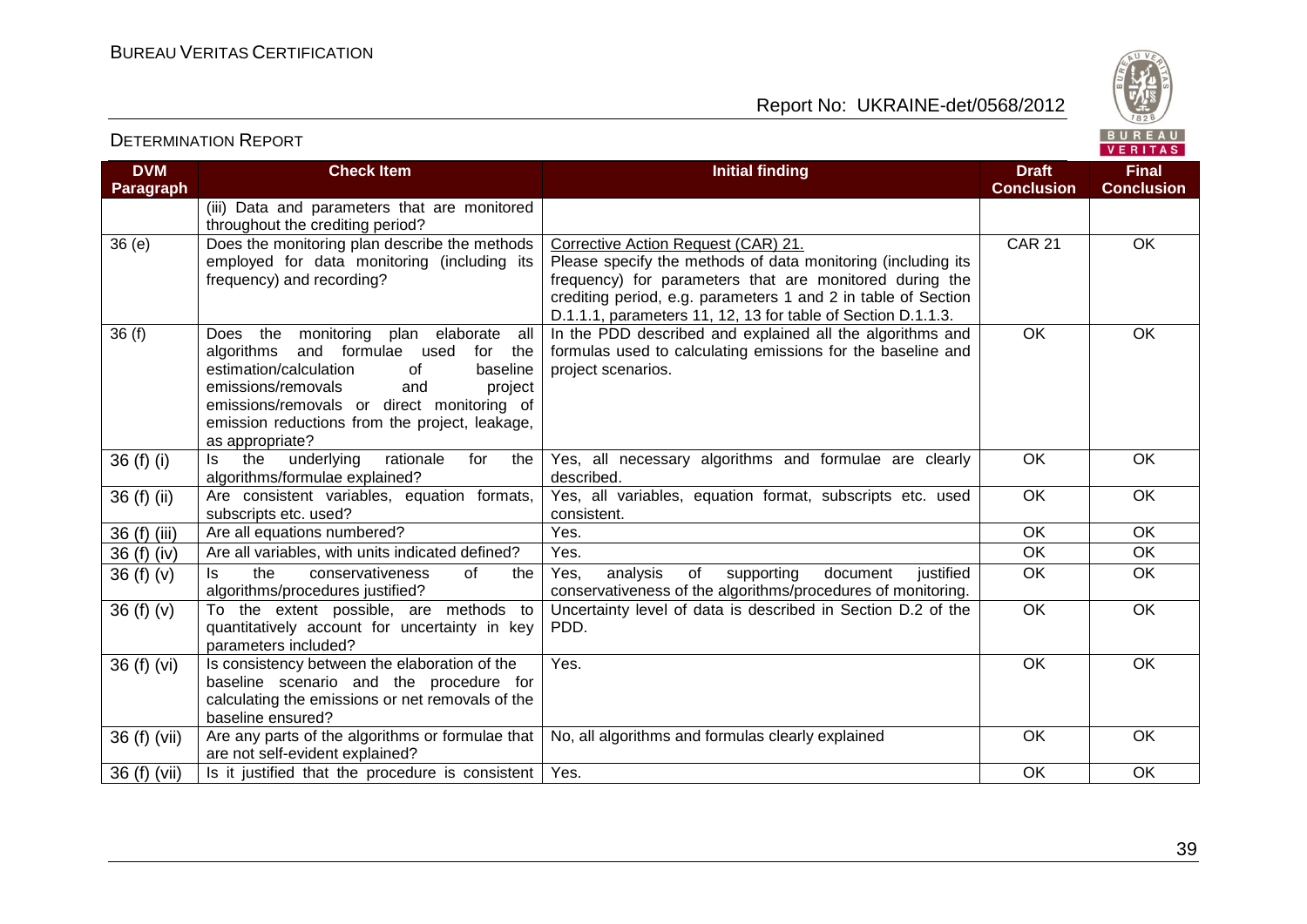



VERITAS

#### **DVM Paragraph Check Item Initial finding Draft Conclusion Final Conclusion** with standard technical procedures in the relevant sector?<br>Are references provided as necessary? 36 (f) (vii) Are references provided as necessary? See CARs 05, 06, 07, 08, 11, 15 above. OK OK OK 36 (f) (vii) Are implicit and explicit key assumptions explained in a transparent manner? Used assumptions and procedures do not have significant uncertainty. OK OK  $36$  (f) (vii)  $\left| \begin{array}{cc} \text{Is} & \text{it clearly stated which assumptions and}\\ \text{procedures} & \text{have} & \text{sinification} \end{array} \right|$ procedures have significant associated with them, and how such uncertainty is to be addressed? Used assumptions and procedures not have significant uncertainty. OK OK 36 (f) (vii) Is the uncertainty of key parameters described and, where possible, is an uncertainty range at 95% confidence level for key parameters for the calculation of emission reductions or enhancements of net removals provided? Uncertainty range was defined as low. 
<br>
OK OK OK 36 (g) Does the monitoring plan identify a national or international monitoring standard if such standard has to be and/or is applied to certain aspects of the project? Does the monitoring plan provide a reference as to where a detailed description of the standard can be found? All monitoring standards that used in proposed monitoring plan are commonly used in Ukraine for energy consumtion metering. OK OK 36 (h) Does the monitoring plan document statistical techniques, if used for monitoring, and that they are used in a conservative manner? Statistical techniques are not used for the monitoring. OK OK OK 36 (i) Does the monitoring plan present the quality assurance and control procedures for the monitoring process, including, as appropriate, information on calibration and on how records on data and/or method validity and accuracy are kept and made available upon request? The quality assurance and control procedures described in section D.2 of PDD. OK OK 36 (j) Does the monitoring plan clearly identify the responsibilities and the authority regarding the Yes, the responsibilities and the authority regarding the monitoring activities are clearly identified in section D.3 of OK OK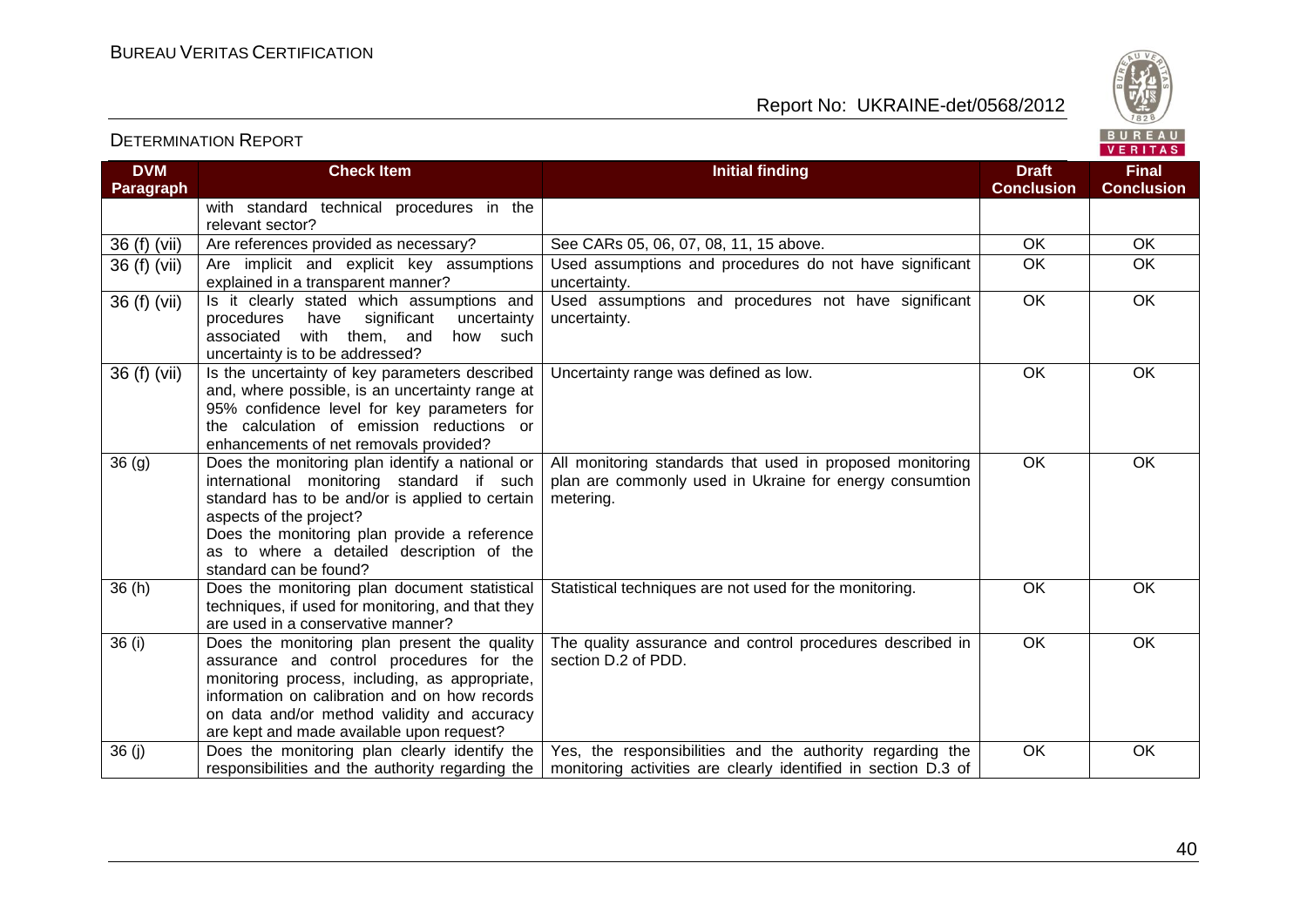

#### VERITAS **DVM Check Item Initial finding Draft Final Paragraph Conclusion Conclusion** monitoring activities? PDD.  $36 (k)$  Does the monitoring plan, on the whole, reflect The monitoring plan, on the whole, reflects good monitoring OK OK good monitoring practices appropriate to the practices appropriate to the project type. project type? If it is a JI LULUCF project, is the good practice guidance developed by IPCC applied? 36 (l) Does the monitoring plan provide, in tabular Yes, all used parameters presented in sections D.1.1.1 and OK OK form, a complete compilation of the data that D.1.1.3 of PDD. need to be collected for its application, See also CAR 19 above. including data that are measured or sampled and data that are collected from other sources but not including data that are calculated with equations? See CAR 14 above. OK OK OK 36 (m) Does the monitoring plan indicate that the data monitored and required for verification are to be kept for two years after the last transfer of ERUs for the project? 37 If selected elements or combinations of No selected elements or combinations of approved CDM OK OK approved CDM methodologies or methodologies or methodological tools used in monitoring methodological tools are used for establishing plan. the monitoring plan, are the selected elements or combination, together with elements supplementary developed by the project participants in line with 36 above? **Approved CDM methodology approach only** 38 (a) Does the PDD provide the title, reference N/A OK OK number and version of the approved CDM methodology used? 38 (a) Is the approved CDM methodology the most N/A OK OKrecent valid version when the PDD is submitted for publication? If not, is the methodology still within the grace period (was the methodology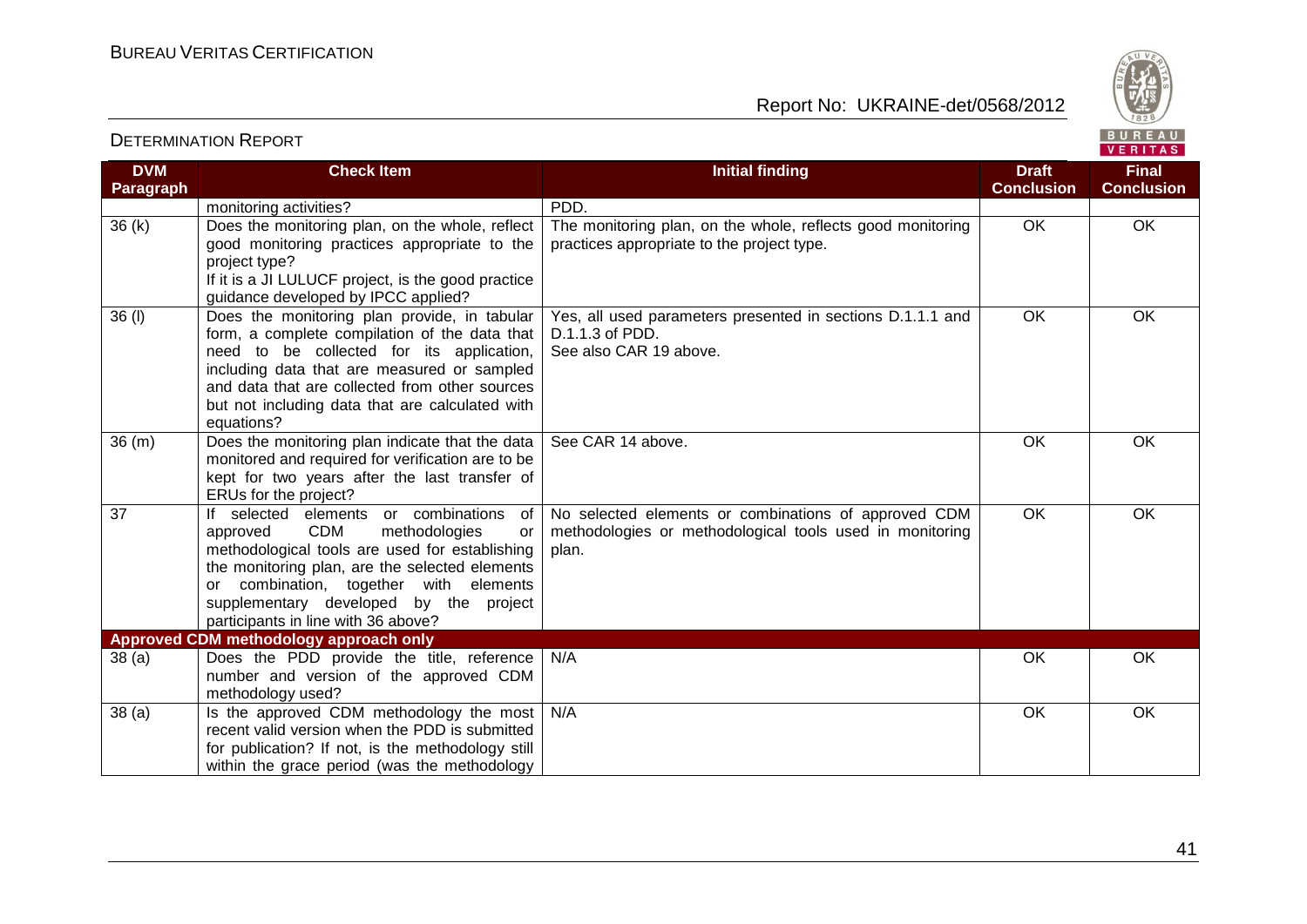



| <b>DVM</b><br><b>Paragraph</b> | <b>Check Item</b>                                                                                                                                                                                                                                                                                                                                                                                                                                                                                                                                                                                                                                                                                                                                                                                                                                                                                                                                                    | <b>Initial finding</b>                                                      | <b>Draft</b><br><b>Conclusion</b> | <b>Final</b><br><b>Conclusion</b> |
|--------------------------------|----------------------------------------------------------------------------------------------------------------------------------------------------------------------------------------------------------------------------------------------------------------------------------------------------------------------------------------------------------------------------------------------------------------------------------------------------------------------------------------------------------------------------------------------------------------------------------------------------------------------------------------------------------------------------------------------------------------------------------------------------------------------------------------------------------------------------------------------------------------------------------------------------------------------------------------------------------------------|-----------------------------------------------------------------------------|-----------------------------------|-----------------------------------|
|                                | revised to a newer version in the past two<br>months)?                                                                                                                                                                                                                                                                                                                                                                                                                                                                                                                                                                                                                                                                                                                                                                                                                                                                                                               |                                                                             |                                   |                                   |
| $\overline{38}$ (b)            | Does the PDD provide a description of why the<br>approved CDM methodology is applicable to<br>the project?                                                                                                                                                                                                                                                                                                                                                                                                                                                                                                                                                                                                                                                                                                                                                                                                                                                           | N/A                                                                         | OK                                | OK                                |
| 38 <sub>(c)</sub>              | Are all explanations, descriptions and analyses<br>pertaining to monitoring in the PDD made in<br>accordance with the referenced approved CDM<br>methodology?                                                                                                                                                                                                                                                                                                                                                                                                                                                                                                                                                                                                                                                                                                                                                                                                        | N/A                                                                         | OK                                | OK                                |
| 38 <sub>(d)</sub>              | Is the monitoring plan established appropriately<br>as a result?                                                                                                                                                                                                                                                                                                                                                                                                                                                                                                                                                                                                                                                                                                                                                                                                                                                                                                     | N/A                                                                         | OK                                | OK                                |
|                                | Applicable to both JI specific approach and approved CDM methodology approach                                                                                                                                                                                                                                                                                                                                                                                                                                                                                                                                                                                                                                                                                                                                                                                                                                                                                        |                                                                             |                                   |                                   |
| 39                             | If the monitoring plan indicates overlapping<br>monitoring periods during the crediting period:<br>Is the underlying project composed of<br>(a)<br>clearly identifiable components for which<br>emission reductions or enhancements of<br>removals can be calculated independently?<br>(b) Can monitoring be performed independently<br>for each of these components (i.e. the<br>data/parameters monitored for one component<br>are not dependent on/effect data/parameters to<br>be monitored for another component)?<br>Does the monitoring plan ensure that<br>(c)<br>monitoring is performed for all components and<br>that in these cases all the requirements of the<br>JI guidelines and further guidance by the JISC<br>regarding monitoring are met?<br>(d) Does the monitoring plan explicitly provide<br>for overlapping monitoring periods of clearly<br>defined project components, justify its need<br>and state how the conditions mentioned in (a)- | There are no overlapping monitoring periods during the<br>crediting period. | OK                                | OK                                |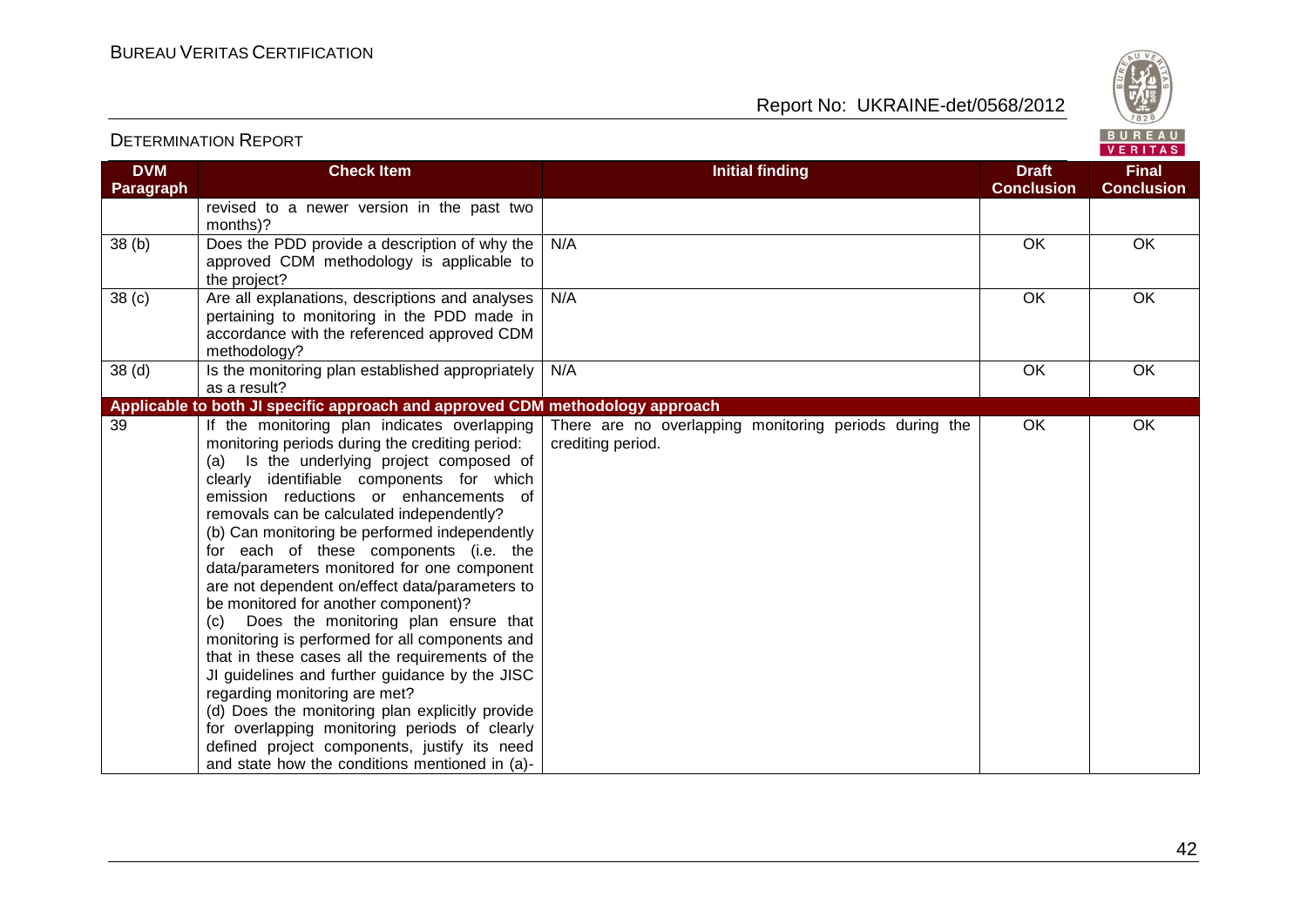

| <b>DETERMINATION REPORT</b> |                                                                                                                                                                                                                                                                                                                                                                                               |                                                                                                                                                                                | BUREAU<br><b>VERITAS</b>          |                                   |
|-----------------------------|-----------------------------------------------------------------------------------------------------------------------------------------------------------------------------------------------------------------------------------------------------------------------------------------------------------------------------------------------------------------------------------------------|--------------------------------------------------------------------------------------------------------------------------------------------------------------------------------|-----------------------------------|-----------------------------------|
| <b>DVM</b><br>Paragraph     | <b>Check Item</b>                                                                                                                                                                                                                                                                                                                                                                             | <b>Initial finding</b>                                                                                                                                                         | <b>Draft</b><br><b>Conclusion</b> | <b>Final</b><br><b>Conclusion</b> |
|                             | (c) are met?                                                                                                                                                                                                                                                                                                                                                                                  |                                                                                                                                                                                |                                   |                                   |
| Leakage                     |                                                                                                                                                                                                                                                                                                                                                                                               |                                                                                                                                                                                |                                   |                                   |
|                             | JI specific approach only                                                                                                                                                                                                                                                                                                                                                                     |                                                                                                                                                                                |                                   |                                   |
| 40(a)                       | Does the PDD appropriately describe an<br>assessment of the potential leakage of the<br>project and appropriately explain which sources<br>of leakage are to be calculated and which can<br>be neglected?                                                                                                                                                                                     | The corresponding information is provided in section D.1.3.                                                                                                                    | OK                                | OK                                |
| 40(b)                       | Does the PDD provide a procedure for an ex<br>ante estimate of leakage?                                                                                                                                                                                                                                                                                                                       | Yes, PDD provides a procedure for an ex ante estimate of<br>leakage.                                                                                                           | OK                                | OK                                |
|                             | Approved CDM methodology approach only                                                                                                                                                                                                                                                                                                                                                        |                                                                                                                                                                                |                                   |                                   |
| 41                          | Are the leakage and the procedure for its<br>estimation defined in accordance with the<br>approved CDM methodology?                                                                                                                                                                                                                                                                           | N/A                                                                                                                                                                            | <b>OK</b>                         | OK                                |
|                             | <b>Estimation of emission reductions or enhancements of net removals</b>                                                                                                                                                                                                                                                                                                                      |                                                                                                                                                                                |                                   |                                   |
| 42                          | Does the PDD indicate which of the following<br>approaches it chooses?<br>(a) Assessment of emissions or net removals in<br>the baseline scenario and in the project<br>scenario<br>(b) Direct assessment of emission reductions                                                                                                                                                              | Assessment of emissions or net removals in the baseline<br>scenario and in the project scenario was used.                                                                      | OK                                | OK                                |
| 43                          | If the approach (a) in 42 is chosen, does the<br>PDD provide ex ante estimates of:<br>(a) Emissions or net removals for the project<br>scenario (within the project boundary)?<br>(b) Leakage, as applicable?<br>(c) Emissions or net removals for the baseline<br>scenario (within the project boundary)?<br>(d) Emission reductions or enhancements of<br>net removals adjusted by leakage? | Emissions for the project, baseline scenario and emission<br>reductions were ex ante estimated. Results of estimations<br>provided in section E of PDD and excel spreadsheets. | OK                                | OK                                |
| 44                          | If the approach (b) in 42 is chosen, does the<br>PDD provide ex ante estimates of:                                                                                                                                                                                                                                                                                                            | N/A                                                                                                                                                                            | OK                                | <b>OK</b>                         |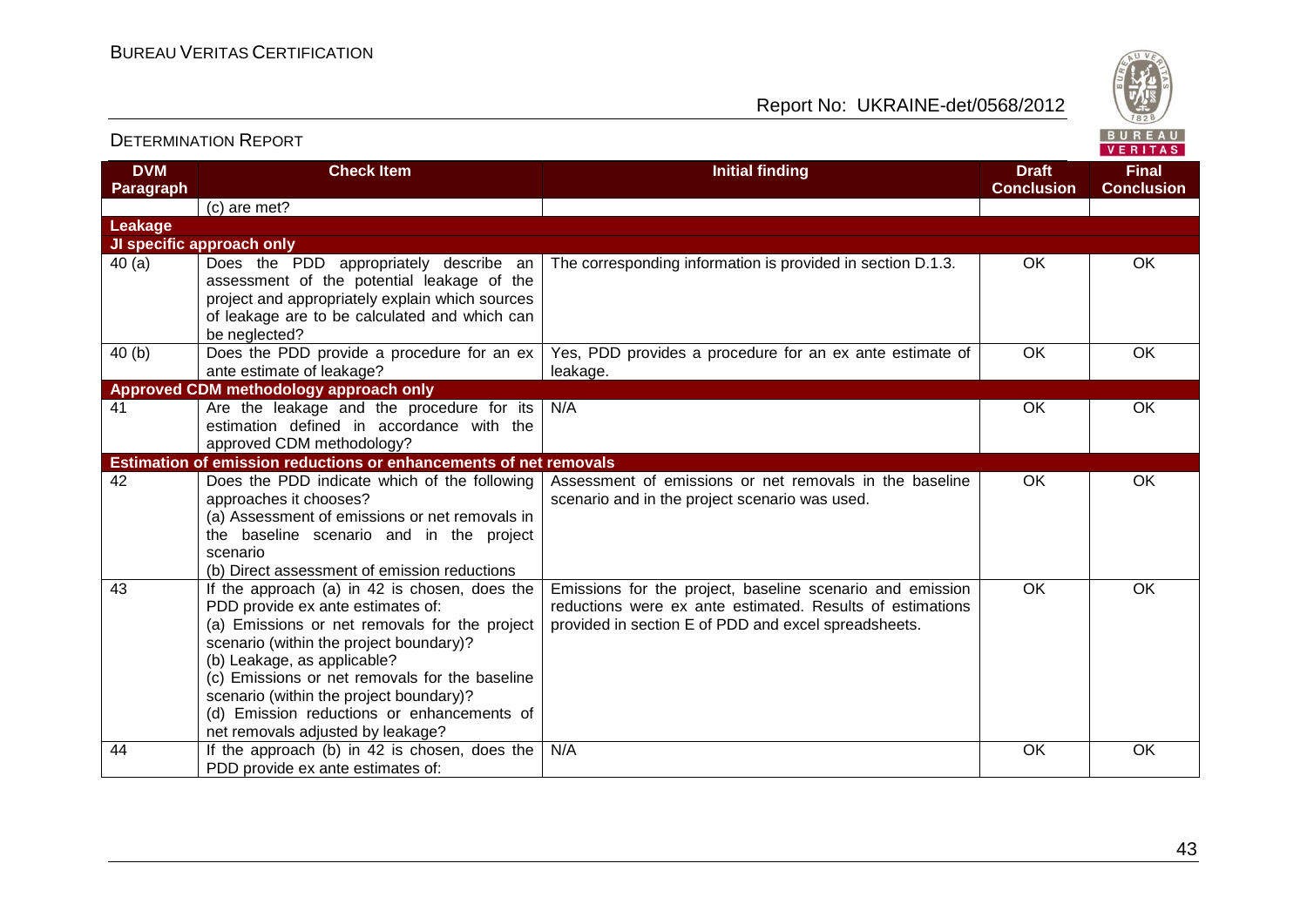

VERITAS

#### **DVM Paragraph Check Item Initial finding Draft Conclusion Final Conclusion** (a) Emission reductions or enhancements of net removals (within the project boundary)? (b) Leakage, as applicable? (c) Emission reductions or enhancements of net removals adjusted by leakage? 45 For both approaches in 42 (a) Are the estimates in 43 or 44 given: (i) On a periodic basis? (ii) At least from the beginning until the end of the crediting period? (iii) On a source-by-source/sink-by-sink basis? (iv) For each GHG? (v) In tones of CO2 equivalent, using global warming potentials defined by decision 2/CP.3 or as subsequently revised in accordance with Article 5 of the Kyoto Protocol? (b) Are the formula used for calculating the estimates in 43 or 44 consistent throughout the PD<sub>D?</sub> (c) For calculating estimates in 43 or 44, are key factors influencing the baseline emissions or removals and the activity level of the project and the emissions or net removals as well as risks associated with the project taken into account, as appropriate? (d) Are data sources used for calculating the estimates in 43 or 44 clearly identified, reliable and transparent? (e) Are emission factors (including default emission factors) if used for calculating the estimates in 43 or 44 selected by carefully Calculation of emission reductions presented in the PDD of the proposed project corresponds to most of the requirements of paragraph 45 of DVM. Corrective Action Request (CAR) 23. Average annual estimates of the emissions for each period are not provided. Please supplement the tables in section E. CAR 23 OK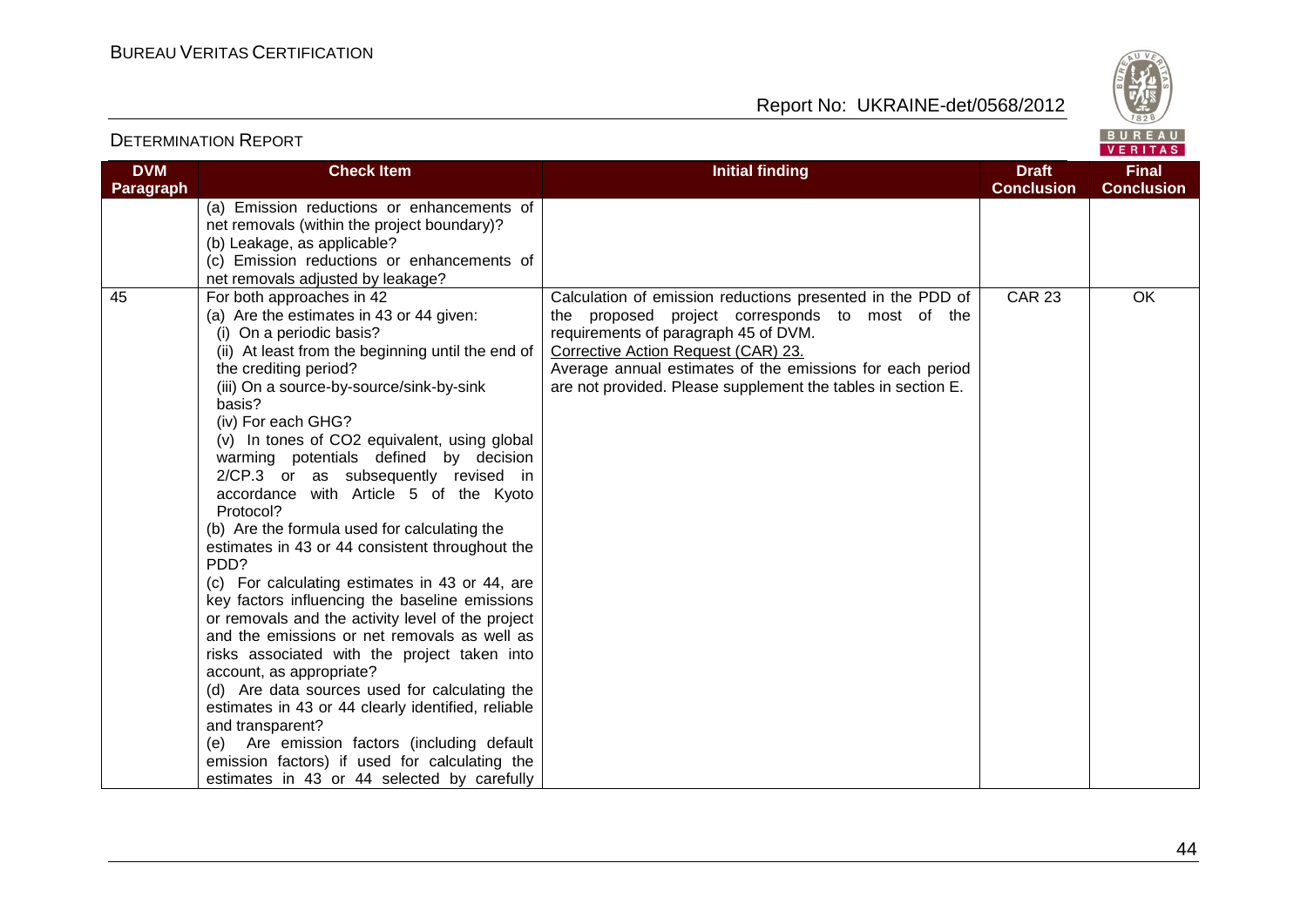Report No: UKRAINE-det/0568/2012



#### VERITAS **DVM Check Item Initial finding Draft Final Paragraph Conclusion Conclusion** balancing accuracy and reasonableness, and appropriately justified of the choice? (f) Is the estimation in 43 or 44 based on conservative assumptions and the most plausible scenarios in a transparent manner? (g) Are the estimates in  $43$  or  $44$  consistent throughout the PDD? (h) Is the annual average of estimated emission reductions or enhancements of net removals calculated by dividing the total estimated emission reductions or enhancements of net removals over the crediting period by the total months of the crediting period and multiplying by twelve? 46 If the calculation of the baseline emissions or OK OK Yes, the PDD include an illustrative ex ante emissions net removals is to be performed ex post, does calculation. the PDD include an illustrative ex ante emissions or net removals calculation? **Approved CDM methodology approach only** 47 (a) Is the estimation of emission reductions or N/A OK OK enhancements of net removals made in accordance with the approved CDM methodology? 47 (b) Is the estimation of emission reductions or N/A OK OKenhancements of net removals presented in the PDD: − On a periodic basis? − At least from the beginning until the end of the crediting period? − On a source-by-source/sink-by-sink basis? − For each GHG? − In tones of CO2 equivalent, using global warming potentials defined by decision 2/CP.3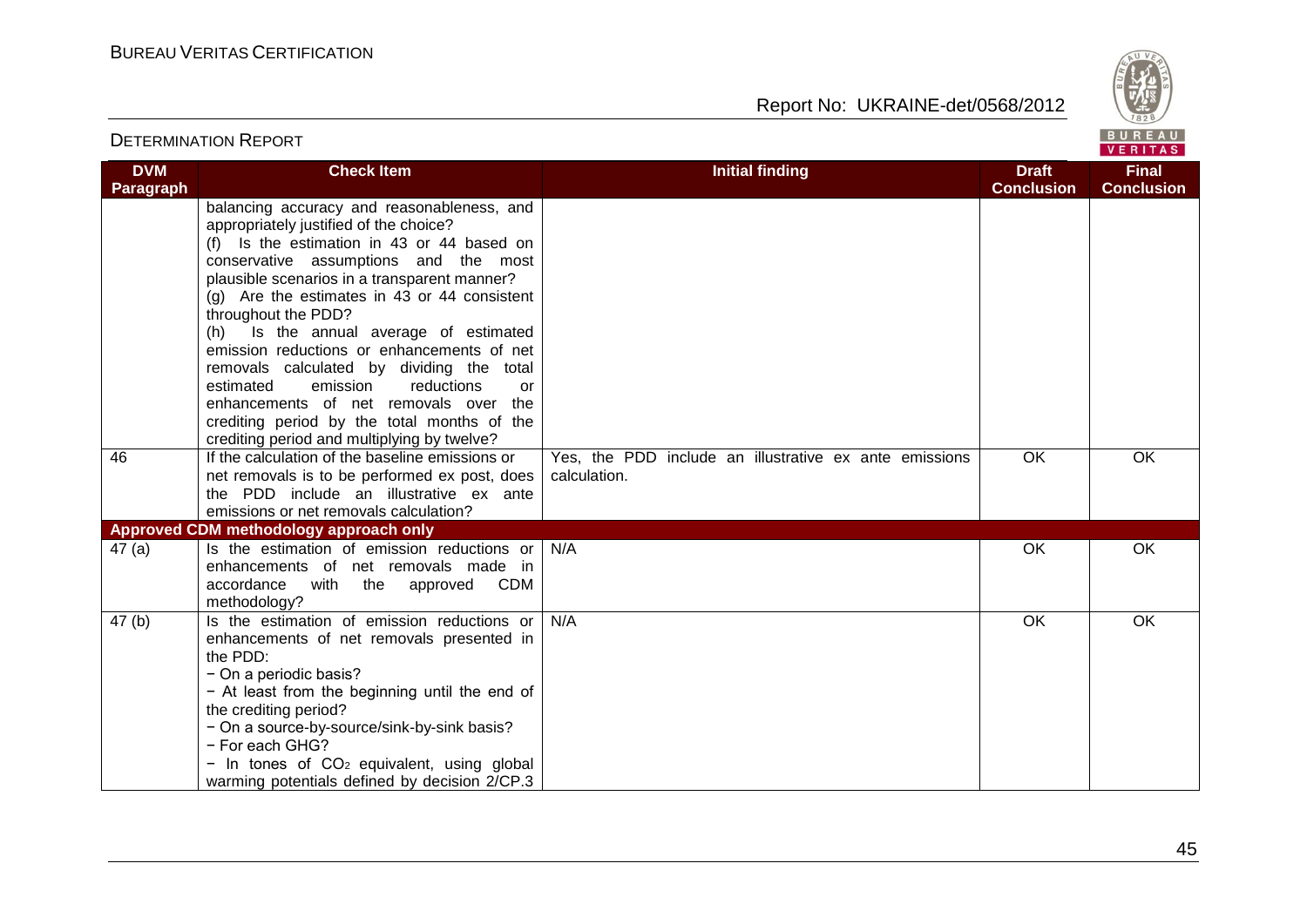

|                                | <b>DETERMINATION REPORT</b>                                                                                                                                                                                                                                                                                                                                                                                                                                                                                                                        |                                                                                                                                                                    |                                   | BUREAU<br><b>VERITAS</b>          |
|--------------------------------|----------------------------------------------------------------------------------------------------------------------------------------------------------------------------------------------------------------------------------------------------------------------------------------------------------------------------------------------------------------------------------------------------------------------------------------------------------------------------------------------------------------------------------------------------|--------------------------------------------------------------------------------------------------------------------------------------------------------------------|-----------------------------------|-----------------------------------|
| <b>DVM</b><br><b>Paragraph</b> | <b>Check Item</b>                                                                                                                                                                                                                                                                                                                                                                                                                                                                                                                                  | <b>Initial finding</b>                                                                                                                                             | <b>Draft</b><br><b>Conclusion</b> | <b>Final</b><br><b>Conclusion</b> |
|                                | or as subsequently revised in accordance with<br>Article 5 of the Kyoto Protocol?<br>- Are the formula used for calculating the<br>estimates consistent throughout the PDD?<br>- Are the estimates consistent throughout the<br>PDD?<br>- Is the annual average of estimated emission<br>reductions or enhancements of net removals<br>calculated by dividing the total estimated<br>emission reductions or enhancements of net<br>removals over the crediting period by the total<br>months of the crediting period and multiplying<br>by twelve? |                                                                                                                                                                    |                                   |                                   |
| <b>Environmental impacts</b>   |                                                                                                                                                                                                                                                                                                                                                                                                                                                                                                                                                    |                                                                                                                                                                    |                                   |                                   |
| 48(a)                          | Does the PDD list and attach documentation on<br>the analysis of the environmental impacts of<br>the project, including transboundary impacts, in<br>accordance with procedures as determined by<br>the host Party?                                                                                                                                                                                                                                                                                                                                | Corrective Action Request (CAR) 24.<br>Please<br>provide the documental<br>evidence<br>of<br>the<br>environmental impacts assessment to the determination<br>team. | <b>CAR 24</b>                     | OK                                |
| 48 (b)                         | If the analysis in 48 (a) indicates that the<br>environmental impacts<br>considered<br>are<br>significant by the project participants or the<br>host Party, does the PDD provide conclusion<br>and all references to supporting documentation<br>of an environmental impact assessment<br>undertaken in accordance with the procedures<br>as required by the host Party?                                                                                                                                                                           | No significant environmental impacts related to project<br>implementation expected.                                                                                | OK                                | OK                                |
| <b>Environmental impacts</b>   |                                                                                                                                                                                                                                                                                                                                                                                                                                                                                                                                                    |                                                                                                                                                                    |                                   |                                   |
| 49                             | If stakeholder consultation was undertaken in<br>accordance with the procedure as required by<br>the host Party, does the PDD provide:<br>A list of stakeholders from whom<br>(a)                                                                                                                                                                                                                                                                                                                                                                  | No stakeholder consultation process for the JI projects is<br>required by the Host Party. No negative comments were<br>received.                                   | OK                                | OK                                |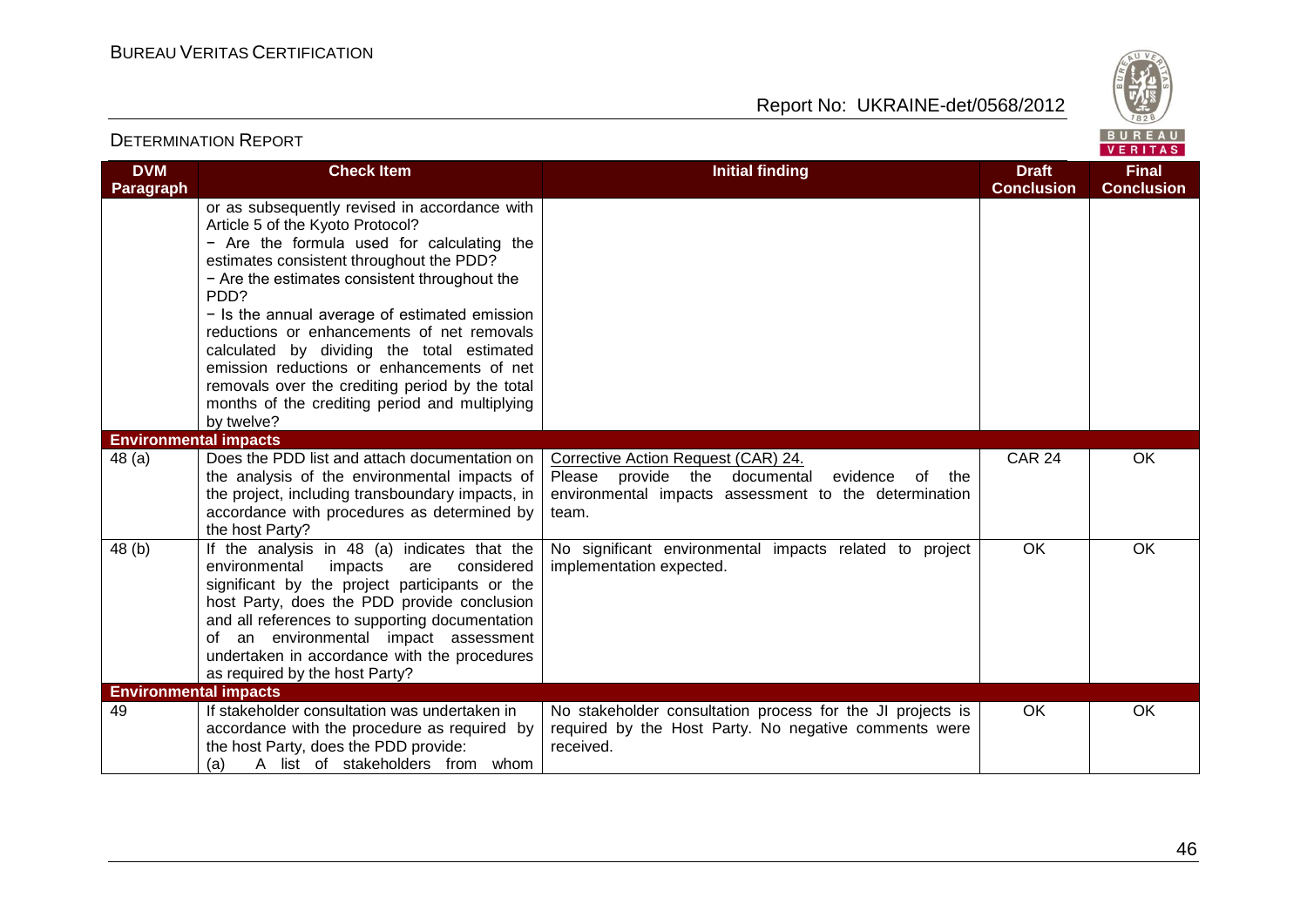Report No: UKRAINE-det/0568/2012



#### VERITAS **DVM Check Item Initial finding Draft Final Conclusion Conclusion Paragraph** comments on the projects have been received, if any? (b) The nature of the comments? (c) A description on whether and how the comments have been addressed? **Determination regarding small-scale projects (additional elements for assessment)** 50 Does the PDD appropriately specify and justify N/A OK OK the SSC project type(s) and category(ies) that fall under: (a) One of the types and thresholds of JI SSC projects as defined in .Provisions for joint implementation small-scale projects.? If the project contains more than one JI SSC project type component, does each component meet the relevant threshold criterion? (b) One of the SSC project categories defined in the most recent version of appendix B of annex II to decision 4/CMP.1, or an additional project category approved by the JISC in accordance with the relevant provision in "Provisions for joint implementation small-scale projects"? 51 Does the SSC PDD confirms and shows that N/A OK OKthe proposed JI SSC project is not a debundled component of a large project by explaining that there does not exist a JI (SSC) project with a publicly available determination in accordance with paragraph 34 of the JI guidelines: (a) Which has the same project participants; and (b) Which applies the same technology/measure and pertains to the same project category; and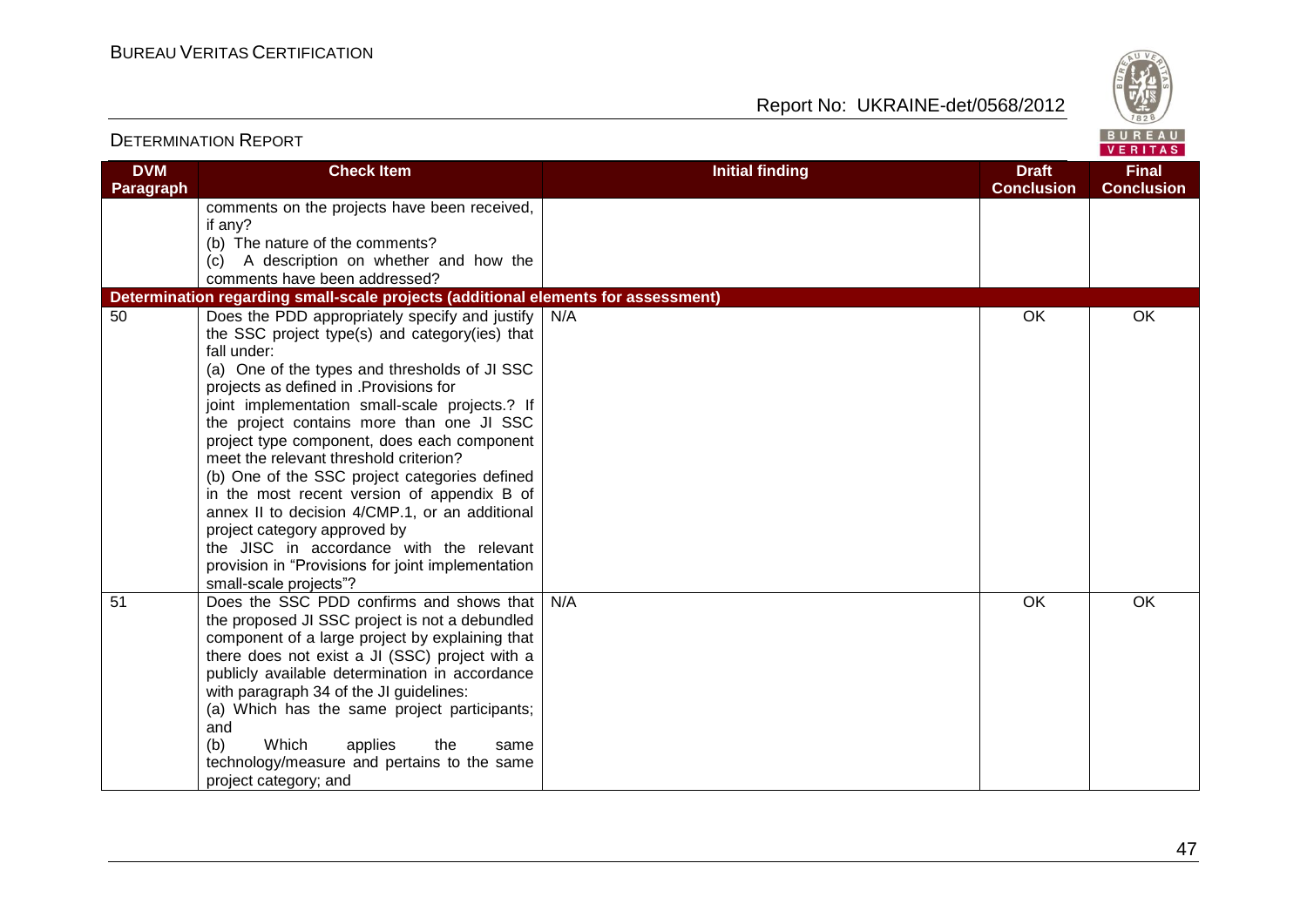

| BUREAU<br><b>DETERMINATION REPORT</b><br><b>VERITAS</b> |                                                                                                                                                                                                                                                                                                                                                                                                                                                                                                                                                                         |                        |                                   |                                   |
|---------------------------------------------------------|-------------------------------------------------------------------------------------------------------------------------------------------------------------------------------------------------------------------------------------------------------------------------------------------------------------------------------------------------------------------------------------------------------------------------------------------------------------------------------------------------------------------------------------------------------------------------|------------------------|-----------------------------------|-----------------------------------|
| <b>DVM</b><br>Paragraph                                 | <b>Check Item</b>                                                                                                                                                                                                                                                                                                                                                                                                                                                                                                                                                       | <b>Initial finding</b> | <b>Draft</b><br><b>Conclusion</b> | <b>Final</b><br><b>Conclusion</b> |
|                                                         | (c) Whose determination has been made<br>publicly available in accordance with paragraph<br>34 of the JI guidelines within the previous 2<br>years; and<br>(d) Whose project boundary is within 1 km of<br>the project boundary of the proposed JI SSC<br>project at the closest point?                                                                                                                                                                                                                                                                                 |                        |                                   |                                   |
|                                                         | Applicable to bundled JI SSC projects only                                                                                                                                                                                                                                                                                                                                                                                                                                                                                                                              |                        |                                   |                                   |
| 52(a)                                                   | Do all projects in the bundle:<br>(i) Have the same crediting period?<br>(ii) Comply with the provisions for JI SSC<br>projects defined in "Provisions for joint<br>implementation small-scale projects", in<br>particular the thresholds referred to in 50 (a)<br>above?<br>(iii) Retain their distinctive characteristics (i.e.<br>location, technology/measure etc.)?                                                                                                                                                                                                | N/A                    | OK                                | OK                                |
| 52(b)                                                   | Does the composition of the bundle not change<br>over time?                                                                                                                                                                                                                                                                                                                                                                                                                                                                                                             | N/A                    | OK                                | OK                                |
| 52(c)                                                   | Has the AIE received (from the project<br>participants):<br>(i) Information on the bundle using the form<br>developed by the JISC (F-JI-SSCBUNDLE)?<br>(ii) A written statement signed by all project<br>participants indicating that they agree that their<br>individual projects are part of the bundle and<br>nominating one project participant to represent<br>all project participants in communicating with<br>the JISC?<br>(iii) Indication by the Parties involved that they<br>are aware of the bundle in their project<br>approvals referred to in 19 above? | N/A                    | $\overline{OK}$                   | OK                                |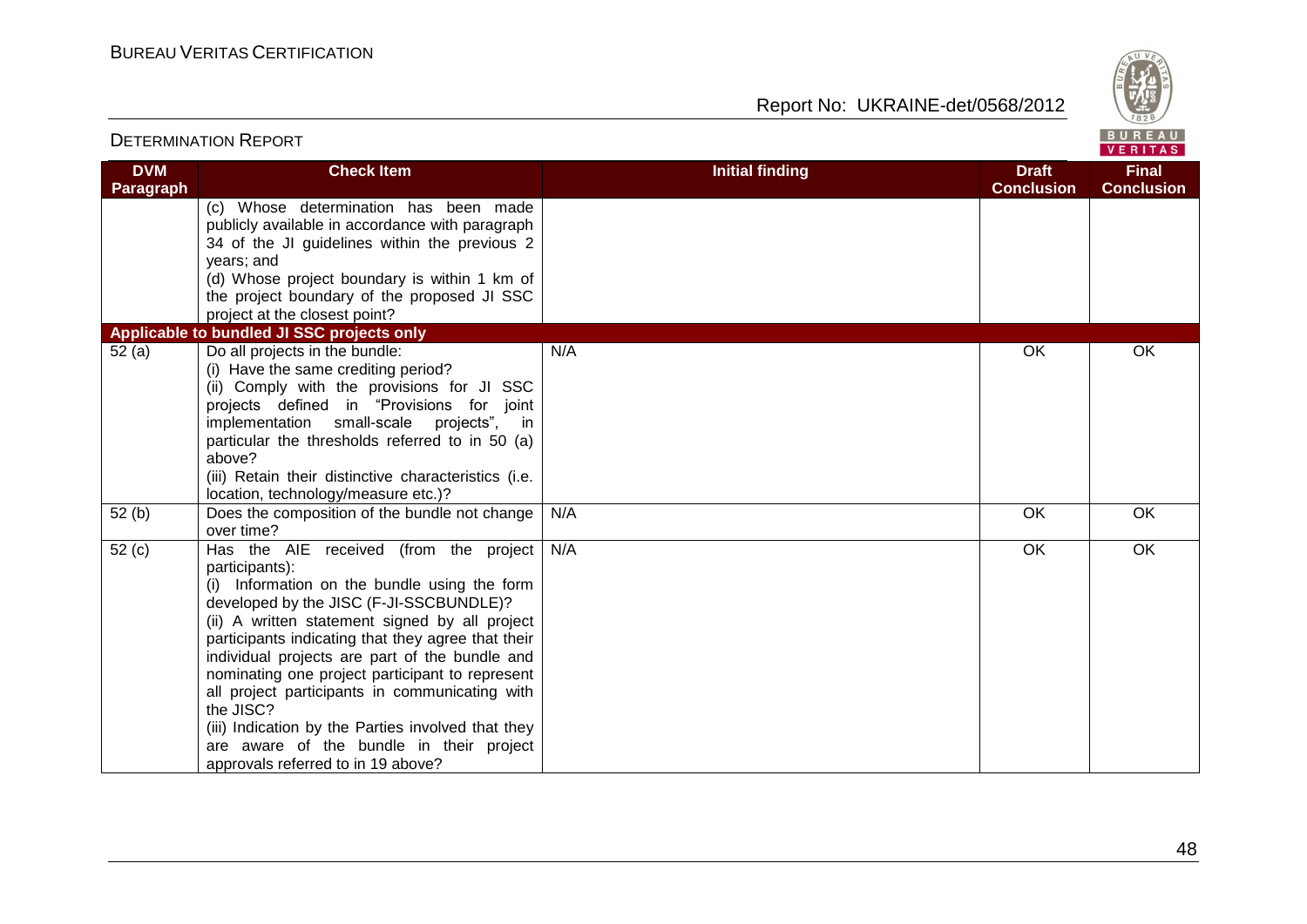

|                                |                                                                                                                                                                                                                                                                                                                                                                            |                        |                                   | <b>VERIIAS</b>                    |
|--------------------------------|----------------------------------------------------------------------------------------------------------------------------------------------------------------------------------------------------------------------------------------------------------------------------------------------------------------------------------------------------------------------------|------------------------|-----------------------------------|-----------------------------------|
| <b>DVM</b><br><b>Paragraph</b> | <b>Check Item</b>                                                                                                                                                                                                                                                                                                                                                          | <b>Initial finding</b> | <b>Draft</b><br><b>Conclusion</b> | <b>Final</b><br><b>Conclusion</b> |
| 53                             | If the project participants prepared a single<br>SSC PDD for the bundled JI SSC projects,<br>do(are) all the projects:<br>Pertain to the same JI SSC project<br>(a)<br>category?<br>(b) Apply the same technology or measure?<br>(c) Located in the territory of the same host<br>Party?                                                                                   | N/A                    | OK.                               | OK.                               |
| 54                             | If the project participants prepared separate<br>SSC PDDs for the bundled JI SSC projects,<br>do(are) all the projects:<br>(a) Have SSC PDDs been prepared for all JI<br>SSC projects in the bundle?<br>(b) Does each SSC PDD contain a single JI<br>SCC project in the bundle?                                                                                            | N/A                    | OK                                | OK                                |
| 55                             | If the projects in the bundle use the same<br>baseline, does the F-JI-SSC-BUNDLE provide<br>an appropriate justification for the use of the<br>same baseline considering the particular<br>situation of each project in the bundle?                                                                                                                                        | N/A                    | OK                                | OK                                |
| 56                             | Does the PDD indicate which of the following<br>approaches is used for establishing a<br>monitoring plan?<br>(a) By preparing a separate monitoring plan for<br>each of the constituent projects;<br>(b) By preparing an overall monitoring plan<br>including a proposal of monitoring of<br>performance of the constituent projects on a<br>sample basis, as appropriate. | N/A                    | OK                                | OK                                |
| 56(b)                          | If the approach 57 (b) above is used,<br>(i) Are all the JI SSC projects located in the<br>territory of the same host Party?<br>(ii) Do all the JI SSC projects pertain to the                                                                                                                                                                                             | N/A                    | OK                                | OK                                |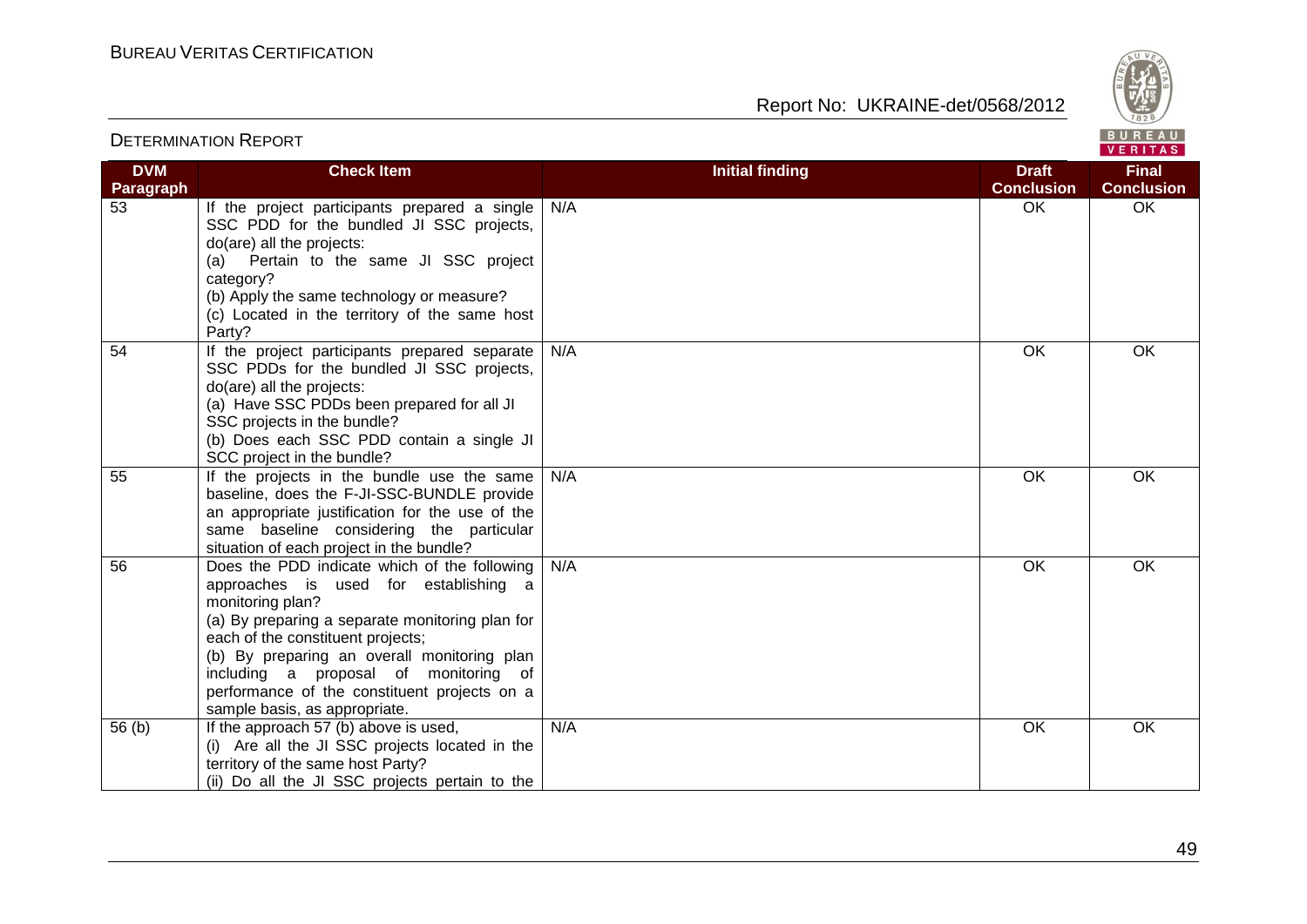

|                         | <b>DETERMINATION REPORT</b>                                                                                                                                                                                                                                                                                                                                                                                                                                                                                                                                                                                                                                                                                                          |                                                                                                                          |                                   | BUREAU<br>VERITAS                 |
|-------------------------|--------------------------------------------------------------------------------------------------------------------------------------------------------------------------------------------------------------------------------------------------------------------------------------------------------------------------------------------------------------------------------------------------------------------------------------------------------------------------------------------------------------------------------------------------------------------------------------------------------------------------------------------------------------------------------------------------------------------------------------|--------------------------------------------------------------------------------------------------------------------------|-----------------------------------|-----------------------------------|
| <b>DVM</b><br>Paragraph | <b>Check Item</b>                                                                                                                                                                                                                                                                                                                                                                                                                                                                                                                                                                                                                                                                                                                    | <b>Initial finding</b>                                                                                                   | <b>Draft</b><br><b>Conclusion</b> | <b>Final</b><br><b>Conclusion</b> |
|                         | same project category?<br>(iii) Do all the JI SSC projects apply the same<br>technology or measure?<br>(iv) Does the overall monitoring plan reflect<br>good monitoring practice appropriate to the<br>bundled JI SSC projects and provide for<br>collection and archiving of the data needed to<br>calculate the emission reductions achieved by<br>the bundled projects?                                                                                                                                                                                                                                                                                                                                                           |                                                                                                                          |                                   |                                   |
|                         | <b>Applicable to all JI SSC projects</b>                                                                                                                                                                                                                                                                                                                                                                                                                                                                                                                                                                                                                                                                                             |                                                                                                                          |                                   |                                   |
| 57                      | Is the leakage only within the boundaries of<br>non-Annex I Parties considered?                                                                                                                                                                                                                                                                                                                                                                                                                                                                                                                                                                                                                                                      | N/A                                                                                                                      | OK                                | OK                                |
|                         |                                                                                                                                                                                                                                                                                                                                                                                                                                                                                                                                                                                                                                                                                                                                      | Determination regarding land use, land-use change and forestry projects (additional/alternative elements for assessment) |                                   |                                   |
| 58                      | Does the PDD appropriately specify how the<br>LULUCF project conforms to:<br>(a) The definitions of LULUCF activities<br>included in paragraph 1 of the annex to<br>decision 16/CMP.1, applying good practice<br>guidance for LULUCF as decided by the CMP,<br>as appropriate?<br>(b) In the case of afforestation, reforestation<br>and/or forest management projects, the<br>definition of "forest" selected by the host Party,<br>which specifies:<br>(i) A single minimum tree crown cover value<br>(between 10 and 30 per cent)? and<br>(ii) A single minimum land area value (between<br>0.05 and 1 hectare)? and<br>(iii) A single minimum tree height value<br>(between 2 and 5 metres)?<br><b>JI specific approach only</b> | N/A                                                                                                                      | OK                                | OK                                |
| 59                      | Baseline setting - in addition to 22-26 above   N/A                                                                                                                                                                                                                                                                                                                                                                                                                                                                                                                                                                                                                                                                                  |                                                                                                                          | OK                                | <b>OK</b>                         |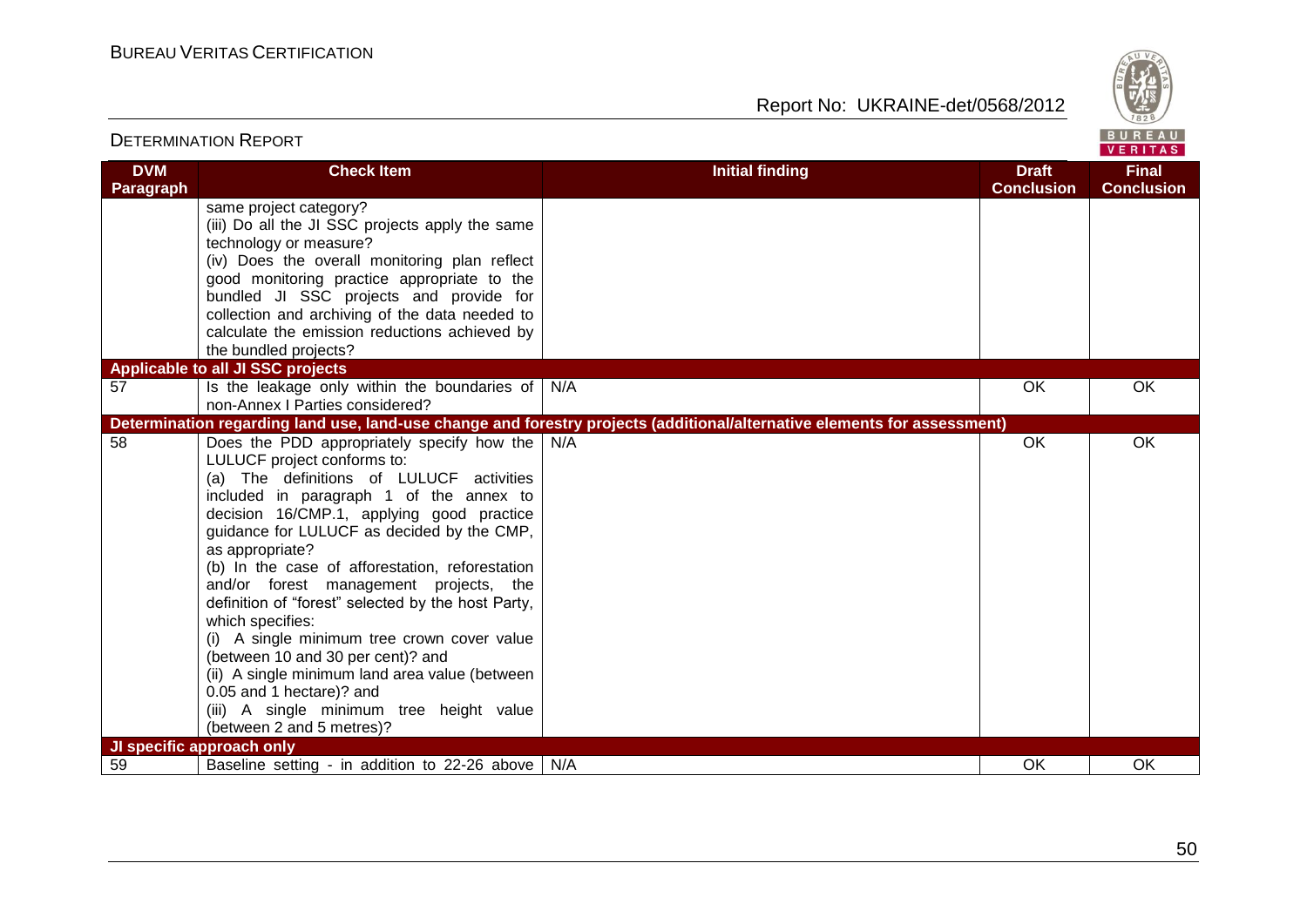

| <b>DVM</b> | <b>Check Item</b>                                                                                                                                                                                                                                                                                                                                                                                                                                                                                                                                                                                                                                                                                                                                                                                                                                                                                                                                                                        | <b>Initial finding</b> | <b>Draft</b>      | <b>Final</b>      |
|------------|------------------------------------------------------------------------------------------------------------------------------------------------------------------------------------------------------------------------------------------------------------------------------------------------------------------------------------------------------------------------------------------------------------------------------------------------------------------------------------------------------------------------------------------------------------------------------------------------------------------------------------------------------------------------------------------------------------------------------------------------------------------------------------------------------------------------------------------------------------------------------------------------------------------------------------------------------------------------------------------|------------------------|-------------------|-------------------|
| Paragraph  |                                                                                                                                                                                                                                                                                                                                                                                                                                                                                                                                                                                                                                                                                                                                                                                                                                                                                                                                                                                          |                        | <b>Conclusion</b> | <b>Conclusion</b> |
|            | Does the PDD provide an explanation how the<br>baseline chosen:<br>- Takes into account the good practice<br>guidance for LULUCF, developed by the IPCC?<br>Ensures conformity with the definitions,<br>accounting rules, modalities and guidelines<br>under Article 3, paragraphs 3 and 4, of the<br>Kyoto Protocol?                                                                                                                                                                                                                                                                                                                                                                                                                                                                                                                                                                                                                                                                    |                        |                   |                   |
| 60         | Project boundary - alternative to 32-33<br>(a) Does the project boundary geographically<br>delineate the JI LULUCF project under the<br>control of the project participants?<br>(a) If the JI LULUCF project contains more<br>than one discrete area of land,<br>(i) Does each discrete area of land have a<br>unique geographical identification?<br>(ii) Is the boundary defined for each discrete<br>area?<br>(ii) Does the boundary not include the areas in<br>between these discrete areas of land?<br>(b) Does the project boundary encompass all<br>anthropogenic emissions by sources and<br>removals by sinks of GHGs which are:<br>(i) Under the control of the project participants;<br>(ii) Reasonably attributable to the project; and<br>(iii) Significant?<br>(c) Does the project boundary account for all<br>changes in the following carbon pools:<br>- Above-ground biomass;<br>- Below-ground biomass;<br>$-$ Litter;<br>- Dead wood; and<br>- Soil organic carbon? | N/A                    | OK                | OK                |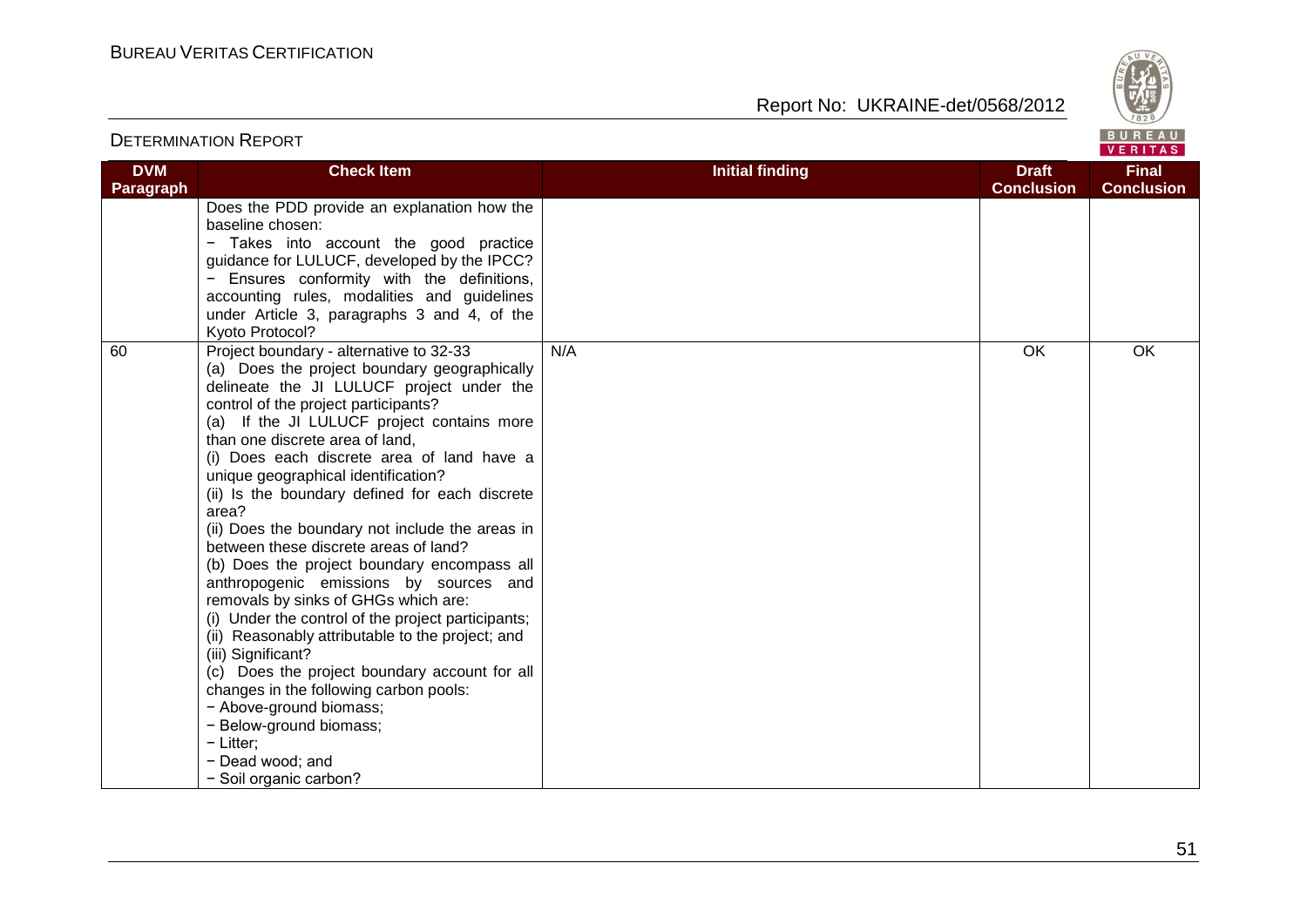

| BUREAU<br><b>DETERMINATION REPORT</b><br>VERITAS |                                                                                                                                                                                                                                                                                                                                                                                                                                                            |                        |                                   |                                   |
|--------------------------------------------------|------------------------------------------------------------------------------------------------------------------------------------------------------------------------------------------------------------------------------------------------------------------------------------------------------------------------------------------------------------------------------------------------------------------------------------------------------------|------------------------|-----------------------------------|-----------------------------------|
| <b>DVM</b><br>Paragraph                          | <b>Check Item</b>                                                                                                                                                                                                                                                                                                                                                                                                                                          | <b>Initial finding</b> | <b>Draft</b><br><b>Conclusion</b> | <b>Final</b><br><b>Conclusion</b> |
|                                                  | (c) Does the PDD provide:<br>(i) The information of which carbon pools are<br>selected?<br>(ii) If one or more carbon pools are not<br>selected, transparent and verifiable information<br>based on conservative<br>that indicates,<br>assumptions, that the pool is not a source?<br>(d) Is the project boundary defined on the basis<br>of a case-by-case assessment with regard to<br>the criteria in (b) above?                                        |                        |                                   |                                   |
| 61(a)                                            | Project boundary - alternative to 32-33 (cont.)<br>Are the delineation of the project boundary and<br>the gases and sources/sinks included<br>appropriately described and justified in the<br>PDD?                                                                                                                                                                                                                                                         | N/A                    | OK                                | OK                                |
| 61 <sub>(b)</sub>                                | Project boundary - alternative to 32-33 (cont.)<br>Are all gases and sources/sinks included<br>explicitly stated, and the exclusions of any<br>sources/sinks related to the baseline or the<br>LULUCF project appropriately justified?                                                                                                                                                                                                                     | N/A                    | OK                                | OK                                |
| 62                                               | Monitoring plan - in addition to 35-39 Does the<br>PDD provide an appropriate description of the<br>sampling design that will be used for the<br>calculation of the net anthropogenic removals<br>by sinks occurring within the project boundary<br>in the project scenario and, in case the<br>baseline is monitored, in the baseline scenario,<br>including, inter alia, stratification, determination<br>of number of plots and plot distribution etc.? | N/A                    | OK                                | OK                                |
| 63                                               | Does the PDD take into account only the<br>increased anthropogenic emissions by sources<br>and/or reduced anthropogenic removals by<br>sinks of GHGs outside the project boundary?                                                                                                                                                                                                                                                                         | N/A                    | OK                                | OK                                |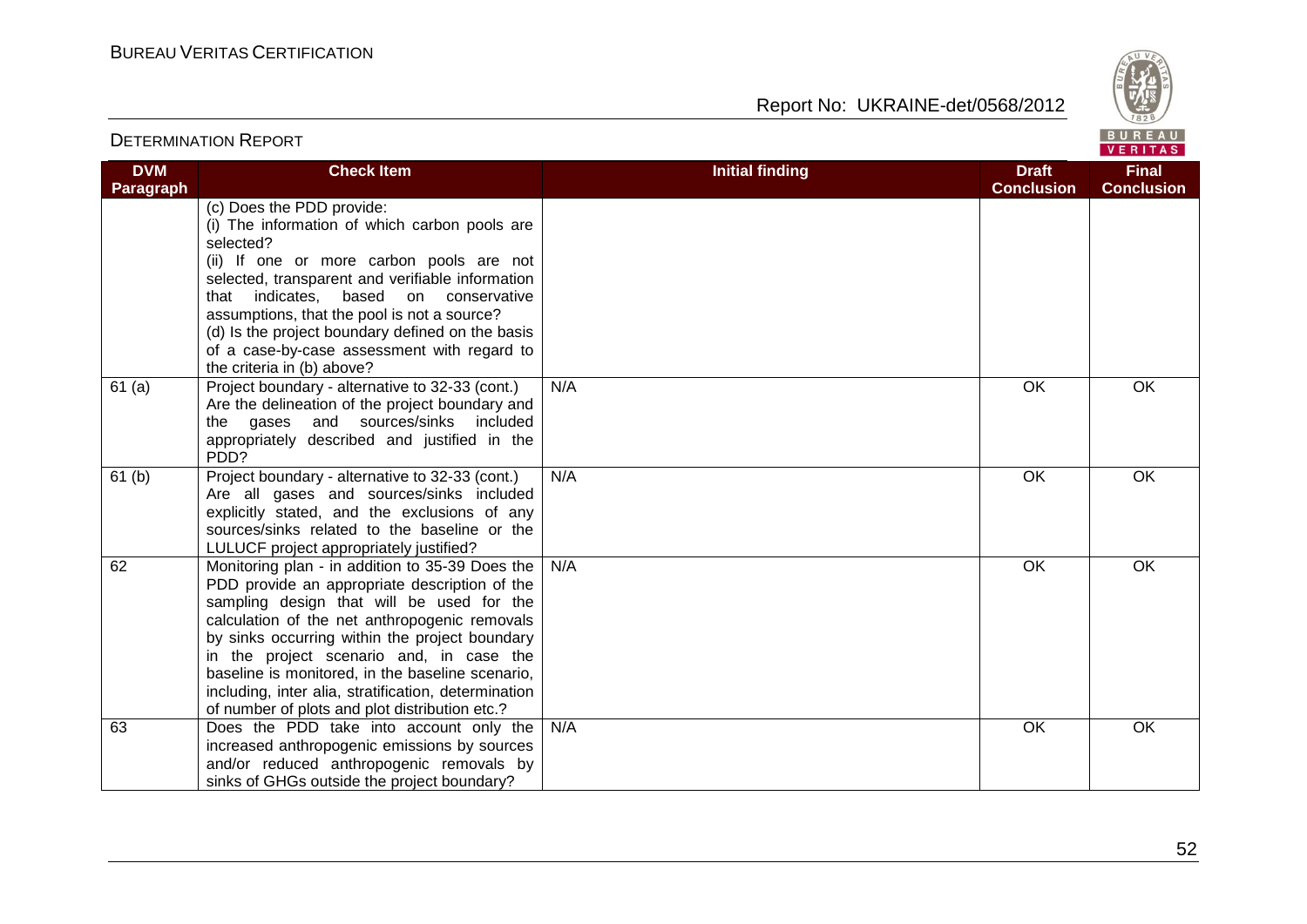

|                         |                                                                                                                                                                                                                                                                                                                                                                                                                                                             |                        |                                   | VERITAS                           |
|-------------------------|-------------------------------------------------------------------------------------------------------------------------------------------------------------------------------------------------------------------------------------------------------------------------------------------------------------------------------------------------------------------------------------------------------------------------------------------------------------|------------------------|-----------------------------------|-----------------------------------|
| <b>DVM</b><br>Paragraph | <b>Check Item</b>                                                                                                                                                                                                                                                                                                                                                                                                                                           | <b>Initial finding</b> | <b>Draft</b><br><b>Conclusion</b> | <b>Final</b><br><b>Conclusion</b> |
|                         | Approved CDM methodology approach only                                                                                                                                                                                                                                                                                                                                                                                                                      |                        |                                   |                                   |
| 64(a)                   | Does the PDD provide the title, reference<br>number and version of the approved CDM<br>methodology used?                                                                                                                                                                                                                                                                                                                                                    | N/A                    | OK                                | OK                                |
| 64(a)                   | Is the approved CDM methodology the most<br>recent valid version when the PDD is submitted<br>for publication? If not, is the methodology still<br>within the grace period (was the methodology<br>revised to a newer version in the past two<br>months)?                                                                                                                                                                                                   | N/A                    | OK                                | OK                                |
| 64 <sub>(b)</sub>       | Does the PDD provide a description of why the<br>approved CDM methodology is applicable to<br>the project?                                                                                                                                                                                                                                                                                                                                                  | N/A                    | OK                                | OK                                |
| 64 <sub>(c)</sub>       | Are all explanations, descriptions and analyses<br>made in accordance with the referenced<br>approved CDM methodology?                                                                                                                                                                                                                                                                                                                                      | N/A                    | OK                                | OK                                |
| $64$ (d)                | Are the baseline, additionality, project<br>boundary, monitoring plan, estimation of<br>enhancements of net removals and leakage<br>established appropriately as a result?                                                                                                                                                                                                                                                                                  | N/A                    | OK                                | OK                                |
|                         | Determination regarding programmes of activities (additional/alternative elements for assessment)                                                                                                                                                                                                                                                                                                                                                           |                        |                                   |                                   |
| 66                      | Does the PDD include:<br>(a) A description of the policy or goal that the JI<br>PoA seeks to promote?<br>(b) A geographical boundary for the JI PoA<br>(e.g. municipality, region within a country,<br>country or several countries) within which all<br>JPAs included in the JI PoA will be<br>implemented?<br>(c) A description of the operational and<br>management arrangements established by the<br>coordinating entity for the implementation of the | N/A                    | OK                                | OK                                |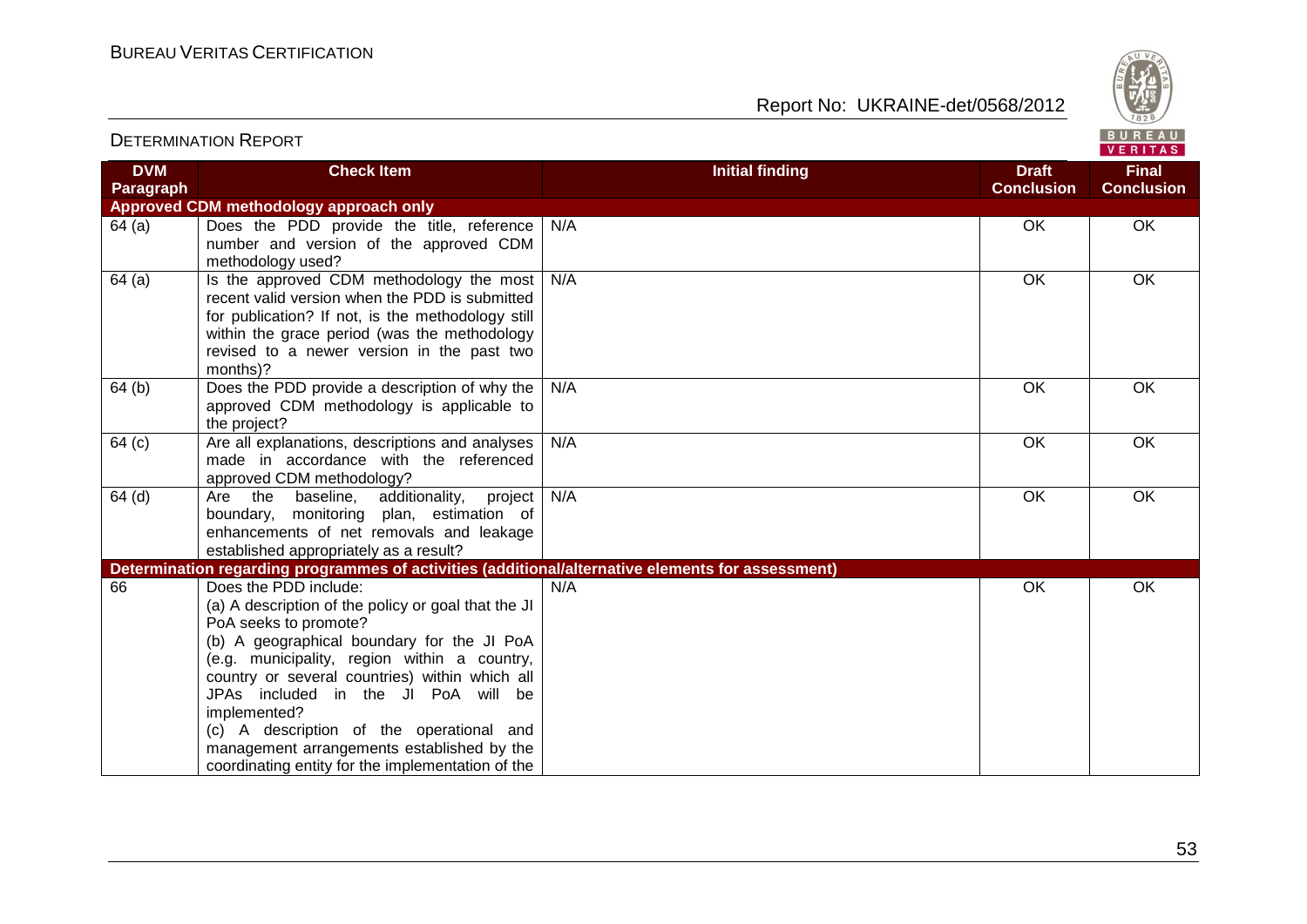Report No: UKRAINE-det/0568/2012



#### VERITAS **DVM Check Item Initial finding Draft Final Conclusion Paragraph Conclusion** JI PoA, including: − The maintenance of records for each JPA? − A system/procedure to avoid double counting (e.g. to avoid including a new JPA that has already been determined)? − Provisions to ensure that persons operating JPAs are aware and have agreed to their activity being added to the JI PoA? (d) A description of each type of JPAs that will be included in the JI PoA, including the technology or measures to be used? (e) The eligibility criteria for inclusion of JPAs to the JI PoA for each type of JPA in the JI PoA? 67 *Project approvals by Parties involved -* N/A OK OK *additional to 19-20*  Are all Parties partly or entirely within the geographical boundary for the JI PoA listed as "Parties involved" and indicated as host Parties in the PDD? 68 *Authorization of project participants by Parties*  N/A OK OK *involved - additional to 21*  Is the coordinating entity presented in the PDD authorized by all host Parties to coordinate and manage the JI PoA? 69 *Baseline setting - additional to 22-26*  N/A OK OK Is the baseline established for each type of JPA? 70 *Additionality - additional to 27-31*  N/A OK OKDoes the PDD indicate at which of the following levels that additionality is demonstrated? (a) For the JI PoA (b) For each type of JPA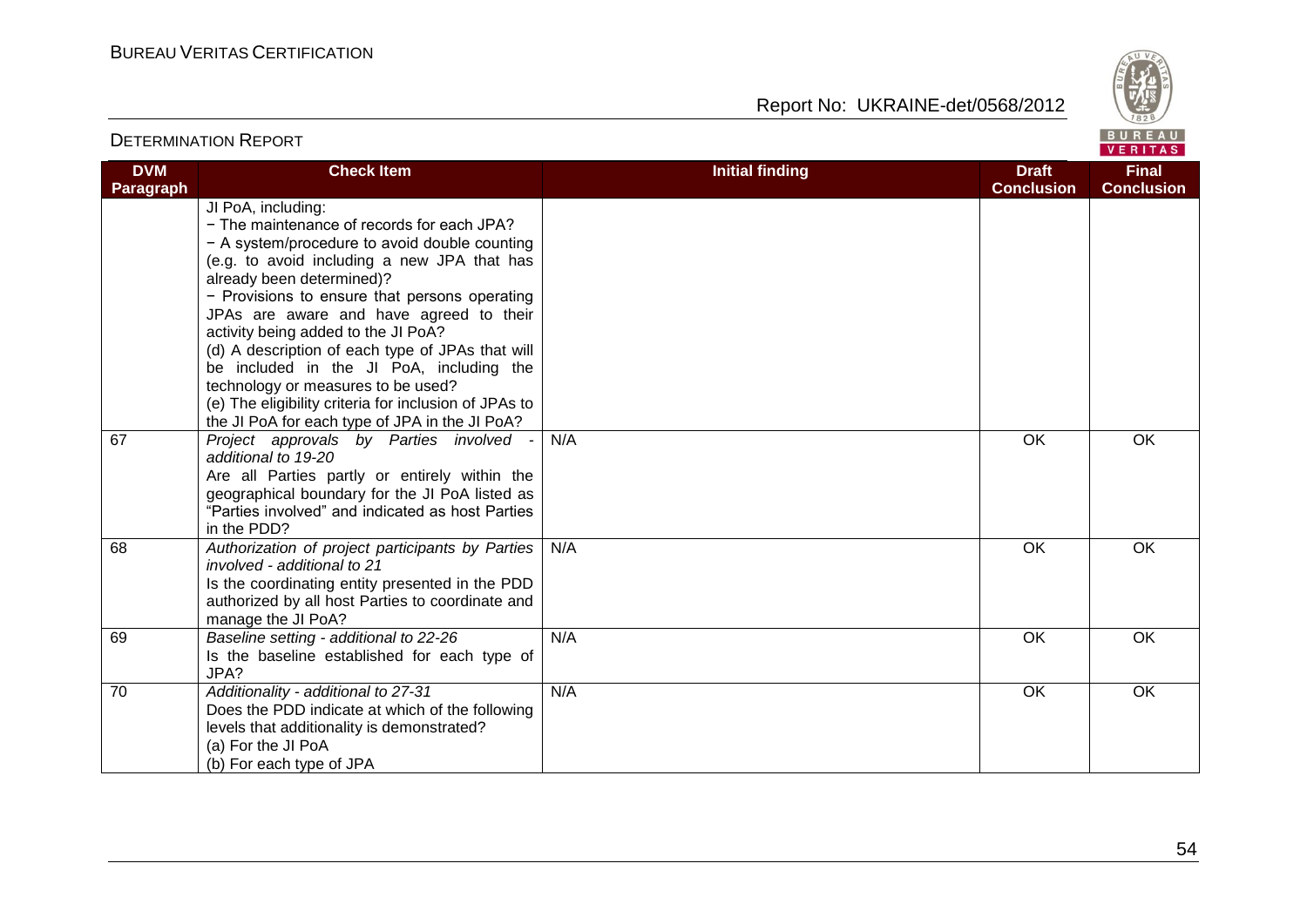



#### VERITAS **DVM Check Item Initial finding Draft Final Conclusion Conclusion Paragraph** 71 *Crediting period - additional to 34*  N/A OK OK Is the starting date of the JI PoA after the beginning of 2006 (instead of 2000)? 72 *Monitoring plan - additional to 35-39*  N/A OK OK Is the monitoring plan established for each technology and/or measure under each type of JPA included in the JI PoA? 73 Does the PDD include a table listing at least N/A N/A OK OK one real JPA for each type of JPA? 73 For each real JPA listed, does the PDD provide N/A OK OKthe information of: (a) Name and brief summary of the JPA? (b) The type of JPA? (c) A geographical reference or other means of identification? (d) The name and contact details of the entity/individual responsible for the operation of the JPA? (e) The host Party(ies)? (f) The starting date of the JPA?  $(q)$  The length of the crediting period of the JPA? (h) Confirmation that the JPA meets all the eligibility requirements for its type, including a description of how these requirements are met? (i) Confirmation that the JPA has not been determined as a single JI project or determined under a different JI PoA?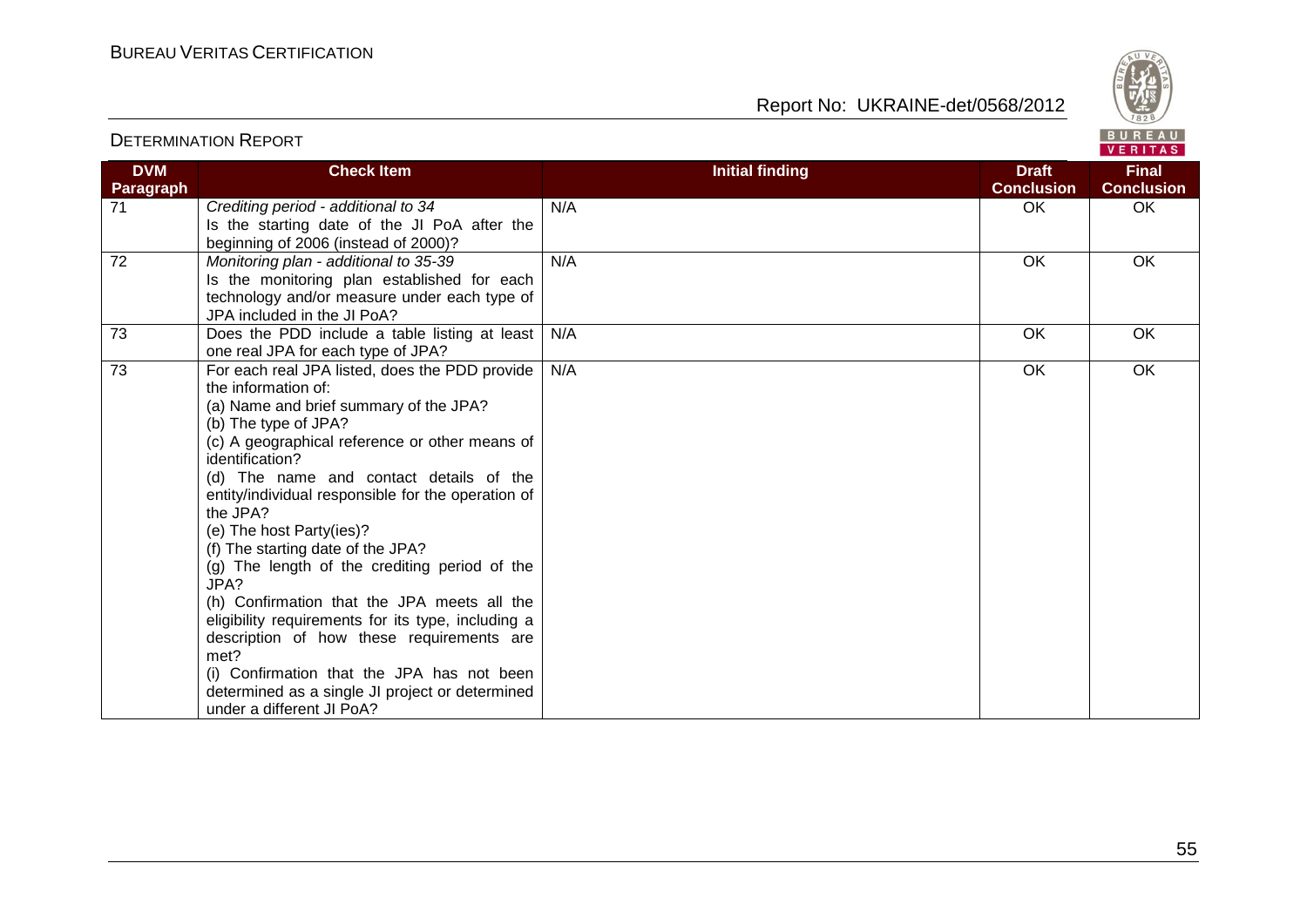

# DETERMINATION REPORT

# **Table 2 Resolution of Corrective Action and Clarification Requests**

| Draft report clarifications and<br>corrective<br>action requests by validation team                                                                                                                                                                                                                            | Ref. to<br>checklist<br>question<br>in table 1 | <b>Summary</b><br>participant<br>project<br><b>of</b><br>response                                                                                                                                                                                                                                                                                              | <b>Determination team conclusion</b>                                                              |
|----------------------------------------------------------------------------------------------------------------------------------------------------------------------------------------------------------------------------------------------------------------------------------------------------------------|------------------------------------------------|----------------------------------------------------------------------------------------------------------------------------------------------------------------------------------------------------------------------------------------------------------------------------------------------------------------------------------------------------------------|---------------------------------------------------------------------------------------------------|
| Corrective Action Request (CAR) 01.<br>Section A.2 should not exceed 2 pages as per<br>"Guidelines for users of the Joint implementation<br>project design document form" version 04. Please<br>make the proper corrections.                                                                                   |                                                | Corrected.                                                                                                                                                                                                                                                                                                                                                     | closed<br>based<br>the<br>Issue<br>is.<br>on<br>corrections made in the PDD.                      |
| Corrective Action Request (CAR) 02.<br>The values of estimated emission reduction for 2022<br>and Total estimated emission reductions after the<br>crediting period provided in section A.4.3.1 does not<br>correspond with the values provided in the excel<br>calculation file. Please make the corrections. |                                                | Corrected.                                                                                                                                                                                                                                                                                                                                                     | <b>CAR</b><br>based<br>the<br>is<br>closed<br>on.<br>corrections made in the PDD.                 |
| Corrective Action Request (CAR) 03.<br>Please check the value of annual average of estimated<br>emission reductions over the crediting period in Table                                                                                                                                                         |                                                | The value of annual average of estimated<br>emission reductions over the crediting period<br>in Table 1 is checked and corrected.                                                                                                                                                                                                                              | closed<br>the<br>is<br>based<br><b>Issue</b><br>on<br>corrections made in the PDD.                |
| Corrective Action Request (CAR) 04.<br>Please provide written project approvals by the Parties<br>involved.                                                                                                                                                                                                    | 19                                             | The project has been officially presented for<br>endorsement to the Ukrainian authorities.<br>State Environmental Investments Agency of<br>Ukraine has issued a Letter of Endorsement<br>for the project #2168/23/7 dated 16/08/2011.<br>According to the national Ukrainian<br>procedure, the LoAs by Ukraine is expected<br>after the project determination. | CAR is not closed. Letter of Approval<br>by Ukraine is not provided to the<br>determination team. |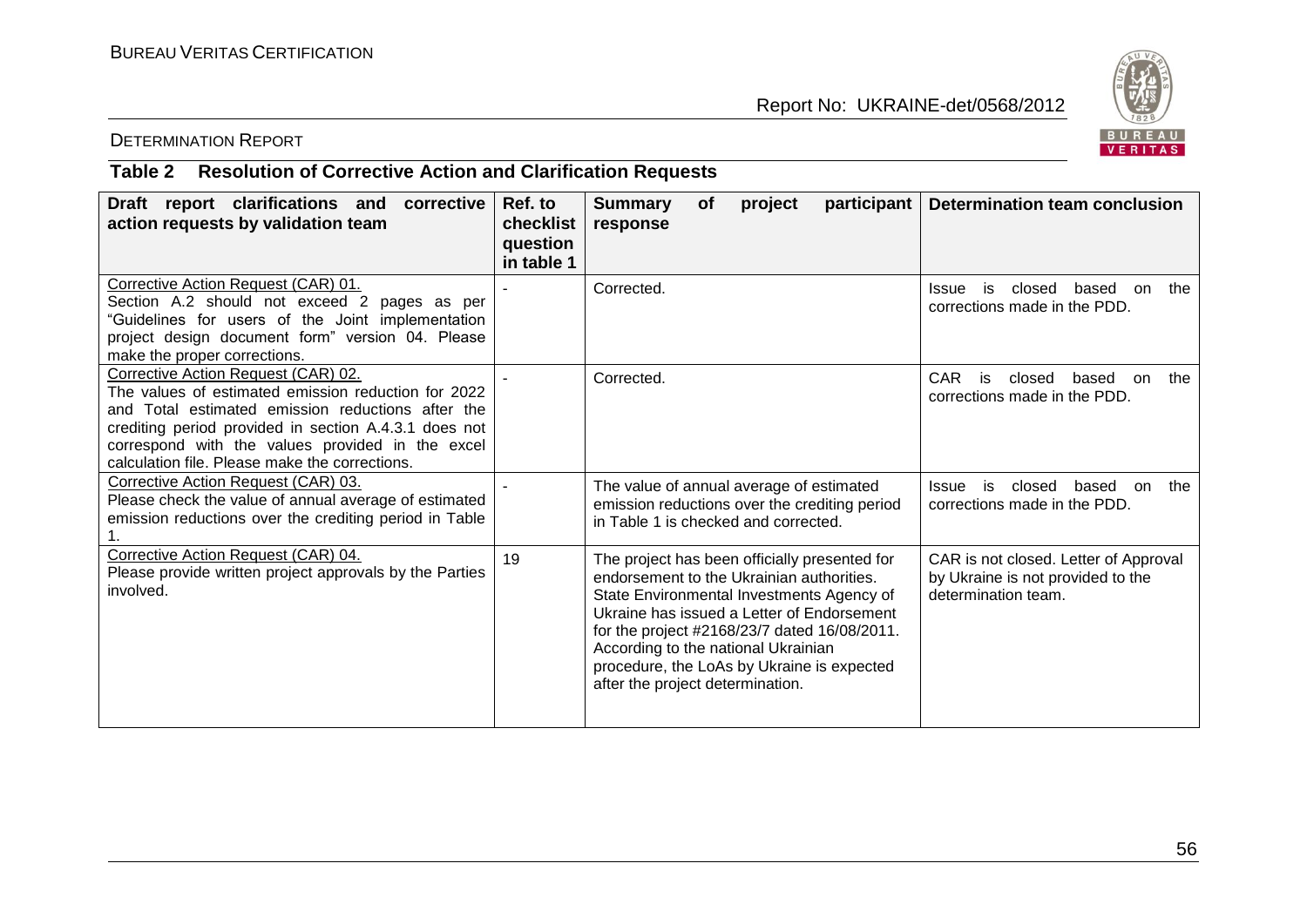

| <b>DETERMINATION REPORT</b>                                                                                                                                                                                                                   |    |                                                                                                                                                                                                                                                                                                                                                            | BUREAU<br>VERITAS                                                                                                                                                                                                                                                                                                                                                  |
|-----------------------------------------------------------------------------------------------------------------------------------------------------------------------------------------------------------------------------------------------|----|------------------------------------------------------------------------------------------------------------------------------------------------------------------------------------------------------------------------------------------------------------------------------------------------------------------------------------------------------------|--------------------------------------------------------------------------------------------------------------------------------------------------------------------------------------------------------------------------------------------------------------------------------------------------------------------------------------------------------------------|
| Corrective Action Request (CAR) 05.<br>Please provide the referred Report on the fire risk of<br>Luhansk Region's waste heaps, conducted by<br>Scientific Research Institute "Respirator" to<br>the<br>determination team (see reference 17). | 23 | The referred Report on the fire risk of Luhansk<br>Region's waste heaps, conducted by<br>Scientific Research Institute "Respirator" is<br>provided to the determination team.<br>Response of 24/07/2012.<br>The latest version of the Report was provided<br>to the determination team.                                                                    | Verifier's note of 23/07/2012<br>CAR is not closed. Analysis of the<br>provided document had shown that<br>the referred value 0.78 in the<br>research is provided for Donetsk<br>region. Please make the corrections<br>in Table 3 of the PDD.<br>Verifier's note of 25/07/2012<br>Issue is closed.                                                                |
| Corrective Action Request (CAR) 06.<br>Please use the data of the latest National Inventory<br>Report of Ukraine (1990 - 2010). Please also check<br>the references for NIR (e.g. reference 25).                                              | 23 | The data of the latest National Inventory<br>Report of Ukraine (1990 - 2010) is used. The<br>references for NIR is checked.<br>Response of 24/07/2012.<br>Numbers of pages is added.                                                                                                                                                                       | Verifier's note of 23/07/2012.<br>For those parameters that are taken<br>from the NIR please provide the<br>numbers of pages on which the<br>values are provided.<br>Verifier's note of 25/07/2012.<br>Issue is closed based<br>on<br>the<br>corrections made in the PDD.                                                                                          |
| Corrective Action Request (CAR) 07.<br>Please provide the reference to the Guide of quality,<br>volume of coal production and enrichment products in<br>2008-2010 or the copy of this document to the<br>determination team.                  | 23 | The copy of Guide of quality, volume of coal<br>production and enrichment products in 2008-<br>2010 is provided to the determination team.<br>Response of 24/07/2012.<br>Statement of transfer and acceptance for<br>various grades of coal is added. We are<br>waiting this documents from TEMP LTD-A<br>and will provide its to you as soon as possible. | Verifier's note of 23/07/2012<br>CAR is not closed. Please use the<br>values of ash content and moisture<br>for the same coal rank as it was sold<br>to consumers in the project scenario.<br>Verifier's note of 25/07/2012.<br>Issue is closed. The values of ash<br>content and moisture are considered<br>to be applied in accordance with the<br>requirements. |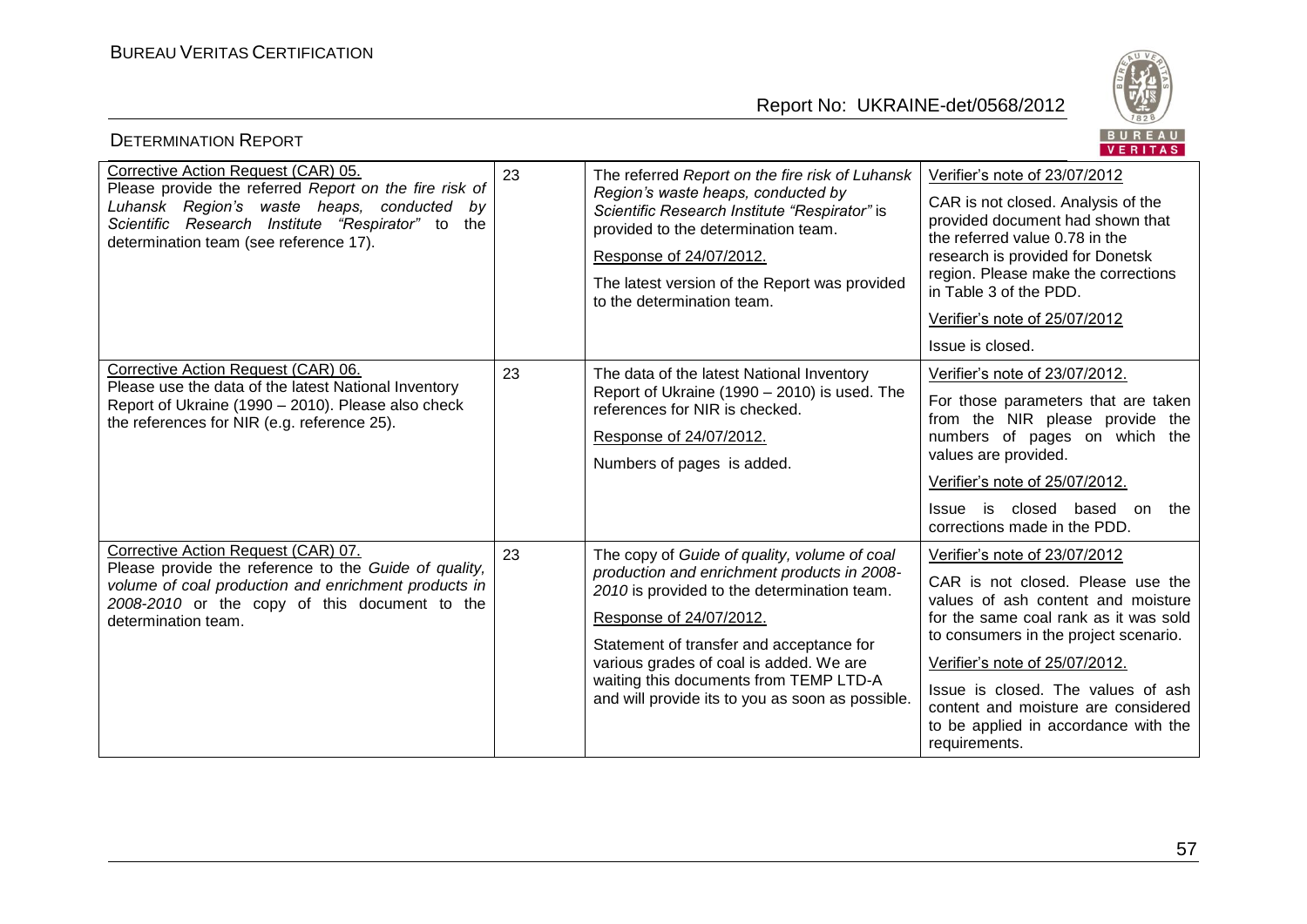

| <b>DETERMINATION REPORT</b>                                                                                                                                                                                                                                                                                                                                                                                                                                                                                                                 |       |                                                                                                                                                                                                                                                                                                                                                                                                                                                                                                                                                     | BUREAU<br>VERITAS                                                                                                                                                                                  |
|---------------------------------------------------------------------------------------------------------------------------------------------------------------------------------------------------------------------------------------------------------------------------------------------------------------------------------------------------------------------------------------------------------------------------------------------------------------------------------------------------------------------------------------------|-------|-----------------------------------------------------------------------------------------------------------------------------------------------------------------------------------------------------------------------------------------------------------------------------------------------------------------------------------------------------------------------------------------------------------------------------------------------------------------------------------------------------------------------------------------------------|----------------------------------------------------------------------------------------------------------------------------------------------------------------------------------------------------|
| Corrective Action Request (CAR) 08.<br>References 28 and 29 on page 23 do not contain the<br>referred documents. Please make the<br>proper<br>corrections.                                                                                                                                                                                                                                                                                                                                                                                  | 23    | Reference 29 was checked and it contains the<br>referred documents such as NEIA Orders<br>No.43 dated 28.03.2011, No.62 dated<br>15.04.2011, No.63 dated 15.04.2011, No.75<br>dated 12.05.2011. Reference 28 was checked<br>and it contains the referred document, but to<br>view it in English registration is needed, we<br>propose a Russian analogue of this document<br>available at<br>http://www.gosthelp.ru/text/GOST30319196G<br>azprirodnyjM.html<br>Response of 24/07/2012.<br>The correct name of the referred document is<br>provided. | Verifier's note of 23/07/2012<br>CAR is not closed. For reference 28<br>please provide the correct name of<br>the referred document in the PDD.<br>Verifier's note of 25/07/2012<br>CAR is closed. |
| Corrective Action Request (CAR) 09.<br>Please provide all key parameters for baseline setting<br>in tabular form at the end of section B.1.                                                                                                                                                                                                                                                                                                                                                                                                 | 23    | All key parameters for baseline which are<br>monitored are provided in tabular form at the<br>end of section B.1., additional parameters for<br>baseline which are not monitored is presented<br>in tabular form on page 21.                                                                                                                                                                                                                                                                                                                        | Issue is closed.                                                                                                                                                                                   |
| Corrective Action Request (CAR) 10.<br>In section B.2 of the PDD it is stated that "The<br>proposed and comparative projects utilize similar<br>technology () Projects use gravity separation<br>method". However, the comparative project does not<br>use the mentioned technology. As it can be found from<br>section A.4.2 of the comparative project, the method of<br>dry beneficiation is applied. Wet beneficiation<br>(flotation) is applied in the framework of the proposed<br>project. Please make the amendments in section B.2 | 29(a) | Section B.2 is checked and corrected.                                                                                                                                                                                                                                                                                                                                                                                                                                                                                                               | Issue is closed.                                                                                                                                                                                   |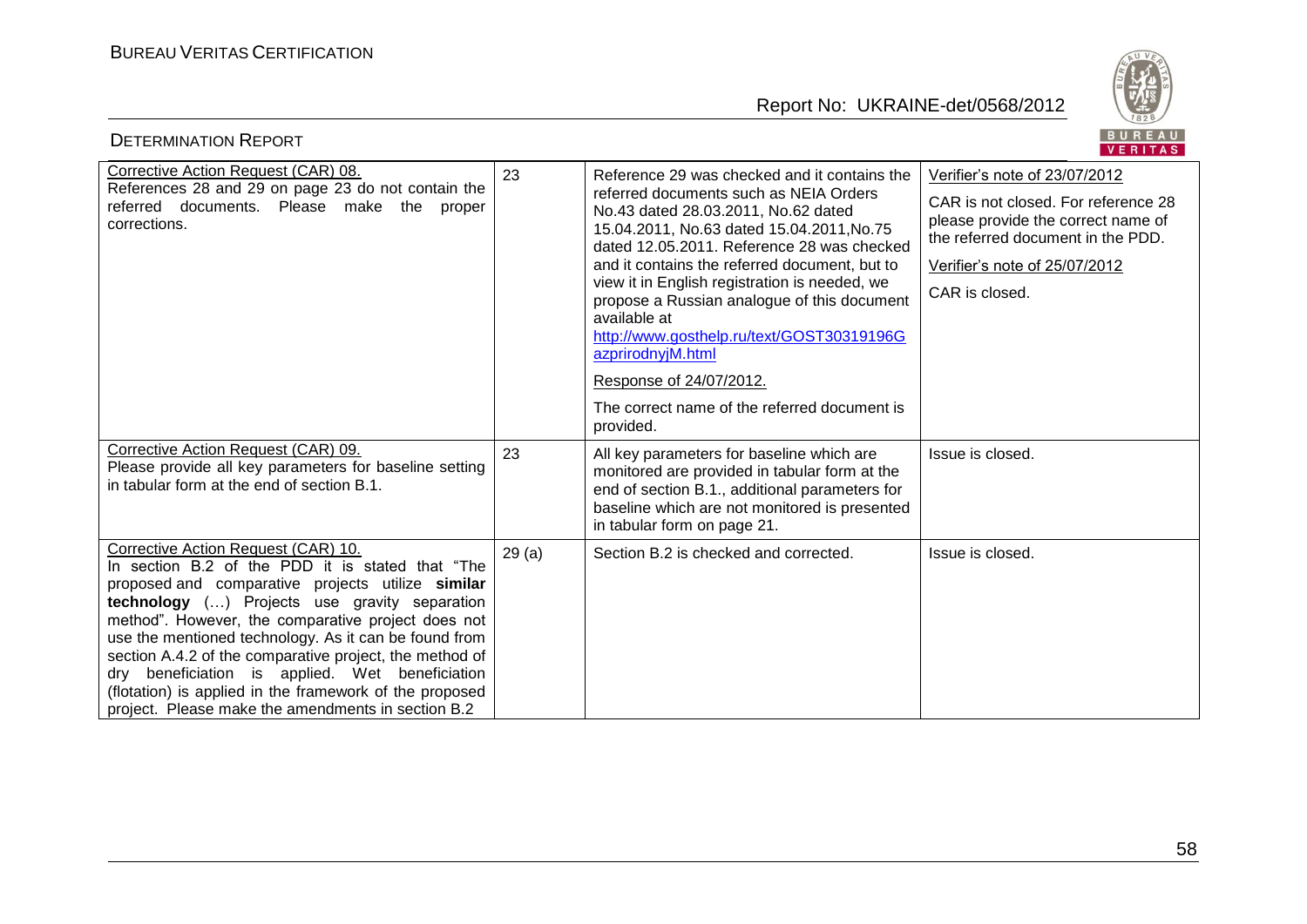

| <b>DETERMINATION REPORT</b>                                                                                                                                                                                                                                |       |                                                                                                                                                                                                                                                                                               | BUREAU<br>VERITAS                                                                                  |
|------------------------------------------------------------------------------------------------------------------------------------------------------------------------------------------------------------------------------------------------------------|-------|-----------------------------------------------------------------------------------------------------------------------------------------------------------------------------------------------------------------------------------------------------------------------------------------------|----------------------------------------------------------------------------------------------------|
| Corrective Action Request (CAR) 11.                                                                                                                                                                                                                        | 29(b) | Corrected.                                                                                                                                                                                                                                                                                    | Verifier's note of 23/07/2012                                                                      |
| Most of the references provided for Table 5 do not<br>contain information about 2008 which is the year of                                                                                                                                                  |       | Response of 24/07/2012.                                                                                                                                                                                                                                                                       | CAR is not closed. The references                                                                  |
| project start. Please make the proper corrections.                                                                                                                                                                                                         |       | Corrected.                                                                                                                                                                                                                                                                                    | still do not contain the information of<br>2008. Please correct.                                   |
|                                                                                                                                                                                                                                                            |       |                                                                                                                                                                                                                                                                                               | Verifier's note of 25/07/2012                                                                      |
|                                                                                                                                                                                                                                                            |       |                                                                                                                                                                                                                                                                                               | The PDD was checked. Based on the<br>corresponding corrections CAR 11 is<br>closed.                |
| Corrective Action Request (CAR) 12.<br>Please provide the documental evidence of starting<br>date.                                                                                                                                                         | 34(a) | The documental evidence of starting date is<br>provided.                                                                                                                                                                                                                                      | Issue is closed based on the analysis<br>of provided information.                                  |
| Corrective Action Request (CAR) 13.<br>Please provide the copy of agreement with the<br>laboratory for conduction of analysis of ash content<br>and moisture of fraction. Please provide the quality<br>certificates for coal for 2010 for cross-checking. | 36(a) | Copy of agreement with the laboratory for<br>conduction of analysis of ash content and<br>moisture of fraction and the quality certificates<br>is provided. Since the end of 2010 the<br>company opened and certified its own<br>laboratory. Documents by our own laboratory<br>are provided. | Issue is closed based on the analysis<br>of provided information.                                  |
| Corrective Action Request (CAR) 14.                                                                                                                                                                                                                        | 36(a) | In accordance with order of the company the                                                                                                                                                                                                                                                   | Verifier's note of 23/07/2012                                                                      |
| Please provide the documental evidence that the data<br>concerning JI project will be stored for the period of<br>two years after the last ERUs transaction.                                                                                               |       | data concerning JI project will be stored for<br>the period of two years after the last ERUs<br>transaction.                                                                                                                                                                                  | CAR is not closed. Please provide the<br>corresponding<br>order<br>to<br>the<br>determination team |
|                                                                                                                                                                                                                                                            |       | Response of 24/07/2012.                                                                                                                                                                                                                                                                       | Verifier's note of 25/07/2012                                                                      |
|                                                                                                                                                                                                                                                            |       | See attached                                                                                                                                                                                                                                                                                  | The relevant document was provided<br>to the determination team. Issue is<br>closed.               |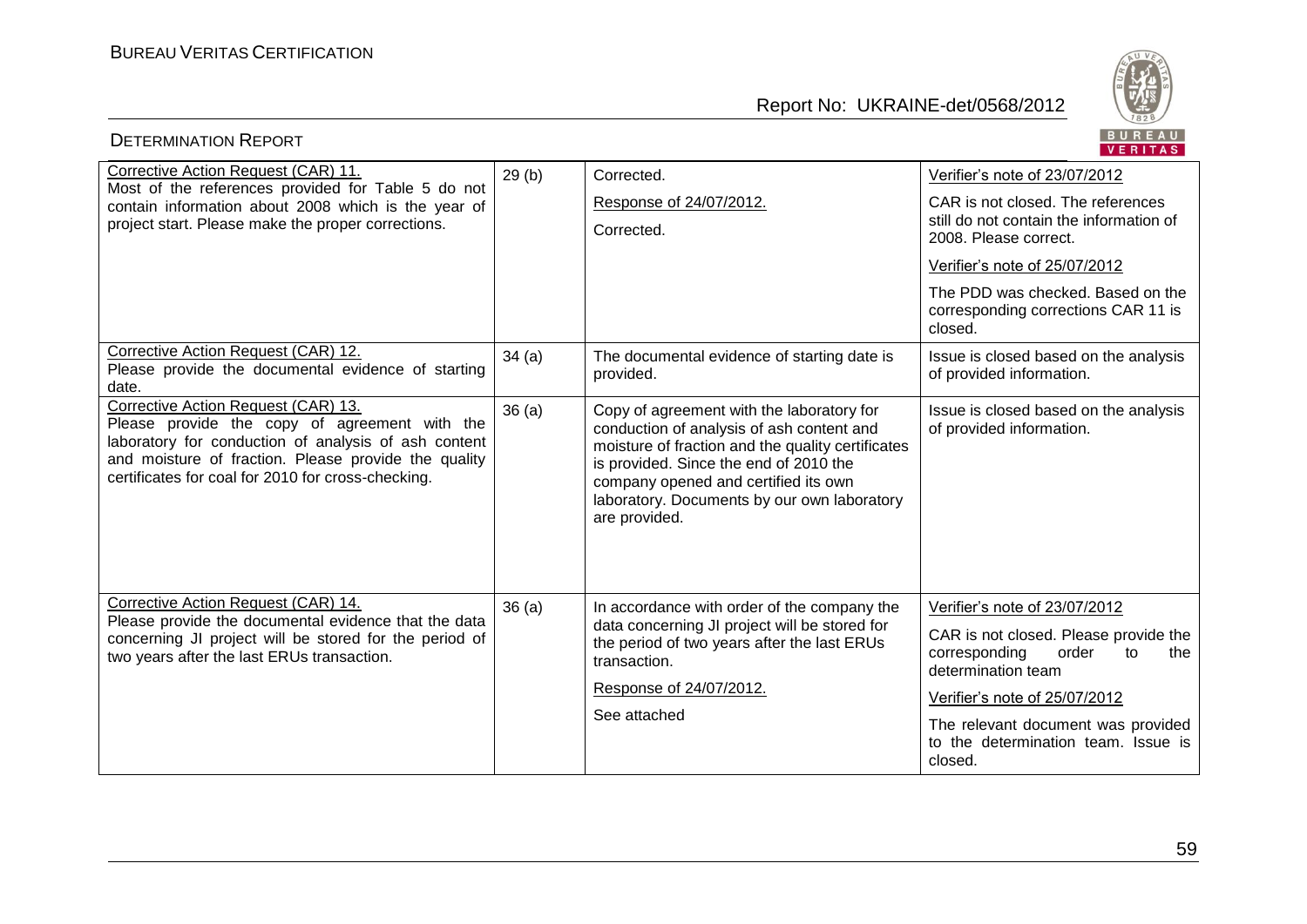

| <b>DETERMINATION REPORT</b>                                                                                                                  |       |                                                                                                                                                                                                                                                |                   |  |
|----------------------------------------------------------------------------------------------------------------------------------------------|-------|------------------------------------------------------------------------------------------------------------------------------------------------------------------------------------------------------------------------------------------------|-------------------|--|
| Corrective Action Request (CAR) 15.<br>References 50 and 53 do not contain the referred<br>documents. Please make the proper corrections.    | 36(a) | References 50 and 53 was checked and they<br>contain the referred documents such as<br>Ukraine National Inventory Report submitted<br>13/04/2012. When you click on the link of the<br>document on unfccc site, it automatically is<br>loaded. | OK, CAR is closed |  |
| Corrective Action Request (CAR) 16.<br>Tables in the PDD are numbered partly. Please make<br>the proper corrections (see Tables on p.40-41). | 36(a) | Corrected.                                                                                                                                                                                                                                     | CAR is closed.    |  |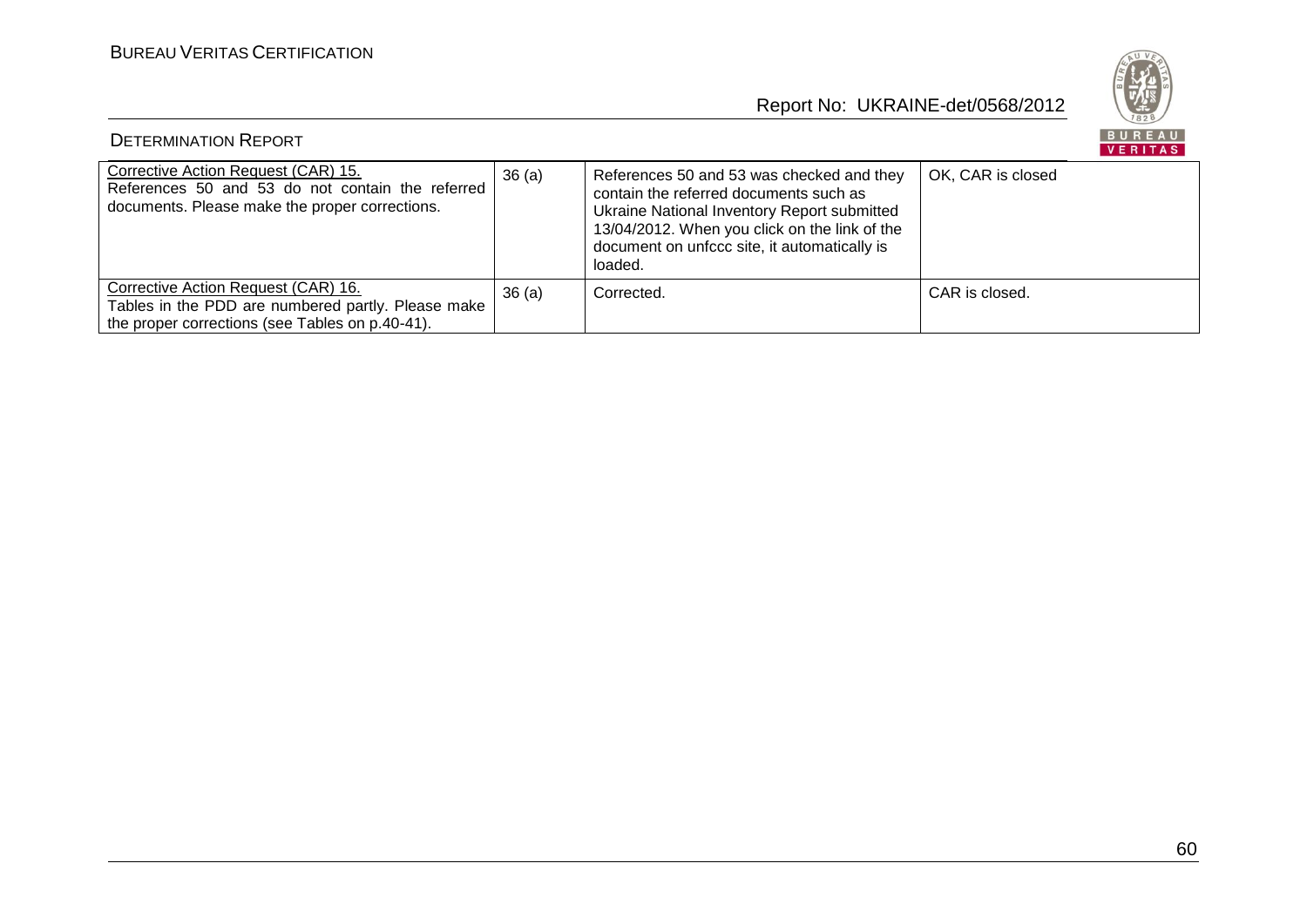

| <b>DETERMINATION REPORT</b>                                                                                                                                                                                                                                                                          |       |                                                                                                                                                                                                                                                                                                                                                                                                                                                                                                                | BUREAU<br>VERITAS                                                                                                                                                                                                                                                                                                                                                                    |
|------------------------------------------------------------------------------------------------------------------------------------------------------------------------------------------------------------------------------------------------------------------------------------------------------|-------|----------------------------------------------------------------------------------------------------------------------------------------------------------------------------------------------------------------------------------------------------------------------------------------------------------------------------------------------------------------------------------------------------------------------------------------------------------------------------------------------------------------|--------------------------------------------------------------------------------------------------------------------------------------------------------------------------------------------------------------------------------------------------------------------------------------------------------------------------------------------------------------------------------------|
| Corrective Action Request (CAR) 17.                                                                                                                                                                                                                                                                  | 36(a) | Table on p.40-41 (table 8) contains the Data                                                                                                                                                                                                                                                                                                                                                                                                                                                                   | Verifier's note of 23/07/2012                                                                                                                                                                                                                                                                                                                                                        |
| Table on p.40-41 contain the information on the<br>parameters that should be monitored during<br>the<br>crediting period. However, the title before<br>the<br>beginning of this Table states that the parameters that<br>are not monitored are listed. Please make the<br>corresponding corrections. |       | and parameters that are not monitored<br>throughout the crediting period, but are<br>determined only once (and thus remain fixed<br>throughout the crediting period), but that are<br>not already available at the stage of<br>determination. Table 7 contains the Data and<br>parameters that are not monitored throughout<br>the crediting period, but are determined only                                                                                                                                   | CAR is not closed. The parameters<br>that will be changed in the monitoring<br>period for the updated data should be<br>excluded from tables 7 and 8 and<br>included into table 9 of the PDD<br>(parameters that are monitored<br>throughout the crediting period).                                                                                                                  |
|                                                                                                                                                                                                                                                                                                      |       | once (and thus remain fixed throughout the<br>crediting period), and that are available<br>already at the stage of determination. Table 9<br>contains the Data and parameters that are<br>monitored throughout the crediting period. All<br>these tables need in accordance with<br>paragraph 36 (d) of DVM.<br>Response of 24/07/2012.<br>This is our principal position fixed the<br>inventory data in 2010, to divide the<br>parameters into three groups                                                   | Verifier's note of 25/07/2012<br>Based on the analysis of provided<br>proofs it can be concluded that the<br>approach applied for the dividing of<br>the corresponding parameters is<br>similar to the approaches applied in<br>the referred projects approved by<br>AIEs and the State Agency<br>of<br>Environmental<br>Investments<br>of<br>Ukraine.<br>CAR is closed as a result. |
|                                                                                                                                                                                                                                                                                                      |       | 1. Data and parameters that are not<br>monitored throughout the crediting period, but<br>are determined only once (and thus remain<br>fixed throughout the crediting period), and that<br>are available already at the stage of<br>determination.<br>2. the Data and parameters that are not<br>monitored throughout the crediting period, but<br>are determined only once (and thus remain<br>fixed throughout the crediting period), but that<br>are not already available at the stage of<br>determination. |                                                                                                                                                                                                                                                                                                                                                                                      |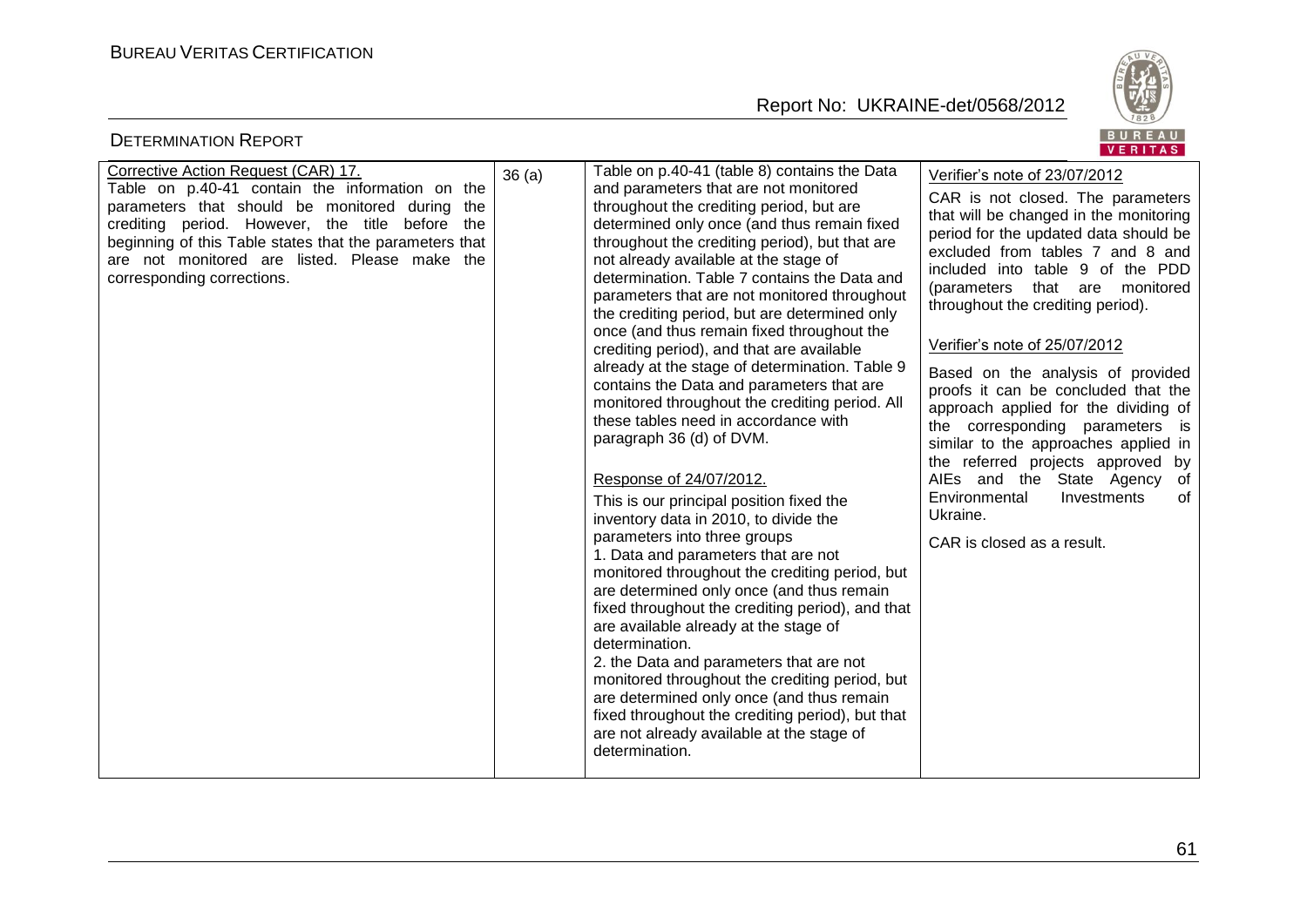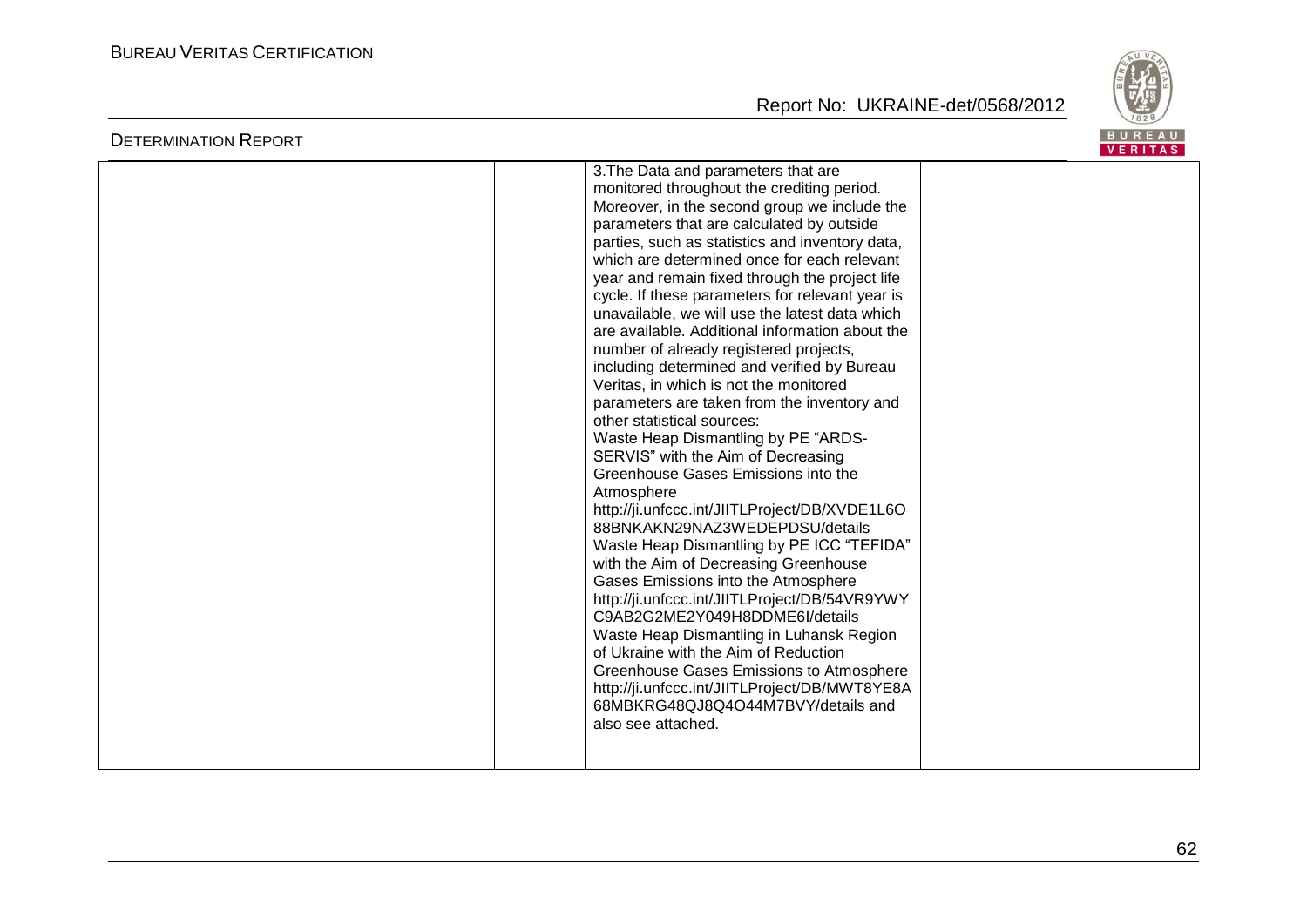

| BUREAU<br><b>DETERMINATION REPORT</b><br><b>VERITAS</b>                                                                                                                                 |       |                                                                                                                                                                                                                                                                                                                                                                                                                                                                                  |                                                                                                                                                                                               |  |
|-----------------------------------------------------------------------------------------------------------------------------------------------------------------------------------------|-------|----------------------------------------------------------------------------------------------------------------------------------------------------------------------------------------------------------------------------------------------------------------------------------------------------------------------------------------------------------------------------------------------------------------------------------------------------------------------------------|-----------------------------------------------------------------------------------------------------------------------------------------------------------------------------------------------|--|
| Corrective Action Request (CAR) 18.<br>Table at the end of p.41 do not contain information on<br>ash content and moisture of fraction. Please add this<br>information to the table.     | 36(a) | Table at the end of p.41 (table 9) do not<br>contains information on ash content and<br>moisture of fraction, but it contain such a<br>parameter as Amount of coal that has been<br>mined in the baseline scenario and<br>combusted for energy use, equivalent to the<br>amount of coal extracted from the waste<br>heaps in the project activity in period y. This<br>parameter is integrated and already included<br>information about ash content and moisture<br>of fraction | Issue is closed based on the<br>appropriate explanation provided by<br>the project developers.                                                                                                |  |
| Corrective Action Request (CAR) 19.<br>Please provide the data sources for the parameters 1<br>and 2 in table of Section D.1.1.1, parameters 11, 12,<br>13 for table of Section D.1.1.3 | 36(b) | The data sources for the parameters 1 and 2<br>in table of Section D.1.1.1, parameters 11, 12,<br>13 for table of Section D.1.1.3 is provided.<br>Response of 24/07/2012.<br>Data sources is data of the company. See<br>attached files.                                                                                                                                                                                                                                         | Verifier's note of 23/07/2012<br>CAR is not closed. The data sources<br>for the mentioned parameters are still<br>not provided in the PDD.<br>Verifier's note of 25/07/2012<br>CAR is closed. |  |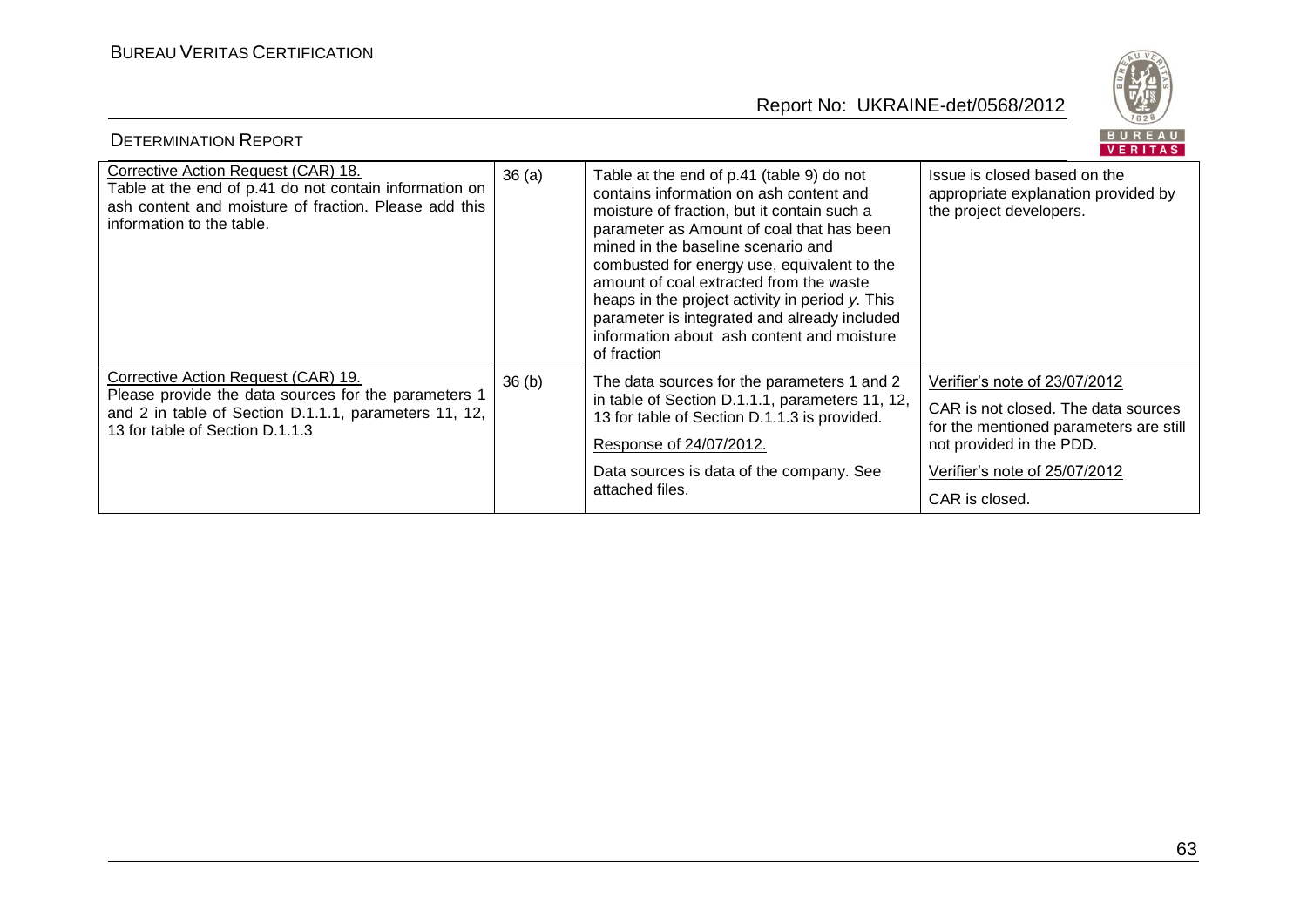

| BUREAU<br><b>DETERMINATION REPORT</b><br>VERITAS                                                                                                                                                                                                                                                   |              |                                                                                                                                                                                                                                                                                                                                                                                                                                                                                                                                                                                                                                                                                                                                              |                                                          |  |
|----------------------------------------------------------------------------------------------------------------------------------------------------------------------------------------------------------------------------------------------------------------------------------------------------|--------------|----------------------------------------------------------------------------------------------------------------------------------------------------------------------------------------------------------------------------------------------------------------------------------------------------------------------------------------------------------------------------------------------------------------------------------------------------------------------------------------------------------------------------------------------------------------------------------------------------------------------------------------------------------------------------------------------------------------------------------------------|----------------------------------------------------------|--|
| Corrective Action Request (CAR) 20.<br>Please specify the procedures to be followed if<br>expected data are unavailable for all data sources (e.g.<br>emission factor for the electricity from the grid).                                                                                          | 36 (b) (iii) | In cases if any errors, fraud, inconsistencies<br>or situations when monitoring data are<br>unavailable will be identified during the<br>monitoring process special commission will<br>appointed by project host management that<br>will conduct a review of such case and issue<br>an order that must also include provisions for<br>necessary corrective actions to be<br>implemented that will ensure such situations<br>are avoided in future.<br>As regards the national emission factor for the<br>electricity from the grid, it is refer to data and<br>parameters that are not monitored and is<br>taken from DFP orders. If this parameter for<br>relevant year is unavailable, we will use the<br>latest data which are available. | Issue is closed based on the<br>appropriate explanation. |  |
| Corrective Action Request (CAR) 21.<br>Please specify the methods of data monitoring<br>(including its frequency) for parameters that are<br>monitored during the crediting period, e.g. parameters<br>1 and 2 in table of Section D.1.1.1, parameters 11, 12,<br>13 for table of Section D.1.1.3. | 36(e)        | Recording frequency of data monitoring for<br>parameters that are monitored during the<br>crediting period is provided in table of Section<br>D.1.1.1 and in table of Section D.1.1.3. The<br>methods of these data monitoring are<br>described in section D.1.                                                                                                                                                                                                                                                                                                                                                                                                                                                                              | CAR is closed.                                           |  |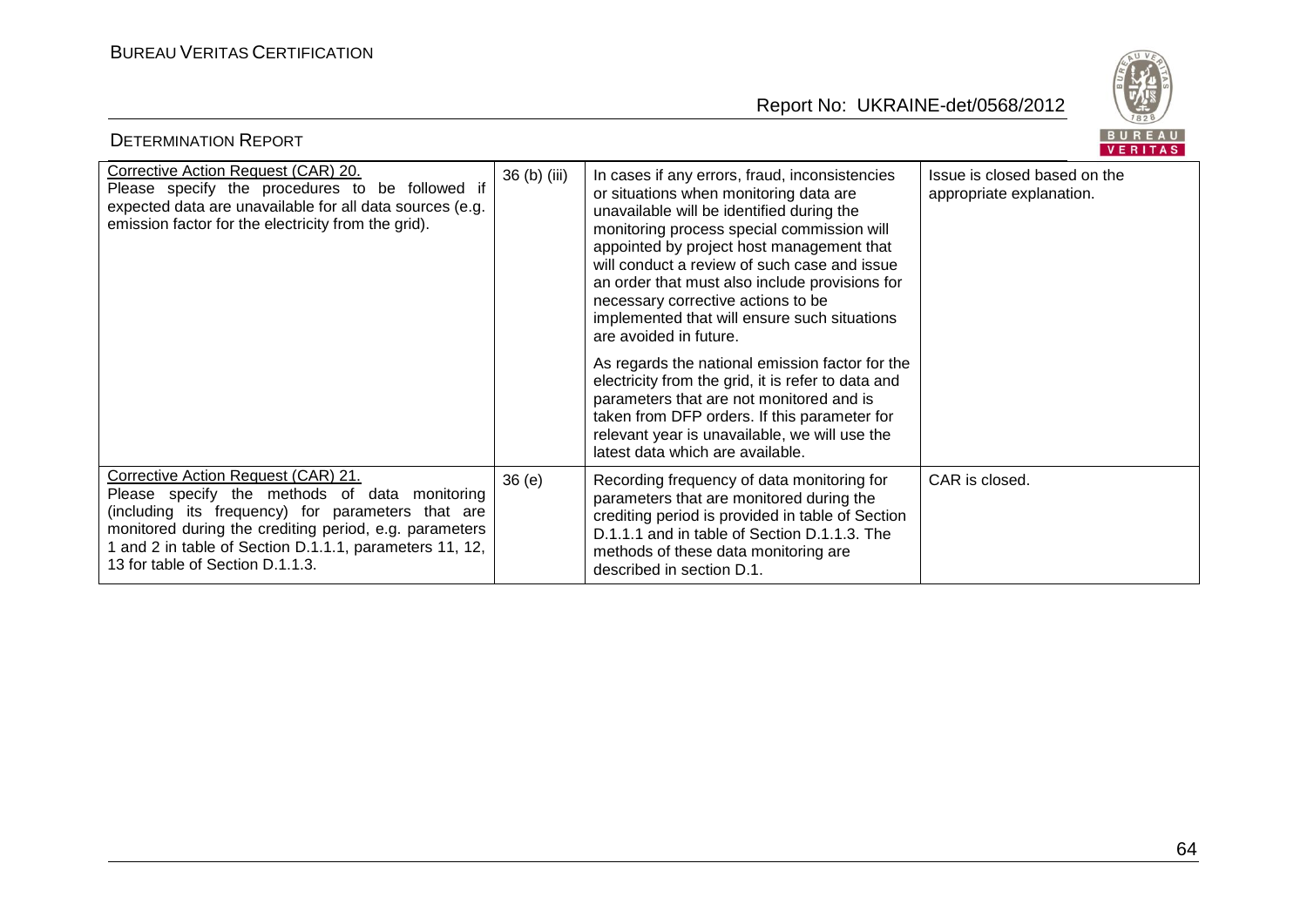

| BUREAU<br><b>DETERMINATION REPORT</b><br>VERITAS                                                                                                                            |                          |                                                                                                                                                                                                                                                                                                                                                                                             |                                                                                                                                                                                                                                                                                                                                                 |  |
|-----------------------------------------------------------------------------------------------------------------------------------------------------------------------------|--------------------------|---------------------------------------------------------------------------------------------------------------------------------------------------------------------------------------------------------------------------------------------------------------------------------------------------------------------------------------------------------------------------------------------|-------------------------------------------------------------------------------------------------------------------------------------------------------------------------------------------------------------------------------------------------------------------------------------------------------------------------------------------------|--|
| Corrective Action Request (CAR) 22.<br>Please provide the documental evidences of the<br>amount of coal extracted from the waste heap in 2008<br>- 2010 for cross-checking. | 36(a)                    | The documental evidences of the amount of<br>coal extracted from the waste heap in 2008 -<br>2010 for cross-checking is provided.<br>Response of 24/07/2012.<br>See attached files "Data of the company".<br>These are special reports which are formed<br>monthly and represented the monitoring<br>tables of the project JI.                                                              | Verifier's note of 23/07/2012<br>CAR is not closed. Please provide the<br>monthly and annual reports based on<br>the shipment of the coal mentioned in<br>section D.1.<br>Verifier's note of 25/07/2012<br>The provided documentation was<br>analysed by the determination team.<br>Based on this analysis issue is<br>considered to be closed. |  |
| Corrective Action Request (CAR) 23.<br>Average annual estimates of the emissions for each<br>period are not provided. Please supplement the tables<br>in section E.         | 45                       | Average annual estimates of the emissions for<br>each period are provided in table 2 section<br>A.4.3.1. Tables of section E is a part of<br>section E.6. Joint Implementation Project<br>Design Document form Version 01 - in effect<br>as of: 15 June 2006. This template shall not be<br>altered. It shall be completed without<br>modifying/adding headings or logo, format or<br>font. | Issue is closed.                                                                                                                                                                                                                                                                                                                                |  |
| Corrective Action Request (CAR) 24.<br>Please provide the documental evidence of<br>the<br>environmental<br>the<br>impacts<br>assessment<br>to<br>determination team.       | 48 (a)                   | The documental evidence of the<br>environmental impacts assessment to the<br>determination team is provided.                                                                                                                                                                                                                                                                                | CAR is closed based on the analysis<br>of documentation provided.                                                                                                                                                                                                                                                                               |  |
| Corrective Action Request (CAR) 25.<br>Please provide the implementation schedule for the JI<br>project in section A.4.2.                                                   | $\overline{\phantom{a}}$ | The implementation schedule for the JI project<br>in section A.4.2. is provided.                                                                                                                                                                                                                                                                                                            | Issue is closed.                                                                                                                                                                                                                                                                                                                                |  |